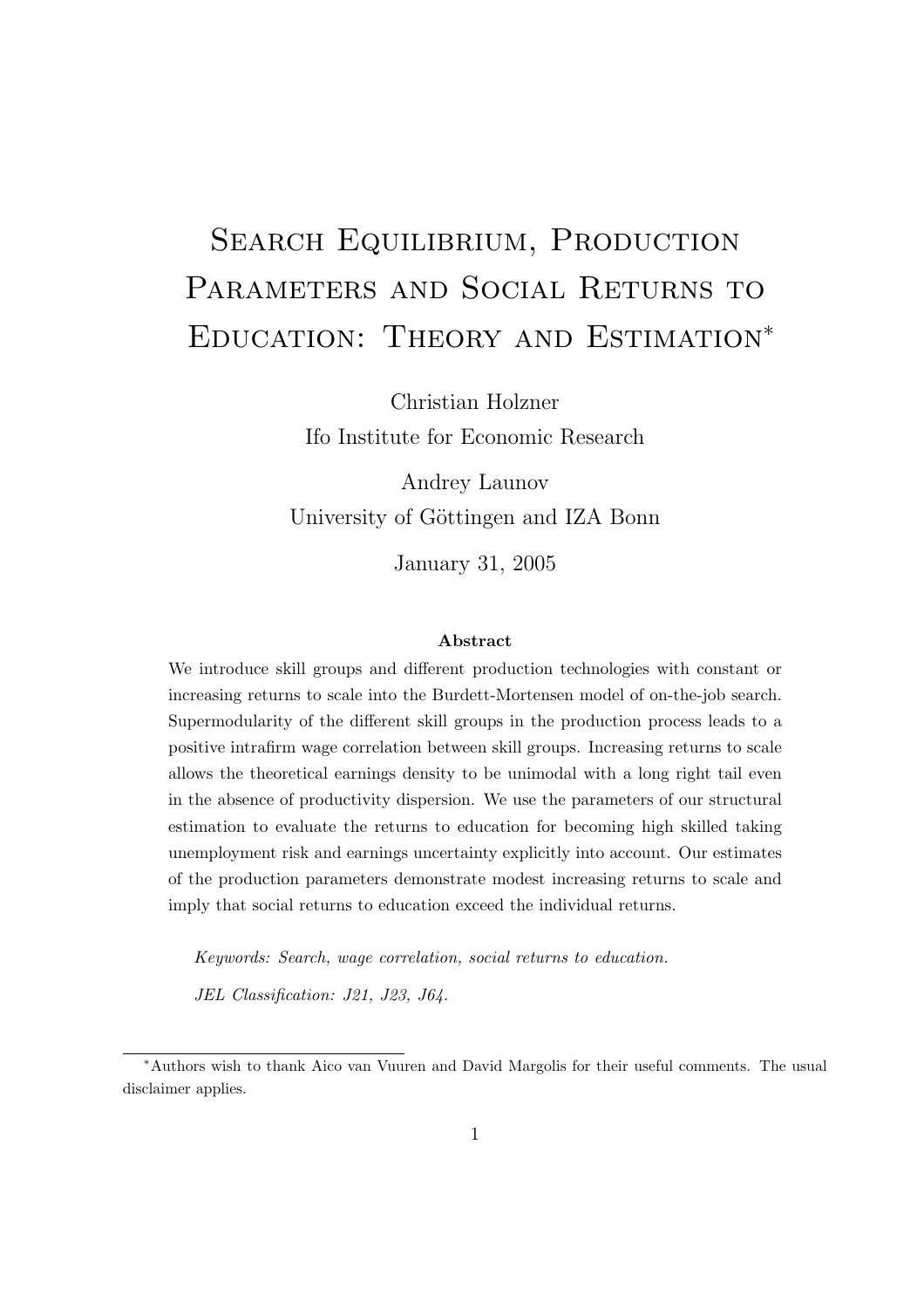## 1. INTRODUCTION

It is generally agreed that the shape of the wage earnings distribution is determined by the skill distribution of the work force, the production technology employed by the economy and the search and matching frictions that govern the allocation of workers to jobs. The aim of the paper is to provide a theoretical and still empirically tractable model that takes all three factors and its interactions into account. For doing so we extend the search equilibrium model of Burdett and Mortensen (1998) and derive an explicit functional form for the wage offer and earnings distributions. Our extension explicitly introduces different skill groups that are linked via a production function which permits either constant or increasing returns to scale. The extension to different skill groups allows for the analysis of firms' wage posting behavior, where firms simultaneously compete for workers of different skill groups. As we show this results in a positive correlation between the wages of workers in different skill groups within firms.

Since the endogenous wage distribution generated by the original Burdett-Mortensen model has an upward-sloping density, which is at odds with the empirical observation of a flat right tail, there has been a lot of effort to extend the original model in order to generate a more realistic-shaped wage distribution. Mortensen (1990) introduced differences in firm productivity and Bowlus et al. (1995) showed that this greatly improves the fit to the empirical wage distribution. Bontemps et al. (2000) and Burdett and Mortensen (1998) formulate a closed-form solution for a continuous atomless productivity distribution, which translates into a right-tailed wage earnings distribution, depending on the assumed productivity dispersion. Postel-Vinay and Robin (2002) extend this for both employer and worker heterogeneity.

In the present extension we demonstrate that with skill multiplicity and a production function that permits increasing returns to scale we get a unimodal right-skewed wage offer and earnings densities with a decreasing right tail. Even though we later introduce productivity dispersion our result about the shape of offer and earnings densities is true even with identical employers. While the structural estimates of models with continuous productivity dispersion as suggested by Bontemps et al. (2000) and Postel-Vinay and Robin (2002) improve the fit to the empirical wage earnings distribution and the estimates of the labor market transition rates, they tell us nothing about the production parameters governing the assumed productivity dispersion (see Manning, 2003, p.106f). Although we also introduce different production technologies in order to improve the fit of the model,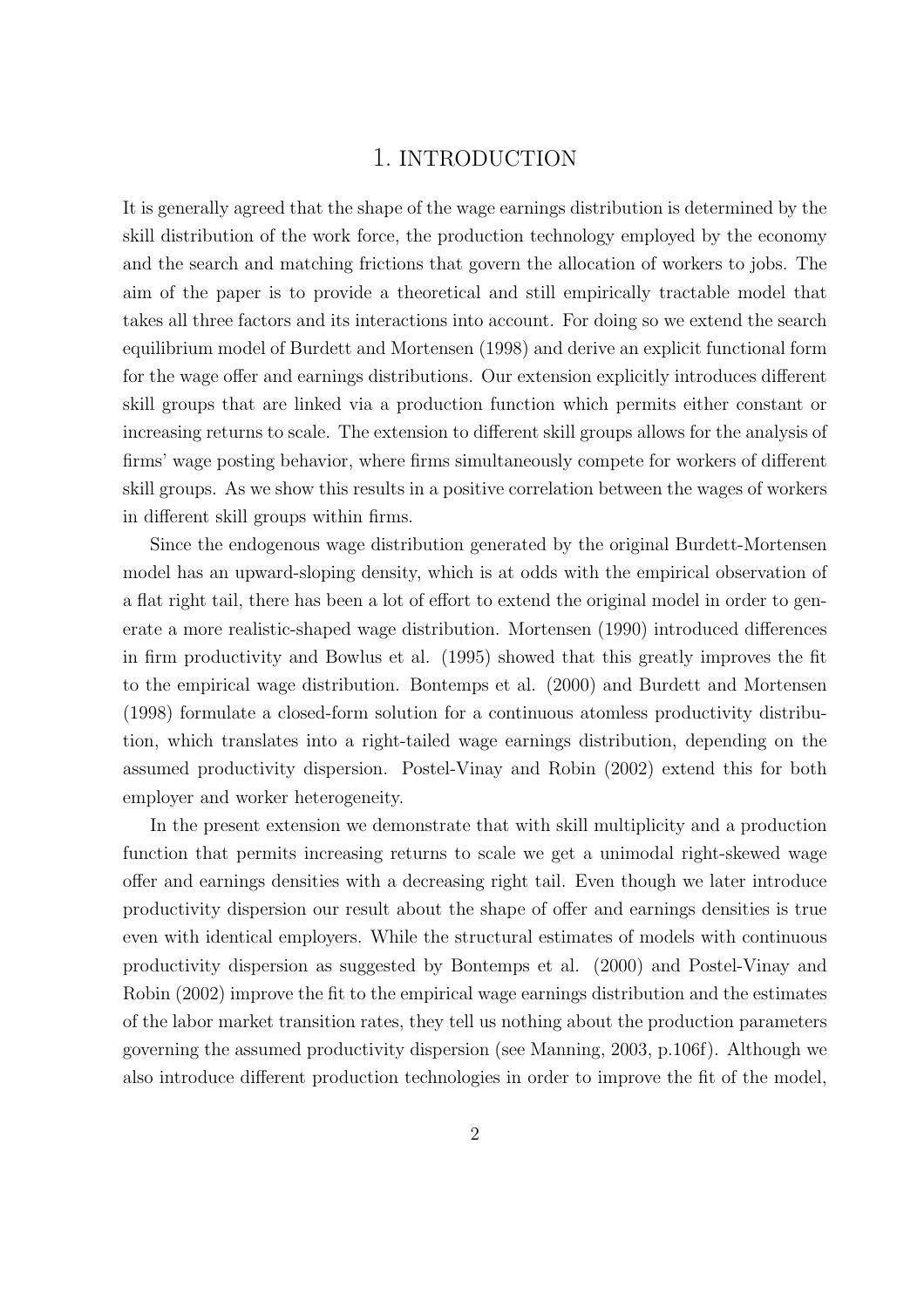by estimating the parameters of the production functions we are able to identify the technological substitution elasticities between skill groups.

In the theoretical part of the paper we demonstrate that whenever skills are complementary in the production process we should observe a positive within-firm correlation between wages of workers with different skills. Positive intrafirm wage correlation is a well established fact, empirical evidence of which are presented in Katz and Summers (1989) and Barth and Dale-Olsen (2003) among many others. Theoretical consideration of the issue is performed by Kremer (1993). In his O-ring theory Kremer (1993) also uses a production function that exhibits complementarity of the working colleagues' abilities not to make a mistake when performing a sequence of tasks in order to complete the final good. One important consequence of the O-ring theory is a positive correlation between wages and the number of tasks and therefore the overall size of the workforce. However, recently Barth and Dale-Olsen (2002) have empirically demonstrated that the employer-size wage effect vanishes once we look at the skill-group size. In view of this result the labour market frictions approach of this paper that predicts a positive correlation between skill-group size and wages may be more favorable then the O-ring theory of Kremer (1993).

We use the our estimated parameters to analyze whether investment in education creates a positive externality of human capital, i.e. whether the increase in output pays off the individual and the government investment costs. In the model with search frictions existence of human capital externality is shown by Acemoglu (1996). Earlier, external effects of human capital accumulation were discussed by Lucas (1988). However, recent empirical investigations failed to provide undisputable support to the hypothesis that subsidizing education creates a social surplus. Within the "Mincerian" empirical framework Acemoglu and Angrist (2000) reject the existence of human capital externality, whereas Dalmazzo and de Blasio (2003) and Moretti (2004) articulate the opposite conclusion. Bils and Klenow (2000), who concentrate on output growth rather then individual earnings, use calibration to find weak support to positive schooling-growth dependence. We find that a marginal change in the skill structure of the labor force towards more high skilled workers generates an increase in output that overcompensates the society for the additional cost of education.

The paper proceeds as follows. The theory is presented in Section 2, where we extend the existing Burdett-Mortensen framework, solve for optimal strategies of workers and firms and discuss the properties of the resulting equilibrium wage offer distribution. The empirical implementation of the model is treated in Section 3. We formulate the ap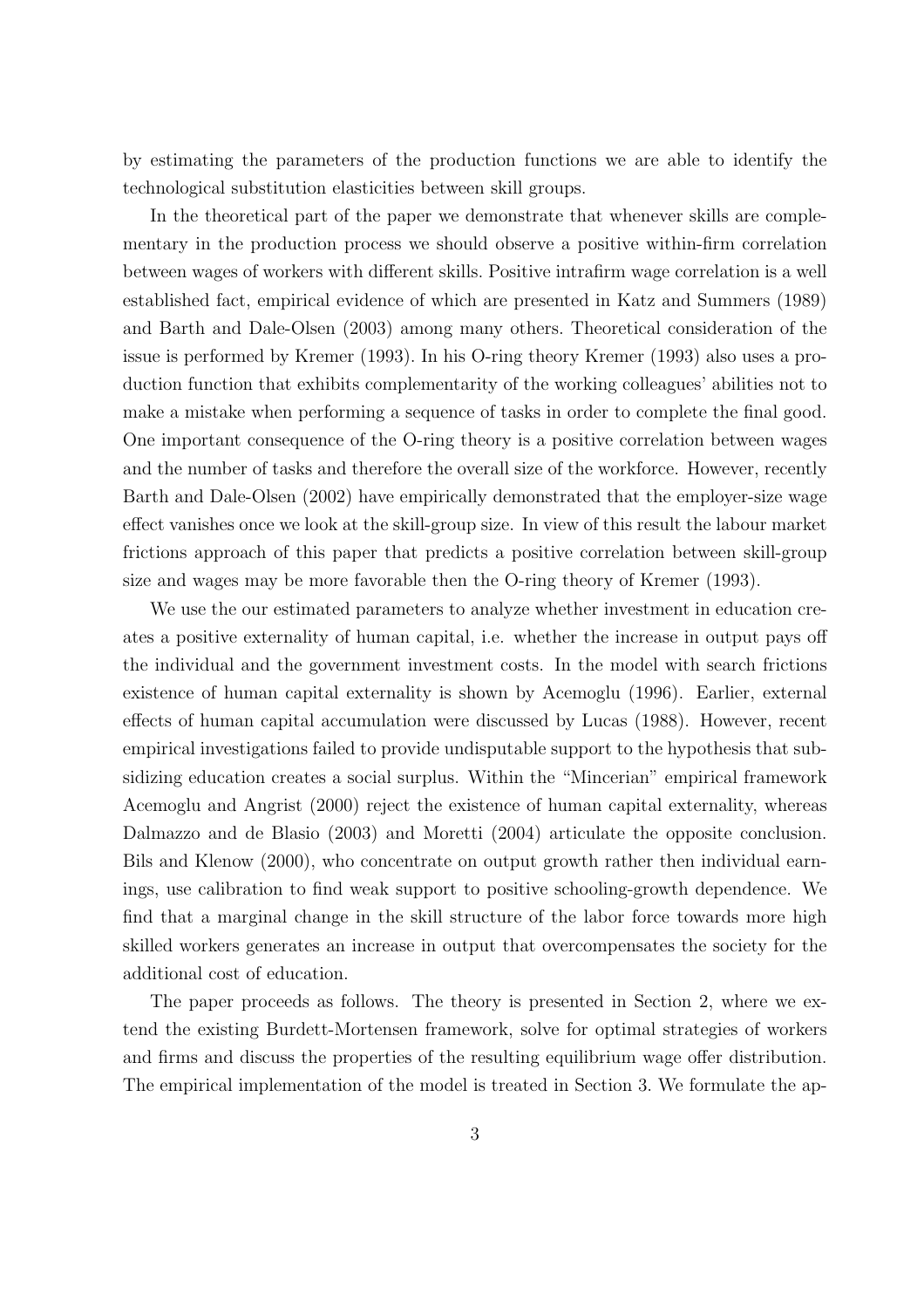propriate likelihood function and discuss the relevant estimation method. Whereafter we provide brief description of the data set and in detail discuss the result of the structural estimation of the model. Section 4 concludes.

## 2. THEORY

In this section we extend the original Burdett-Mortensen model of search equilibrium by introducing different skill groups and different technologies that link the skill groups via the production function.

#### 2.1 Framework

The model has an infinite horizon, is set in continuous time and concentrates on steady states. Workers are assumed to be risk neutral and to discount at rate r. Each worker belongs to a skill group  $i = 1, 2, ..., I$  whose measures are defined as  $q_i$ , satisfying  $\sum q_i = m$ . The measure  $u_i$  of workers is unemployed and the measure  $q_i - u_i$  is employed. Before choosing a skill-group workers incur a one-off cost  $c_i$  for skill-specific education. By assuming perfect capital market workers are able to borrow the cost of education at the interest rate r.

Workers search for a job in the skill-segmented labor markets. With probability  $\lambda_i$ unemployed workers of skill group  $i$  encounter a firm that makes them a wage offer corresponding to their education, and with probability  $\lambda_e$  employed workers encounter a firm.<sup>1</sup> Then workers decide whether to accept or reject the job offer. Job-worker match is destroyed at an exogenous rate  $\delta > 0$ . Laid off workers start again as unemployed.

We assume that there exist J distinct production technologies  $Y_j(\mathbf{l}(\mathbf{w} \mid \mathbf{w^r}, F(\mathbf{w})))$  indexed by j, where  $\mathbf{l}(\mathbf{w} \mid \mathbf{w^r}, F(\mathbf{w}))$  is the vector of skill groups  $l_i(w \mid w_i^r, F_i(w))$  employed by a firm with technology *j*. The size  $l_i(w \mid w_i^r, F_i(w))$  of the skill group depends on the firm's wage offer  $w_i$ , the workers' reservation wage  $w_i^r$  and the skill specific wage offer distribution  $F_i(w)$ . We further assume that the production function  $Y_j(\mathbf{l}(\mathbf{w} \mid \mathbf{w}^r, F(\mathbf{w})))$ is supermodular in  $\mathbf{l}(\mathbf{w} | \mathbf{w}^{\mathbf{r}}, F(\mathbf{w}))$ , i.e. has increasing differences in  $\mathbf{l}(\mathbf{w} | \mathbf{w}^{\mathbf{r}}, F(\mathbf{w}))$  as defined below, and is twice continuously differentiable in  $l_i(w | w_i^r, F_i(w))$ .

**Definition 1:** For any  $\mathbf{l} \equiv \mathbf{l}(\mathbf{w} \mid \mathbf{w}^{\mathbf{r}}, F(\mathbf{w}))$  and  $\mathbf{l}' \equiv \mathbf{l}'(\mathbf{w} \mid \mathbf{w}^{\mathbf{r}}, F(\mathbf{w})), Y_j(\mathbf{l})$  is supermodular in l, if

$$
Y_j\left(\mathbf{l}\wedge\mathbf{l}'\right) + Y_j\left(\mathbf{l}\vee\mathbf{l}'\right) \ge Y_j\left(\mathbf{l}\right) + Y_j\left(\mathbf{l}'\right),
$$

 $1_{\lambda_e}$  is not skill group specific, since we would otherwise not be able to derive an explicit wage offer distribution function.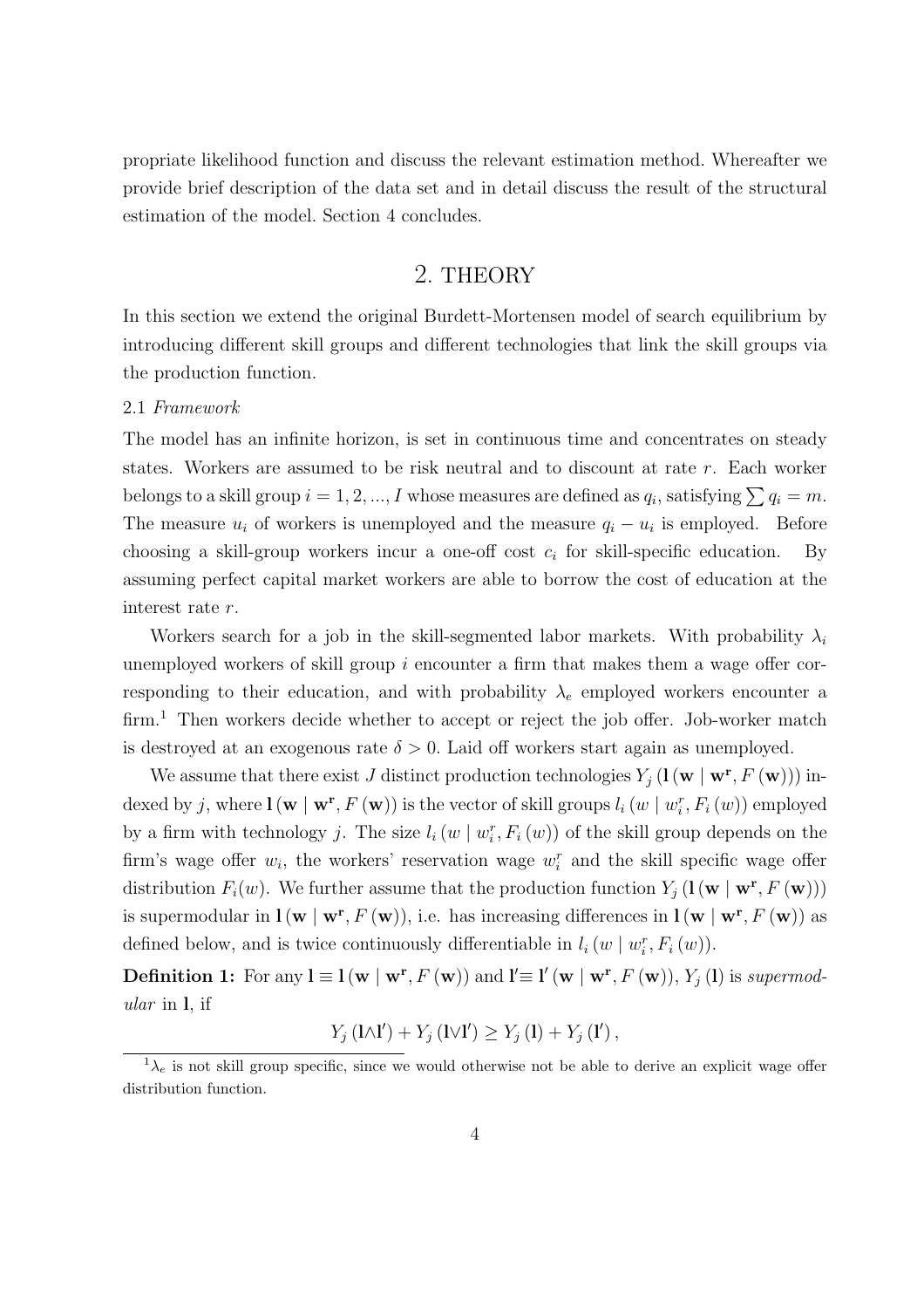where  $l \vee l' \equiv (\max(l_1, l'_1), ..., \max(l_I, l'_I))$  and  $l \wedge l' \equiv (\min(l_1, l'_1), ..., \min(l_I, l'_I)).$ Supermodularity in  $l_i$  implies *increasing differences* in  $l_i$ , i.e. for  $l \geq l'$  it follows that

$$
Y_j(l_i, l_{-i}) + Y_j(l'_i, l'_{-i}) \ge Y_j(l_i, l'_{-i}) + Y_j(l'_i, l_{-i}),
$$

where  $-i$  denotes the vector of all skill groups except i.

Firms maximize profits by offering a wage schedule  $\mathbf{w} = (w_1, w_2, ..., w_I) = (w_i, \mathbf{w}_{-i}).$ 

#### 2.2 Workers' Search Strategy

The optimal search strategy for a worker of occupation  $i$  is characterized by a reservation wage  $w_i^r$ , where an unemployed worker is indifferent between accepting or rejecting a wage offer, i.e.  $U_i = V_i(w_i^r)$ , where  $U_i$  is the value of being unemployed and  $V_i(w_i^r)$  the value of being employed at the reservation wage  $w_i^r$ . Flow values of being unemployed and employed

$$
rU_i = \lambda_i \int_{w_i^r}^{\bar{w}_i} (V_i(x_i) - U_i) dF_i(x_i) - rc_i
$$
\n(1a)

$$
rV_i(w_i) = w_i + \lambda_e \int_{w_i}^{w_i} (V_i(x_i) - V_i(w_i)) dF_i(x_i) + \delta (U_i - V_i(w_i)) - rc_i
$$
 (1b)

respectively, can be solved for a reservation wage<sup>2</sup>

$$
w_i^r = (\lambda_i - \lambda_e) \int_{w_i^r}^{\bar{w}_i} \left( \frac{1 - F_i(x)}{r + \delta + \lambda_e(1 - F_i(x^-))} \right) dx.
$$
 (2)

In order to keep the analysis simple, for the remainder of the paper we assume that  $r/\lambda_i \rightarrow 0$  as done in the original model by Burdett and Mortensen (1998). The wage offer distribution is given by  $F_i(w) = F_i(w^-) + v_i(w)$ , where  $v_i(w)$  is the mass of firms offering wage w to skill group i. Since offering a wage lower than the reservation wage does not attract any worker, we assume with out loss of generality that no firm offers a wage below the reservation wage, i.e.  $F_i(w) = 0$  for  $w < w_i^r$ .

#### 2.3 Steady State Flows and Skill Group Size

Equating the flows in and out of unemployment gives the steady state measure of unemployed per skill group, i.e.

$$
u_i = \frac{\delta}{\delta + \lambda_i} q_i.
$$
\n(3)

<sup>2</sup>The details of the derivation can be found in Mortensen and Neumann (1988).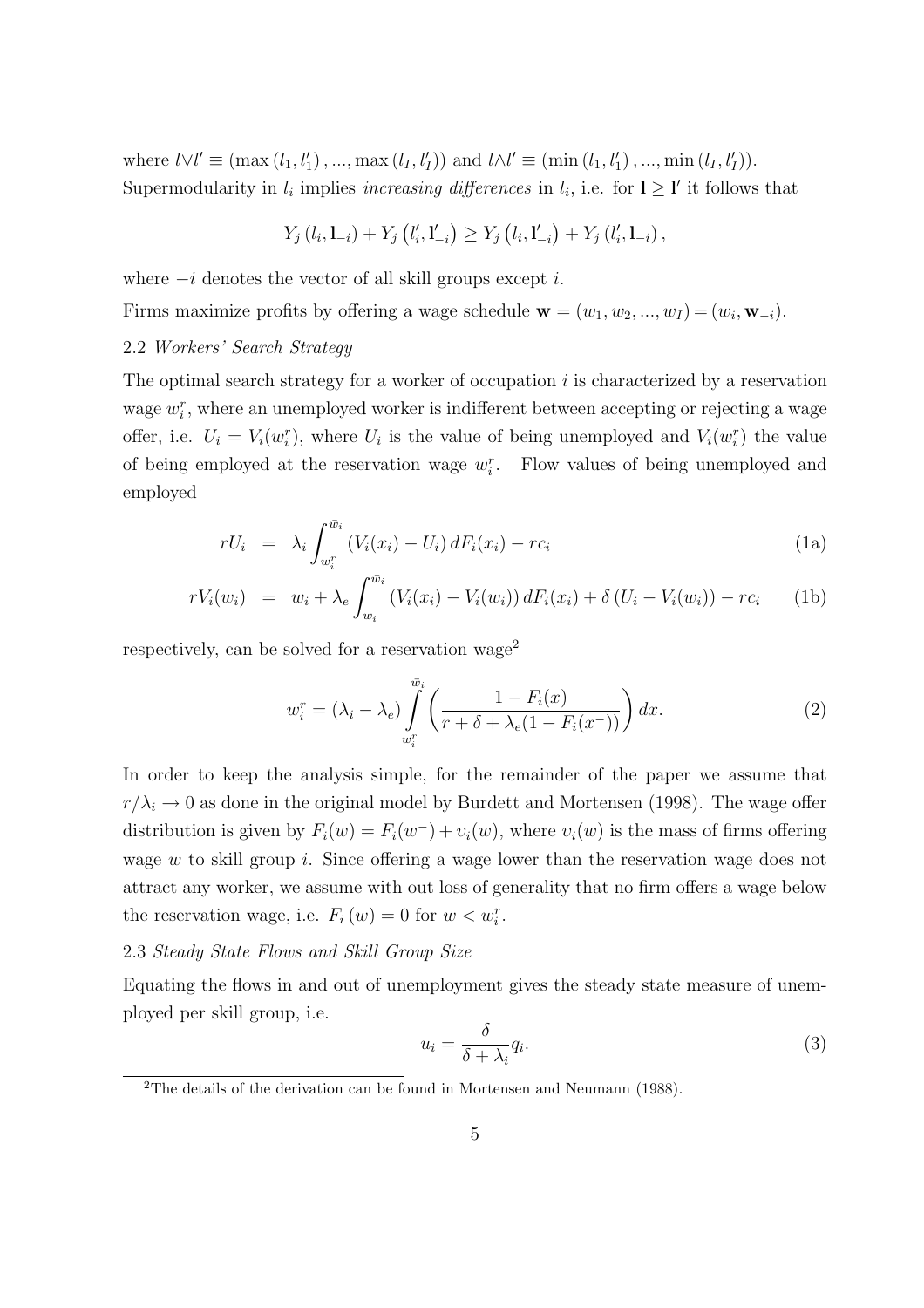Given the assumptions of constant Poisson arrival rates  $\lambda_i$ ,  $\lambda_e$  and the constant separation rate  $\delta$  Mortensen (1999) has shown that skill group size evolves according to a special Markov-chain known as stochastic birth-death process.

The birth rate of a job offered by a firm posting a wage  $w$  is given by the average rate at which a job is filled. There are  $u_i$  unemployed who leave unemployment at rate  $\lambda_i$  and  $(q_i - u_i)$  employed workers who leave their current employer at rate  $\lambda_e G_i(w^-)$  to join the firm offering a wage w, where  $G_i(w) = G_i(w^-) + \vartheta_i(w)$  denotes the cumulative wage earnings distribution for skill group  $i$ . Workers quit either because they retire at rate  $\delta$  or they receive a higher wage offer from another firm, which occurs at rate  $\lambda_e$ , and accept it, which happens with probability  $\overline{F}_i(w) \equiv (1 - F_i(w))$ . The death rate of a job is, therefore, given by  $\delta + \lambda_e \overline{F}_i(w)$ . Mortensen (1999) shows that the skill group size is Poisson distributed with mean

$$
E\left[l_i\left(w \mid w_i^r, F_i\left(w\right)\right)\right] = \frac{\lambda_i u_i + \lambda_e G_i(w^-)(q_i - u_i)}{\delta + \lambda_e \overline{F}_i(w)}
$$

Equating the inflow and outflow gives the steady-state measure of employed workers earning a wage less than  $w$ 

$$
G_i(w^-)(q_i - u_i) = \frac{\lambda_i F_i(w^-) u_i}{\delta + \lambda_e \overline{F}_i(w^-)}.
$$
\n
$$
(4)
$$

Substituting gives

$$
E\left[l_i\left(w \mid w_i^r, F_i\left(w\right)\right)\right] = \frac{\delta \lambda_i \left(\delta + \lambda_e\right) / \left(\delta + \lambda_i\right)}{\left[\delta + \lambda_e \overline{F}_i\left(w\right)\right] \left[\delta + \lambda_e \overline{F}_i\left(w^-\right)\right]} q_i,
$$
\n(5)

From (5) it follows that the expected skill group size  $E[i(w | w_i^r, F_i(w))]$  is increasing in w, if  $w \geq w_i^r$ , and upper semi-continuous. The intuition behind this result is that on-thejob search implies that the higher the wage offered by a firm the more employed workers are attracted from firms offering lower wages and the less workers quit to employers paying higher wages. This leads to a higher steady-state skill group size for firms offering higher wages. For notational simplicity from now on we use  $l_i(w)$  instead of  $l_i(w \mid w_i^r, F_i(w))$ .

#### 2.4 Wage Posting

Each firm posts a wage schedule  $\bf{w}$  in order to maximize its profit, taking as given the workers' search strategy, i.e. the reservation wage vector  $\mathbf{w}^{\mathbf{r}}$ , and the other firms' wage posting behavior, i.e.  $F(\mathbf{w})$ .

$$
\pi_j(\mathbf{w}) = \max_{\mathbf{w}} E\left[Y_j(\mathbf{l}(\mathbf{w})) - \mathbf{w}^T \mathbf{l}(\mathbf{w})\right].
$$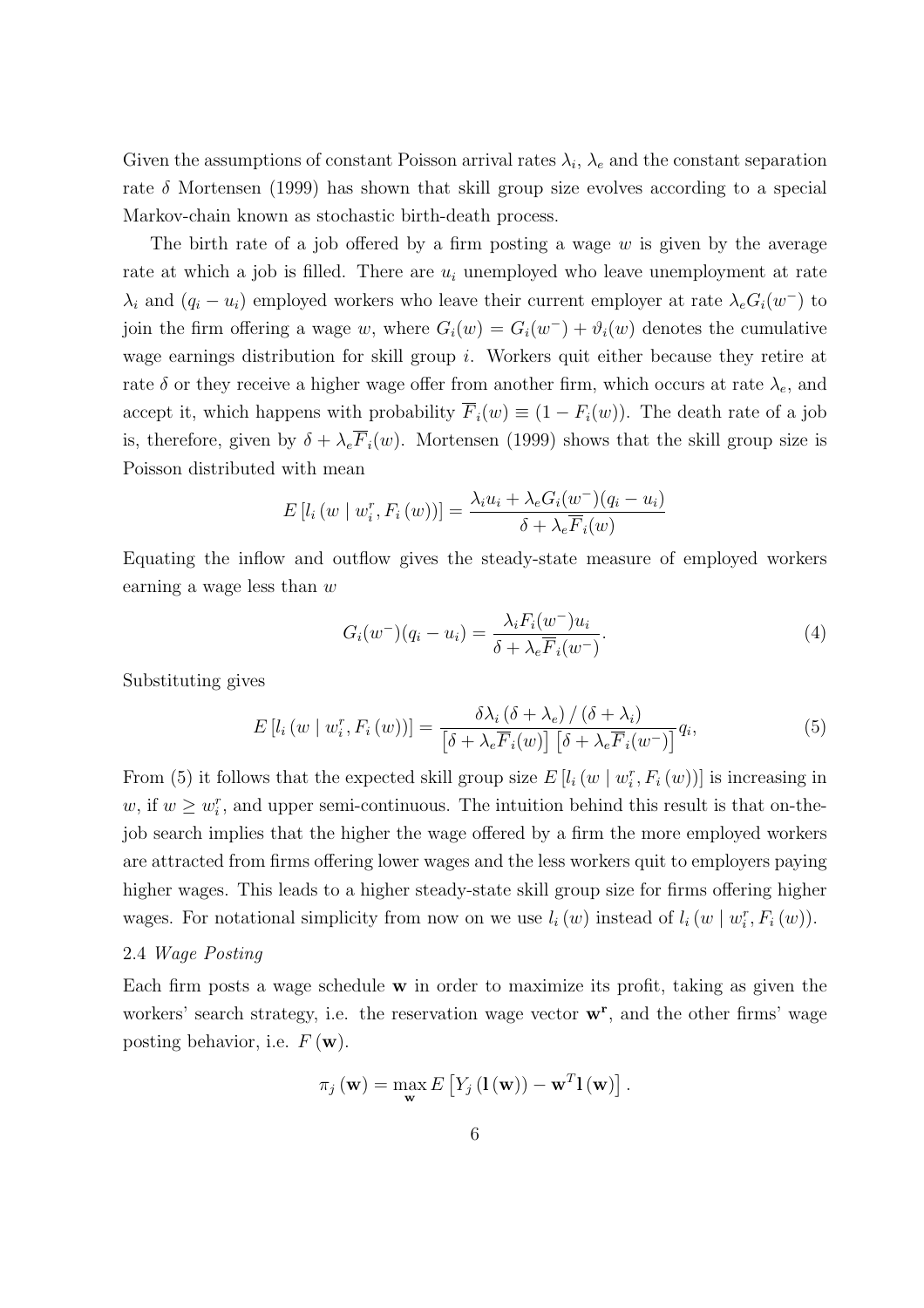We assume that a firm can specify its wage policy  $\bf{w}$  only once. This implies that we can write the maximization problem of a type  $j$  firm as

$$
\pi_j(\mathbf{w}) = \max_{\mathbf{w}} \left[ Y_j \left( E\left[ \mathbf{l}(\mathbf{w}) \right] \right) - \mathbf{w}^T E\left[ \mathbf{l}(\mathbf{w}) \right] \right]. \tag{6}
$$

Denote by  $W_j$  the set of wage offers that maximize equation (6), i.e.  $W_j = \arg \max_{\mathbf{w}} \pi_j(\mathbf{w}),$ and the corresponding  $I$ -dimensional wage offer distribution for each firm type  $j$  by  $F_i(\mathbf{w}) = (F_{1i}(w), F_{2i}(w), ..., F_{1i}(w))$ , where  $F_{ii}(w)$  denotes the wage offer distribution of type  $j$  firms for skill group  $i$ .

**Definition 2:** A steady state wage posting equilibrium is a wage offer distribution  $F_j(\mathbf{w})$ with  $\mathbf{w} \in \mathbf{W}_j$  for each firm type  $j \in J$  such that

$$
\pi_j = Y_j(E[\mathbf{I}(\mathbf{w})]) - \mathbf{w}^T E[\mathbf{I}(\mathbf{w})] \text{ for all } \mathbf{w} \text{ on the support of } F_j(\mathbf{w}), \qquad (7)
$$
  

$$
\pi_j \ge Y_j(E[\mathbf{I}(\mathbf{w})]) - \mathbf{w}^T E[\mathbf{I}(\mathbf{w})] \text{ otherwise,}
$$

given the reservation wage  $w_i^r$  for each skill group  $i = 1, 2, ..., I$  and a corresponding skill group wage offer distribution  $F_i(w)$  such that the reservation wage  $w_i^r$  satisfies equation (2) given  $F_i(w)$ .

#### 2.5 Properties of the Wage Offer Distribution

Following Mortensen (1990) we next describe the properties of the aggregate and the skill specific wage offer distributions.

Given the supermodularity property of the production function and the fact that the expected skill group size given in equation  $(5)$  is increasing in w and upper semi-continuous implies that profits  $\pi_j(\mathbf{w})$  are supermodular in  $w_i$ . Thus, a firm paying higher wages for one skill group also pays higher wages for another skill group.

**Proposition 1** Take a firm of type  $j \in [1, J]$  offering  $\mathbf{w} \in \mathbf{W}_j$  and another firm of type j offering  $\mathbf{w}' \in \mathbf{W}_j$  then either  $\mathbf{w} \geq \mathbf{w}'$  or  $\mathbf{w} \leq \mathbf{w}'$ .

**Proof.** We first need to define for any **w** and **w**' that  $\mathbf{w} \vee \mathbf{w}' \equiv (\max(w_1, w'_1), ...,$  $\max(w_I, w_I'))$  and  $\mathbf{w} \wedge \mathbf{w}' \equiv (\min(w_1, w_1'), ..., \min(w_I, w_I')).$ For any **w** and  $\mathbf{w}' \geq \mathbf{w}^{\mathbf{r}}$ ,  $\pi_j(w_i, \mathbf{w}_{-i})$  is supermodular, i.e.

$$
\pi_j\left(w_i\wedge w_i',\mathbf{w}_{-i}\wedge\mathbf{w}_{-i}'\right)+\pi_j\left(w_i\vee w_i',\mathbf{w}_{-i}\vee\mathbf{w}_{-i}'\right)\geq \pi_j\left(w_i,\mathbf{w}_{-i}\right)+\pi_j\left(w_i',\mathbf{w}_{-i}'\right),
$$

because the same inequality holds for output  $Y_j(E[\mathbf{I}(w_i, \mathbf{w}_{-i})])$  and the wage cost cancel out.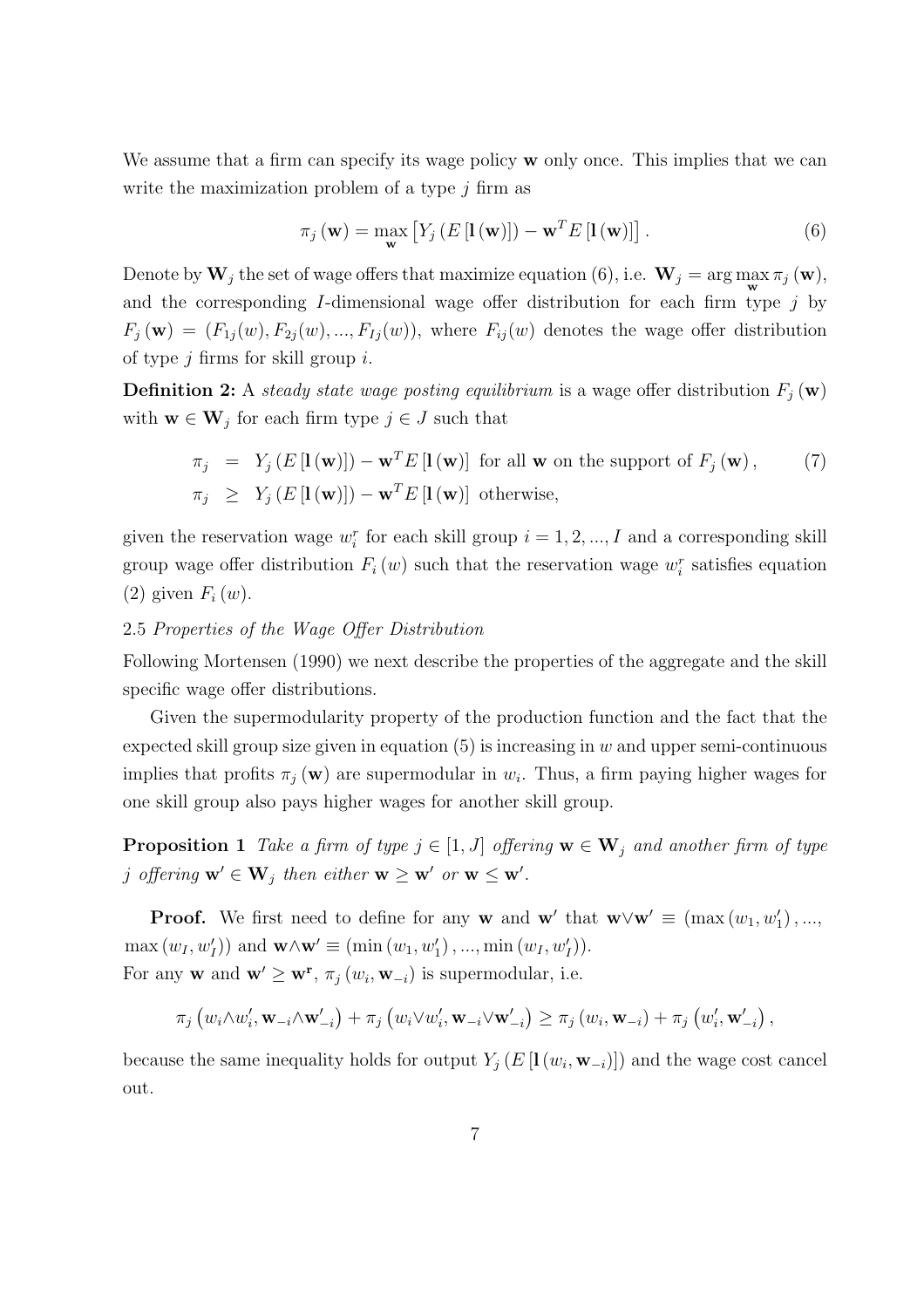Now, we prove  $\mathbf{w} \geq \mathbf{w}'$  by contradiction. For any  $\mathbf{w}$  and  $\mathbf{w}' \in \mathbf{W}_j$  with  $w_i > w'_i$ , suppose  $\mathbf{w}_{-i} < \mathbf{w}'_{-i}$ . The following chain of inequalities results in the desired contradiction.

$$
0 < \pi_j(w_i, \mathbf{w}_{-i}) - \pi_j(w_i \vee w'_i, \mathbf{w}_{-i} \vee \mathbf{w}'_{-i})
$$
\n
$$
\leq \pi_j(w_i \wedge w'_i, \mathbf{w}_{-i} \wedge \mathbf{w}'_{-i}) - \pi_j(w'_i, \mathbf{w}'_{-i}) < 0
$$

The first and the last inequality result from optimality of  $w$  and  $w'$ , the second inequality comes from the supermodularity shown above.  $\blacksquare$ 

This positive correlation between the wages of workers in different skill groups within firms is a well established fact. Katz and Summers (1989) show evidence that secretaries earn more in firms where average wages are higher. More recently, Barth and Dale-Olsen  $(2003)$  find that "[h]igh-wage establishments for workers with higher education are highwage establishments for workers with lower education as well". The explanation provided for this empirical observation in this paper rests on two pillars. Firstly, labor market frictions lead to an upward sloping labor supply curve for each skill group which can be seen from equation (5). Secondly, we need the complementarity of the skill groups in the production process. This guarantees that increasing both labor inputs simultaneously is optimal. The empirical regularity mentioned above justifies our choice of the production function, where labor inputs are complements.

Note, that Proposition 1 does not guarantee that a firm occupies the same position in the wage offer distribution of all skill groups, because it is possible that there is a mass point in the wage offer distribution of skill group i but not in the wage offer distribution in the other  $-i$  skill groups.

Given that the skill group size is increasing in the wage  $w_i$ , it would be a waist of money, if the support of the wage offer distributions was not a compact set.

**Proposition 2** The support of each skill specific wage offer distribution  $F_i(w)$  is a compact set, i.e.  $supp(F_i) = [w_i^r, \overline{w}_i].$ 

**Proof.** Suppose not, i.e. no firms offer a wage  $w_i \in (w_i^*, w_i^{**}) \subset [w_i^r, \overline{w}_i]$ . This cannot be profit maximizing, since the firm offering  $w_i^{**}$  can offer  $\lim_{\varepsilon\to 0} (w_i^* + \varepsilon)$ , have the same skill group size, i.e.  $l_i(w_i^{**} | w_i^r, F_i(w_i^{**})) = \lim_{\varepsilon \to 0} l_i((w_i^* + \varepsilon) | w_i^r, F_i(w_i^* + \varepsilon)),$ since  $\lim_{\varepsilon \to 0} F_i(w_i^* + \varepsilon) = F_i(w_i^{**})$ , and can thus make higher profit.

Firms with different technologies j make potentially different profits  $\pi_j$  in equilibrium, compare equation (7). We index the technologies according to their profitability, i.e.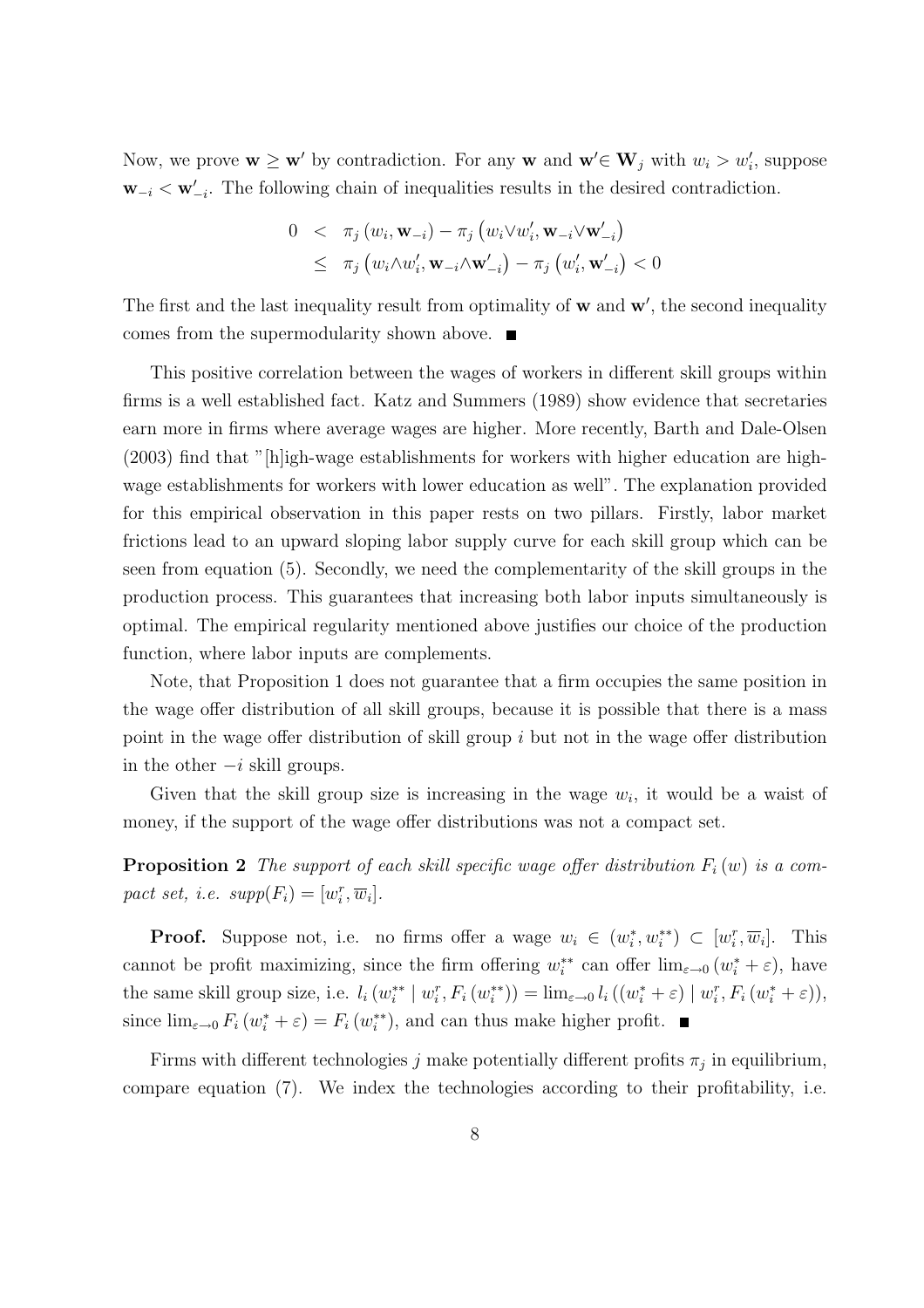$\pi_i \geq \pi_{i-1} \forall j = 1, 2, ..., J$ . The next proposition shows that for any skill group i more profitable firms pay higher wages.

**Proposition 3** Let  $F_j$ :  $supp(F_j) = [\underline{\mathbf{w}}_j, \overline{\mathbf{w}}_j]$  and  $F_{j-1}$ :  $supp(F_{j-1}) = [\underline{\mathbf{w}}_{j-1}, \overline{\mathbf{w}}_{j-1}]$  be the I-dimensional wage offer distributions of j and  $j-1$ -type firms respectively. Then, for any wage schedule  $\mathbf{w}_j \in [\underline{\mathbf{w}}_n, \overline{\mathbf{w}}_n]$  and  $\mathbf{w}_{j-1} \in [\underline{\mathbf{w}}_n, \overline{\mathbf{w}}_n]$  it is true that  $\mathbf{w}_j \geq \mathbf{w}_{j-1}$ .

**Proof.** From the steady state equilibrium condition (7) it follows that:

$$
\pi_j = Y_j (E \left[ \mathbf{I} (\mathbf{w}_j) \right]) - \mathbf{w}_j^T E \left[ \mathbf{I} (\mathbf{w}_j) \right] \quad \forall \mathbf{w}_j \in supp(F_j)
$$
  

$$
\pi_j \ge Y_j (E \left[ \mathbf{I} (\mathbf{w}_{j-1}) \right]) - \mathbf{w}_{j-1}^T E \left[ \mathbf{I} (\mathbf{w}_{j-1}) \right] \quad \forall \mathbf{w}_{j-1} \notin supp(F_j)
$$

Using the result above we can write

$$
\pi_j = Y_j(E[\mathbf{I}(\mathbf{w}_j)]) - \mathbf{w}_j^T E[\mathbf{I}(\mathbf{w}_j)] \ge Y_j(E[\mathbf{I}(\mathbf{w}_{j-1})]) - \mathbf{w}_{j-1}^T E[\mathbf{I}(\mathbf{w}_{j-1})]
$$
  
\n
$$
\ge Y_{j-1}(E[\mathbf{I}(\mathbf{w}_{j-1})]) - \mathbf{w}_{j-1}^T E[\mathbf{I}(\mathbf{w}_{j-1})] = \pi_{j-1} \ge Y_{j-1}(E[\mathbf{I}(\mathbf{w}_j)]) - \mathbf{w}_j^T E[\mathbf{I}(\mathbf{w}_j)],
$$

where the second inequality results from the fact that  $\pi_j \geq \pi_{j-1}$ .

The difference of the first and the last terms in this inequality is greater than or equal to the difference of its middle terms, i.e  $Y_j(E[\mathbf{I}(\mathbf{w}_j)]) - Y_{j-1}(E[\mathbf{I}(\mathbf{w}_j)]) \ge Y_j(E[\mathbf{I}(\mathbf{w}_{j-1})])$  $Y_{j-1}(E[\mathbf{I}(\mathbf{w}_{j-1})])$ . Since  $\mathbf{I}(\mathbf{w})$  is an increasing function of wages w, the claim follows.  $\blacksquare$ 

In order to be able to identify a particular technology in the empirical estimation, we assume that technologies strictly dominate each other by profits, i.e.  $\pi_j > \pi_{j-1}$ . Since Proposition 2 holds true for any wage pair  $\mathbf{w}_j, \mathbf{w}_{j-1}$  and thus also for  $\underline{\mathbf{w}}_j = \inf \mathbf{w}_j$  and  $\overline{\mathbf{w}}_{j-1}$  = sup  $\mathbf{w}_{j-1}$ , it follows that  $\underline{\mathbf{w}}_j \geq \overline{\mathbf{w}}_{j-1}$ . Thus, the more productive firms with technology j pay higher wages for all skill groups.

Furthermore, let  $\gamma_i$  denote the cumulative measure of technology j with  $\gamma_i > \gamma_{i-1} > 0$  $\forall j = 1, 2, ..., J$  and  $\gamma_j = 1$ . Thus, Proposition 3 implies that the fraction of firms with technologies earning profit  $\pi_j$  or less post wages  $\overline{\mathbf{w}}_j$  or below. Thus, for every skill group *i* the wage offer distribution at  $\overline{w}_{ij}$  is given by  $\gamma_j$ , i.e.

$$
F_i\left(\overline{w}_{ij}\right) = \gamma_j \tag{8}
$$

The next proposition shows under which condition it is not optimal for a type  $j$  firm to offer the same wage  $w_i$  as a mass of other type j firms does.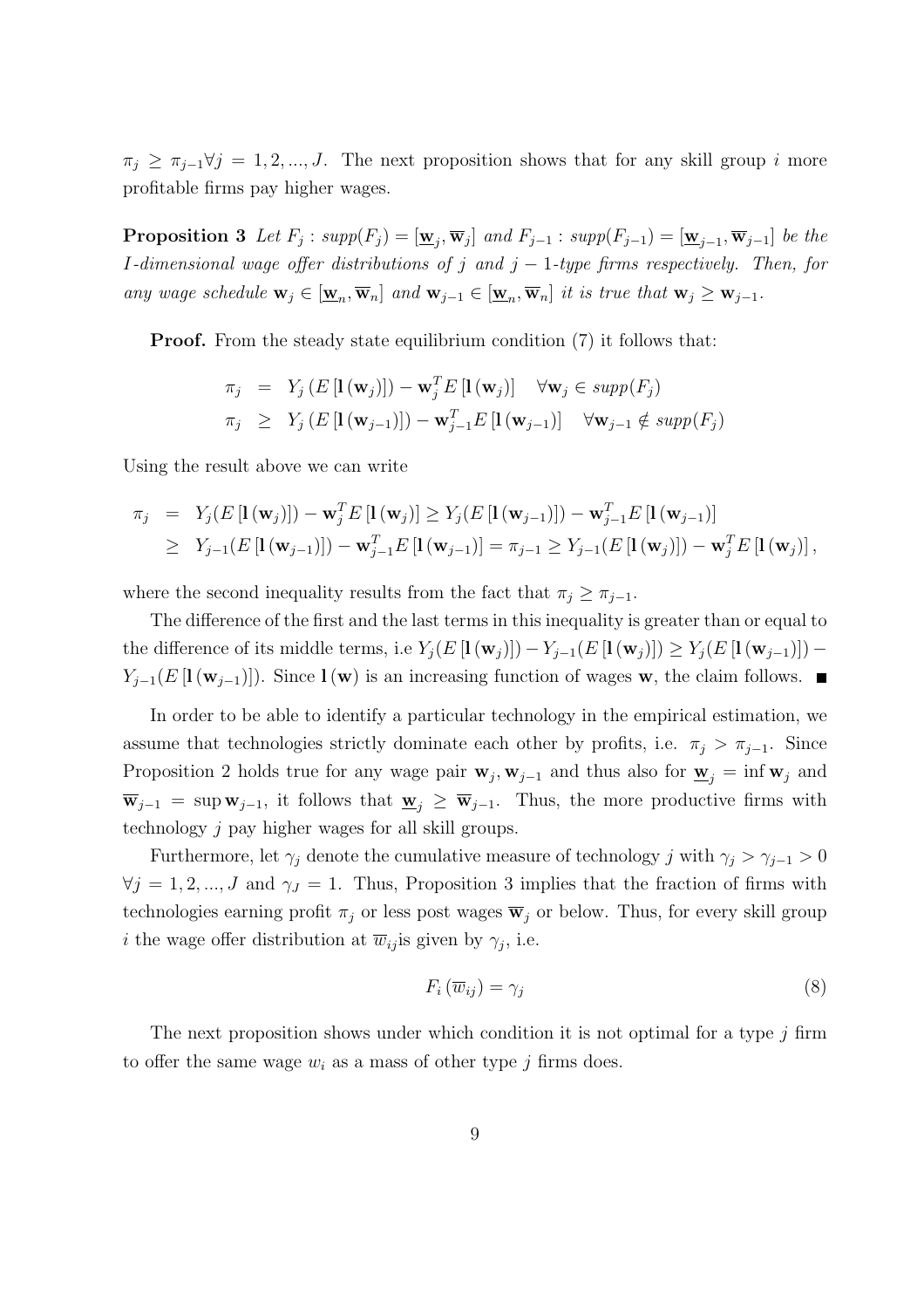**Proposition 4** The wage offer distributions  $F_i(w)$  of type j firms for skill group i is continuous, if

$$
Y_j [E [l_1 (w | w_1^r, F_1 (w))], E [\mathbf{1} (\mathbf{w}_{-1})]] - Y_j [E [l_1 (w | w_1^r, F_1 (w^-))], E [\mathbf{1} (\mathbf{w}_{-1})]]
$$
  
>  $w_1 (E [l_1 (w | w_1^r, F_1 (w))] - E [l_1 (w | w_1^r, F_1 (w^-))])$ .

**Proof.** Suppose a mass point exists at  $w_i \in$  $[\underline{w}_{ij}, \overline{w}_{ij}]$ . Equation (6), and the fact that the cdf  $F_i(w)$  is right continuous implies

$$
\lim_{\varepsilon \to 0} \pi_j (w_i + \varepsilon, \mathbf{w}_{-i})
$$
\n
$$
= Y_j [E [l_i (w | w_i^r, F_i (w))], E [\mathbf{1} (\mathbf{w}_{-i})]] - w_i E [l_i (w | w_i^r, F_i (w))] - \mathbf{w}_{-i}^T E [\mathbf{1} (\mathbf{w}_{-i})]
$$
\n
$$
> Y_j [E [l_i (w | w_i^r, F_i (w^{-}))], E [\mathbf{1} (\mathbf{w}_{-i})]] - w_i E [l_i (w | w_i^r, F_i (w^{-}))] - \mathbf{w}_{-i}^T E [\mathbf{1} (\mathbf{w}_{-i})]
$$
\n
$$
= \pi_j (\mathbf{w})
$$

since  $F_i(w) - F_i(w^-) = v_i(w) > 0$ , when  $w_i$  is a mass point.

The basic argument why the wage offer distributions can be continuous is given by Burdett and Mortensen (1998). If all firms offer the same wage for one skill group, then by offering a slightly higher wage a firm could attract a significantly larger expected skill group size. This wage increase can be arbitrarily small, whereas the resulting increase in the skill group size is significant, since all workers currently working for the "mass-point" wage will change to the new employer as soon as they get this higher wage offer. The deviation from a mass point is, thus, profitable if the increase in total output is higher than the increase in total wage cost induced by a slight wage increase. This is stated by the condition (9) in Proposition 4.

In order to be able to derive an explicit solution for the wage offer distribution, we continue under assumption that no mass points exist. If all wage offer distributions are continuous, then an immediate result of Proposition 1 is that a firm occupies the same position in the wage offer distribution of every skill group. To formalize this let us introduce an index k, which orders the firms of type j as they increase their wage offer for skill group 1 (i.e. firm  $k = 1$  offers  $\underline{w}_{1j}$ ), then Proposition 1 implies that for all  $\mathbf{w} \in \mathbf{W}_j$ 

$$
F_{ij}^{k}(w) = F_{lj}^{k}(w) \text{ for all } i, l = 1, 2, ..., I.
$$
 (10)

In order to have a tractable problem for each skill group  $i$  we approximate the production technology j by using a second order Taylor Expansion around the minimum wage  $w_{ii}$ .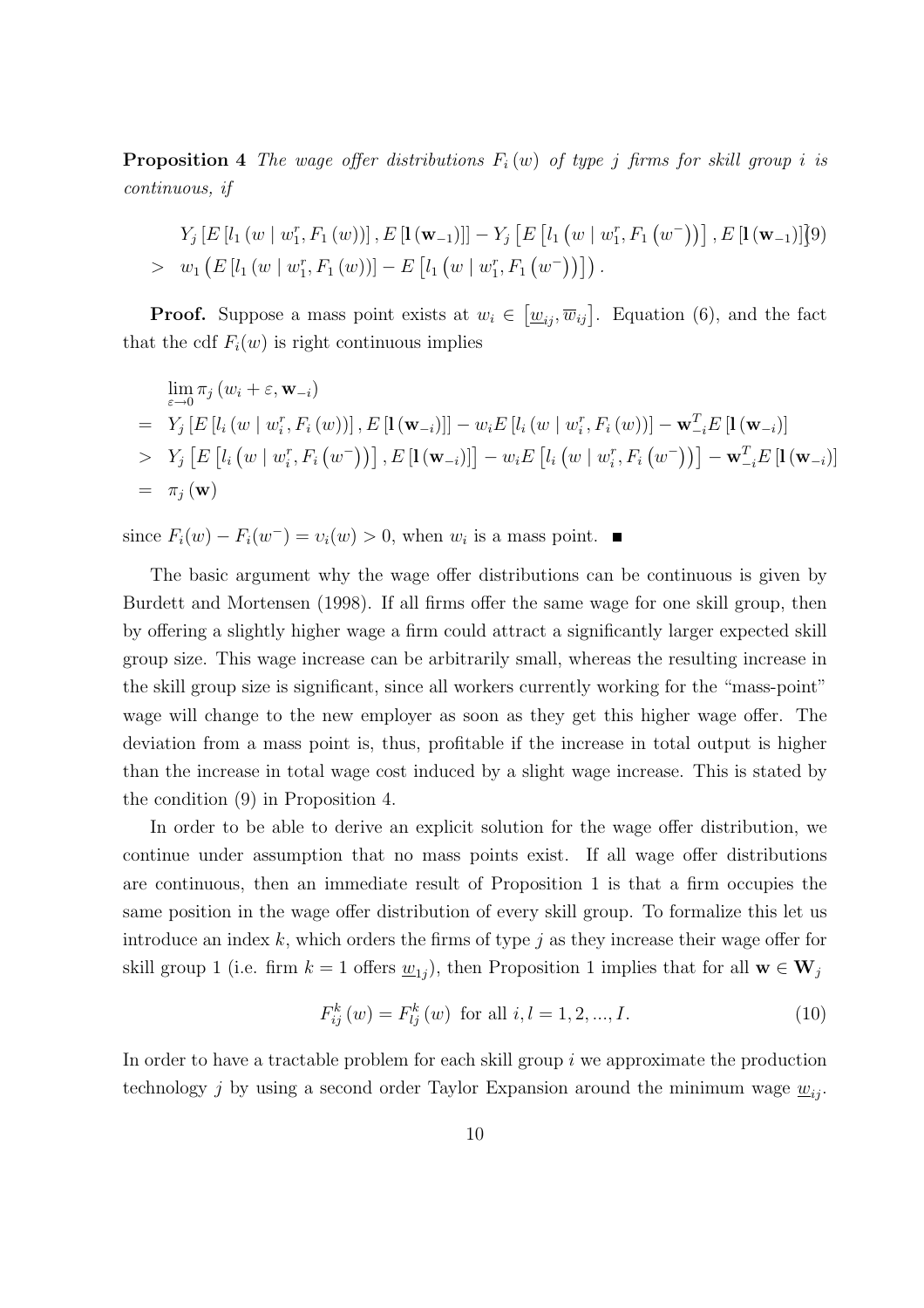Given a technology  $Y_j(\mathbf{r}_j)$  is homogeneous of degree  $\xi_j$  the Taylor Expansion is given by

$$
Y_j(\mathbf{1}(\mathbf{w}_j)) = Y_j(\mathbf{r}_j) + \sum_i Y'_j(\mathbf{r}_j) [r_{ij}h_j(w) - r_{ij}] + \frac{1}{2} \sum_i \sigma_{ij} [h_j(w) - 1]^2,
$$

where

$$
h_j(w) = \frac{\left[\delta + \lambda_e (1 - \gamma_{j-1})\right]^2}{\left[\delta + \lambda_e \overline{F}_j(w)\right]^2}, \qquad r_{ij} = \frac{\delta (\delta + \lambda_e) \lambda_i / (\delta + \lambda_i)}{\left[\delta + \lambda_e (1 - \gamma_{j-1})\right]^2} q_i,
$$
  

$$
Y'_j(\mathbf{r}_j) = \frac{\partial Y_j(\mathbf{r}_j)}{\partial l_i} \quad \text{and} \quad \sigma_{ij} = \sum_l \frac{\partial^2 Y_j(\mathbf{r}_j)}{\partial l_i \partial l_l} r_{lj} r_{ij} = (\xi_j - 1) Y'_j(\mathbf{r}_j) r_{ij}.
$$

Using the results of Propositions 1-3 we invoke the equal profit condition  $\pi_j = \pi_j^r$  and apply a Taylor Expansion and the first order condition to derive the skill-specific wage offer distribution. Proposition 5 provides the solution for  $F_i(w)$  as a function of w.

**Proposition 5** Given that production functions  $Y_j(E[\mathbf{l}(\mathbf{w})]) \ \forall j = 1, 2, ..., J$  are homogeneous of degree  $\xi_j \geq 1$ , a unique equilibrium wage offer distribution  $F_{ij}(w)$  for each skill  $group \ i=1,2,...,I \ \ exists \ and \ has \ the \ following \ form$ (i) for  $\xi_j = 1$ s

$$
F_{ij}(w) = \frac{\delta + \lambda_e}{\lambda_e} - \frac{\delta + \lambda_e (1 - \gamma_{j-1})}{\lambda_e} \sqrt{\frac{Y'_j(\mathbf{r}_j) - w}{Y'_j(\mathbf{r}_j) - \underline{w}_{ij}}},\tag{11}
$$

(ii) for  $\xi_i > 1$ 

$$
F_{ij}(w) = \frac{\delta + \lambda_e}{\lambda_e}
$$
\n
$$
- \frac{\delta + \lambda_e (1 - \gamma_{j-1})}{\lambda_e \sqrt{-\frac{\left(Y'_j(\mathbf{r}_j) - w\right) r_{ij} - \sigma_{ij}}{2(\sigma_{ij} - \mu_{ij})} + \sqrt{\left(\frac{\left(Y'_j(\mathbf{r}_j) - w\right) r_{ij} - \sigma_{ij}}{2(\sigma_{ij} - \mu_{ij})}\right)^2 + \frac{\left(Y'_j(\mathbf{r}_j) - w_{ij}\right) r_{ij} - \mu_{ij}}{(\sigma_{ij} - \mu_{ij})}} \tag{12}
$$

for any  $w \in [\underline{w}_{ij}, \overline{w}_{ij}],$  where

$$
\mu_{ij} = \frac{r_{ij}}{\sum_i r_{ij}} \frac{1}{2} \sum_i \sigma_{ij},
$$

A necessary condition for an upward sloping wage offer density  $\partial F_i(w)/\partial w$  is

$$
(2 - \xi_j) \frac{\partial Y_j(\mathbf{r}_j)}{\partial r_{ij}} - w > 0.
$$
 (13)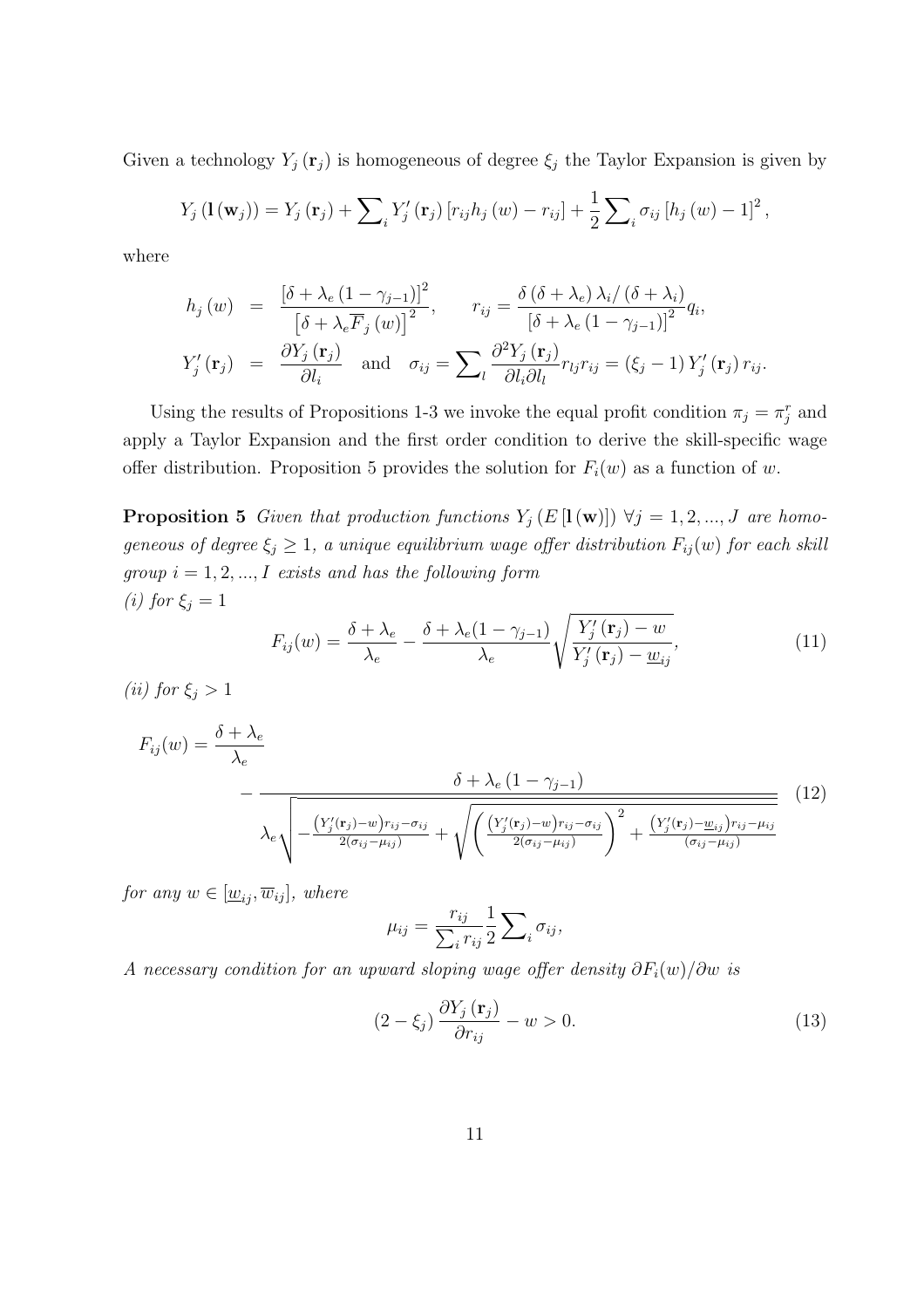#### **Proof.** See Appendix. ■

The aggregate wage offer distribution is given by

$$
F(w) = \sum_{i=1}^{I} \frac{q_i}{m} F_i(w) = \sum_{i=1}^{I} \frac{q_i}{m} \sum_{j=1}^{J} (\gamma_j - \gamma_{j-1}) F_{ij}(w).
$$

A special case for  $F_{ij}(w)$  when  $(Y'_j(\mathbf{r}_j) - \underline{w}_{ij}) r_{ij} = \mu_{ij}$  is shown in the proof of Proposition 5. Since it implies artificial restrictions on  $\xi_i$  considering this case here is neither interesting nor useful.

For a production function with homogeneity of degree one the explicit wage offer distribution resembles the distribution derived in Burdett and Mortensen (1998) and has its typical increasing density. Since an upward-sloping earnings density is at odds with the empirical observation of a flat right tail, Mortensen (1990) introduces differences in firm productivity by allowing for different productivity levels in order to improve the fit to the empirical wage earnings distribution. Bowlus et al. (1995) demonstrate that this greatly improves the fit to the empirical earnings distribution. Bontemps et al. (2000) and Burdett and Mortensen (1998) formulate a closed-form solution for a continuous atomless productivity distribution, which translates into a right-tailed wage earnings distribution, depending on the assumed productivity dispersion.<sup>3</sup>

Our wage offer distribution allows technologies having constant or increasing returns to scale. The novelty is that the wage offer distribution given in Proposition 5 can have an increasing and a decreasing density for a given production technology. Although we allow for the possibility that heterogeneous production technologies are used, we do not need any technology dispersion to get a hump-shaped density. As stated in condition (13) only technologies with homogeneity of degree  $2 > \xi_j \geq 1$  can have an increasing density. Notice further that as the wage  $w$  increases condition  $(13)$  is more likely to be violated implying that the wage offer density can have an upward sloping part for small wages and an downward sloping part for large wages. A production technology with decreasing returns to scale would result in a negative wage offer density for at least one skill group.

Mortensen (2000) makes implicitly a similar restriction to production functions with increasing returns to scale when deriving endogenously the employer heterogeneity based on match specific capital. He assumes that the production technology has constant returns

<sup>3</sup>However, tail behavior of the productivity density, hence offer and earnings densities, in this case is subject to additional restrictions (see Bontemps et al., 2000; Proposition 8).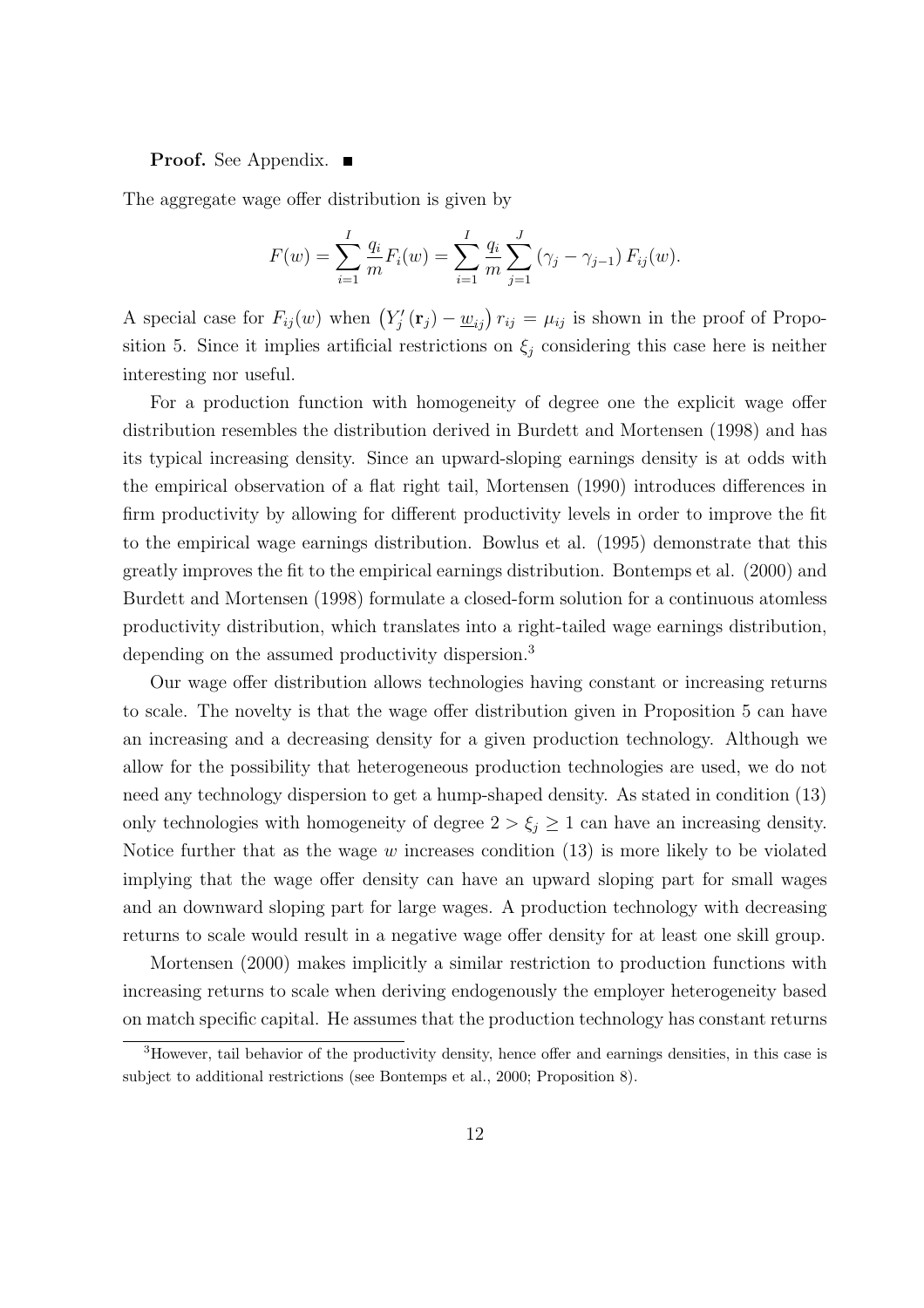with respect to labor but on whole increasing returns, i.e.  $Y(l(w)) = k^{\alpha}l(w)$ . By simulation he shows that for positive  $\alpha$  the wage offer distribution has a flat right tail.

The comparative statics of the original Burdett-Mortensen model are still valid for the general wage offer distribution function. If the arrival rate of on-the-job offers, i.e.  $\lambda_e$ , goes to zero, then the wage offer distribution  $F_i(w)$  collapses to a mass point at the reservation wage  $w_i^r$ , which equals the Diamond (1971) monopsony solution. If moving from one job to another becomes very easy, i.e.  $\lambda_e$  goes to infinity, the competition among firms drives wages up and the wage earnings distribution  $G_i(w)$  converges to a mass point at the marginal product of the skill group.

## 3. ECONOMETRIC MODEL

Here we consider in detail the structural econometric model based on the theory presented above. We assume a Cobb-Douglas production technology which allows for constant and increasing returns to scale, i.e.

$$
Y_j(l(\mathbf{w}_j)) = p_j \prod_{i=1}^I l_i(w_j)^{\alpha_{ij}} \tag{14}
$$

with  $\sum_i \alpha_{ij} = \xi_j \geq 1, \, \alpha_{ij} > 0.$ 

In general, we build upon the model developed by Bowlus et al. (1995), (2001). In the discussion to follow we put special emphasis on such new features as parameter identification and related modification of the estimation procedure.

#### 3.1 The Likelihood Function

Let us start from the formulation of the likelihood function. For Poisson process with rate  $\theta$  the joint distribution of the elapsed  $(t_e)$  and residual  $(t_r)$  duration of time spent by an individual in a certain state of the labour market is  $f(t_e, t_r) = \theta^2 e^{-\theta(t_e + t_r)}$ . For an individual that belongs to *i*-th skill group the appropriate Poisson rates are  $\lambda_i$  if the person is unemployed and  $\delta + \lambda_e [1 - F_i(w)]$  if the person is employed at wage w. Furthermore:

• For Unemployed: Equilibrium probability of sampling an unemployed agent who belongs to *i*-th skill group is  $m^{-1}q_i\delta/(\delta + \lambda_i)$ . In case the subsequent job transition is observed we know the offered wage and can record the value of the wage offer density  $f_i(w)$ .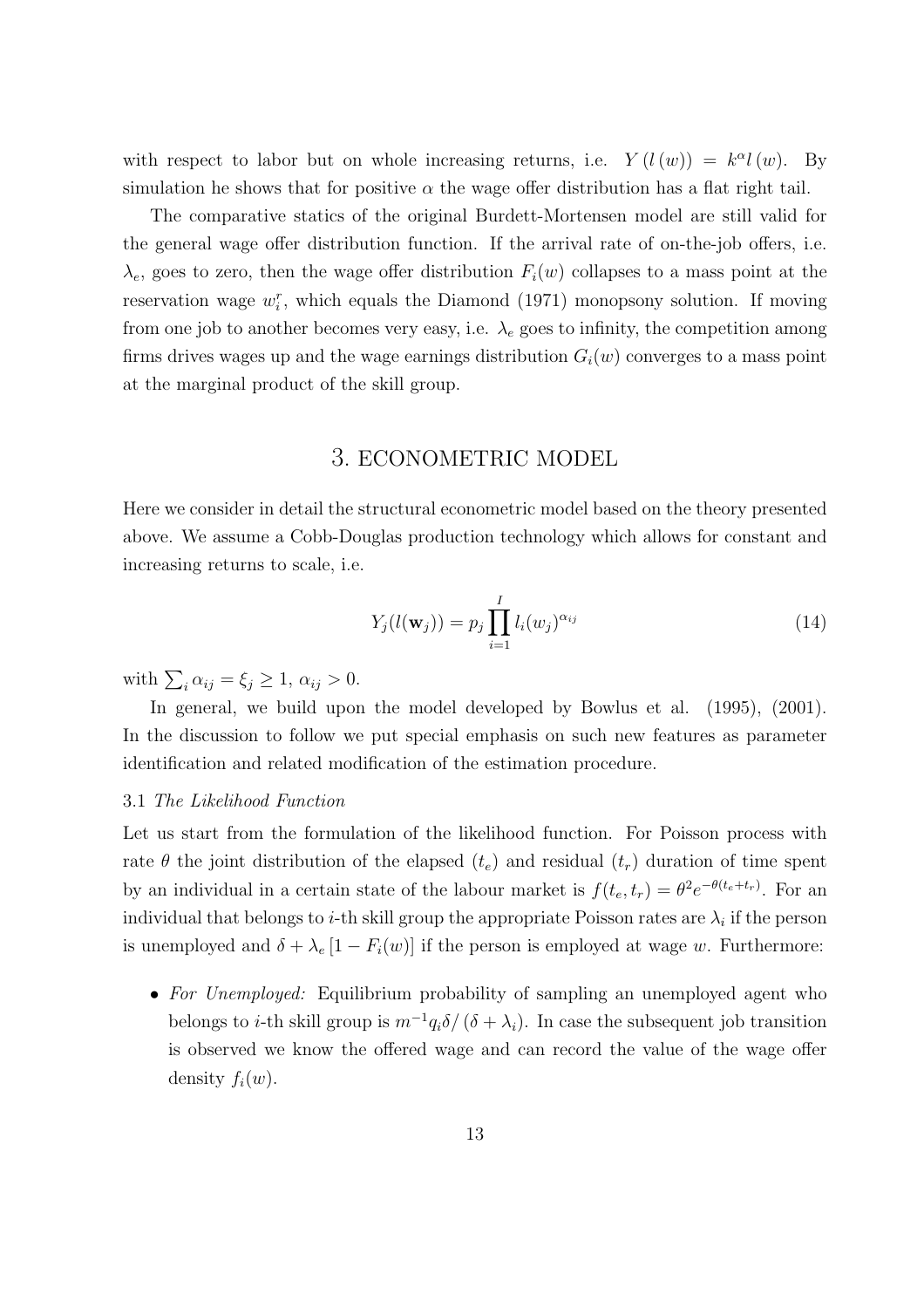• For Employed: Equilibrium probability of sampling an agent who belongs to  $i$ -th skill group and earns wage w is  $m^{-1}q_i g_i(w) \lambda_i/(\delta + \lambda_i)$ . In case the transition to the next state is observed we record the destination state. The probabilities of exit to unemployment and to next job are  $\rho_{j\to u} = \delta / (\delta + \lambda_e \overline{F}_i(w))$  $\ddot{\phantom{a}}$ and  $\rho_{j\rightarrow j}$  =  $\lambda_{e}\overline{F}_{i}\left (w\right ) /$ ¡  $\delta + \lambda_e \overline{F}_i \left( w \right)$  $\ddot{\ }$ respectively.

For convenience of estimation, define  $\kappa_i = \lambda_i/\delta$ ,  $\kappa_e = \lambda_e/\delta$ . Then the likelihood contributions of unemployed  $(\mathcal{L}_{(i)u})$  and employed  $(\mathcal{L}_{(i)e})$  individuals affiliated with *i*-th skill group is:

$$
\mathcal{L}_{(i)u} = \frac{q_i}{m(1+\kappa_i)} \left[ \delta \kappa_i \right]^{2-d_r-d_l} e^{-\delta \kappa_i [t_e + t_r]} \left[ f_i(w) \right]^{1-d_r}, \tag{15}
$$

$$
\mathcal{L}_{(i)e} = g_i(w) \frac{q_i}{m} \frac{\kappa_i}{1 + \kappa_i} \left[ \delta \left( 1 + \kappa_e \overline{F}_i(w) \right) \right]^{1 - d_l} e^{-\delta \left( 1 + \kappa_e \overline{F}_i(w) \right) [t_e + t_r]} \times \left[ \left[ \delta \kappa_e \overline{F}_i(w) \right]^{d_t} \delta^{1 - d_t} \right]^{1 - d_r} (16)
$$

In (15) and (16)  $d_l = 1$ , if a spell is left-censored, 0 otherwise;  $d_r = 1$ , if a spell is rightcensored, 0 otherwise;  $d_t = 1$  if there is a job-to-job transition, 0 otherwise. Substitution of the appropriate  $g_i(w)$ ,  $f_i(w)$  and  $F_i(w)$  into (15) and (16) completes the formulation of the likelihood function, where  $g_i(w)$  is obtained from  $F_i(w)$  using (4).

Notice that except of probability terms  $m^{-1}q_i/(1+\kappa_i)$  and  $m^{-1}q_i\kappa_i/(1+\kappa_i)$  (15) and (16) are the same as in Kiefer and Neumann (1993) or Bowlus et al. (1995). The main differences are rather driven by the functional forms of the offer and earnings distributions.

#### 3.2 Homogeneous Firms

We find it instructive to start with the model with no productivity dispersion, since the theory allows obtaining an earnings density with a decreasing right tail even with homogeneous employers. This density will have  $I - 1$  jumps at infimum wages and  $I - 1$ spike at supremum wages of each skill group.

Under employer homogeneity the assumed production function modifies to  $Y(l(\mathbf{w})) =$  $p\prod_{l}^{l}$  $\prod_{l=1}^{I} l_l(w)^{\alpha_l}$ . Functional form of the wage offer distribution with homogeneous employ- $F11_{l=1}^{l=1}v_{l}(\omega)$  is through  $\frac{q_i}{m}F_i(w)$ , where  $F_i(w)$  is given in Proposition 5 with  $J = 1$ . Rewritten in terms of  $\kappa_{i,e}$  the skill-specific offer distribution becomes

$$
F_i(w) = \frac{1 + \kappa_e}{\kappa_e} - \frac{1 + \kappa_e}{\kappa_e \sqrt{\frac{\left(Y_i'(\mathbf{r}) - w\right) r_i - \sigma_i}{2(\sigma_i - \mu_i)} + \sqrt{\left(\frac{\left(Y_i'(\mathbf{r}) - w\right) r_i - \sigma_i}{2(\sigma_i - \mu_i)}\right)^2 + \frac{\left(Y_i'(\mathbf{r}) - w_i\right) r_i - \mu_i}{(\sigma_i - \mu_i)}}},\tag{17}
$$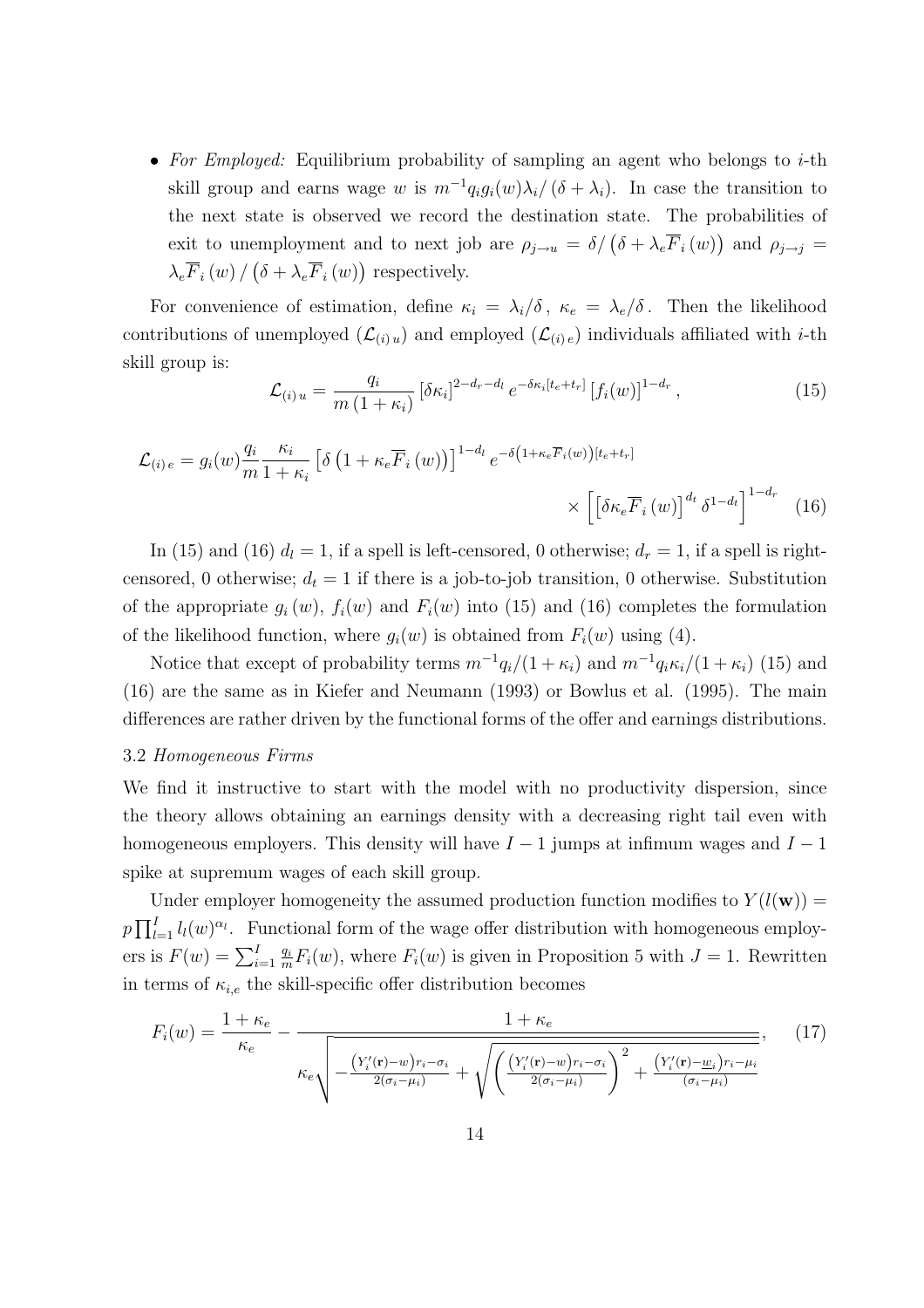where

$$
r_i = \frac{\kappa_i}{(1 + \kappa_e)(1 + \kappa_i)} q_i, \qquad Y'_i(\mathbf{r}) = \frac{\alpha_i}{r_i} p \prod_{i=1}^I r_i^{\alpha_i},
$$
  

$$
\sigma_i = \alpha_i (\xi - 1) Y(\mathbf{r}), \text{ and } \mu_i = \frac{r_i}{\sum_i r_i} \frac{1}{2} \sum_i \sigma_i.
$$

Recognizing that  $F_i(\overline{w}_i) = 1$  we use  $Y(l(\mathbf{w}))$  to get the following solution for the common productivity parameter

$$
p = \frac{r_i}{\prod_{i=1}^{I} q_i^{\alpha_i}} \left( \frac{\left(1 + \kappa_e\right)^2 \overline{w}_i - \underline{w}_i}{\left(1 + \kappa_e\right)^2 - 1} \right) \times \left[ \alpha_i - (\xi - 1) \left( \frac{\xi \left( \left(1 + \kappa_e\right)^2 + 1 \right) r_i}{2 \sum_i r_i} - (\kappa_e + 1)^2 \alpha_i \right) \right]^{-1} \tag{18}
$$

Consider the unknowns of the econometric model. The skill measures  ${q_i}_{i=1}^I$  are known from the data and they are nothing else but sample sizes of each skill group. Furthermore Kiefer and Neumann (1993) suggest using  $\underline{w}_i = \min(w_i)$  and  $\overline{w}_i = \max(w_i)$ as the consistent estimates for the bounds of the skill-specific wage offer distributions. Finally, from the fact that (18) holds for any i one can show that any  $\alpha_i$  can be represented Finally, from the fact that (18) holds for any *i* one can show that any  $\alpha_i$  can<br>as a function of  $\xi$ . Thus the parameter space eventually reduces to  $\left\{ {\left\{ {\kappa_i} \right\}}_i^I \right\}$  $\left\{\begin{matrix}I&\kappa_e,\delta,\xi\end{matrix}\right\}.$ 

In the present paper we estimate the model with two different skill levels. For  $\vec{I} = 2$ we get £ l<br>E ¢

$$
\alpha_1 = \xi \frac{(\xi - 1) (C [(\kappa_e + 1)^2 - D_2] + D_1) + C}{[(\xi - 1) (\kappa_e + 1)^2 + 1] (C + 1)}
$$

where

$$
C = \frac{(1 + \kappa_2)\kappa_1 q_1 (\kappa_e + 1)^2 \overline{w}_1 - \underline{w}_1}{(1 + \kappa_1)\kappa_2 q_2 (\kappa_e + 1)^2 \overline{w}_2 - \underline{w}_2}
$$
 and 
$$
D_i = ((\kappa_e + 1)^2 + 1) \frac{\kappa_i q_i/(1 + \kappa_i)}{2 \sum_{l=1}^2 \kappa_l q_l/(1 + \kappa_l)}
$$

For  $I > 2$  the production parameters  $\alpha_{-I}$  are a solution to a non-linear system determined For  $1 > 2$ <br>by  $\left\{ \kappa_i \right\}_{i=1}^N$  $\left\{ \begin{matrix} I \ I \end{matrix} \right. \kappa_e, \delta, \xi \bigg\}.$ 

To establish the (local) identifiability of the model with identical employers it is sufficient to show that the matrix of the expected outer product of the log-likelihood has full rank (see Rothenberg, 1971, Theorem 1). However, even with  $I = 2$  the derivations become too cumbersome. Numerically we find that this condition is met in the sufficiently wide neighborhood of the maximizer.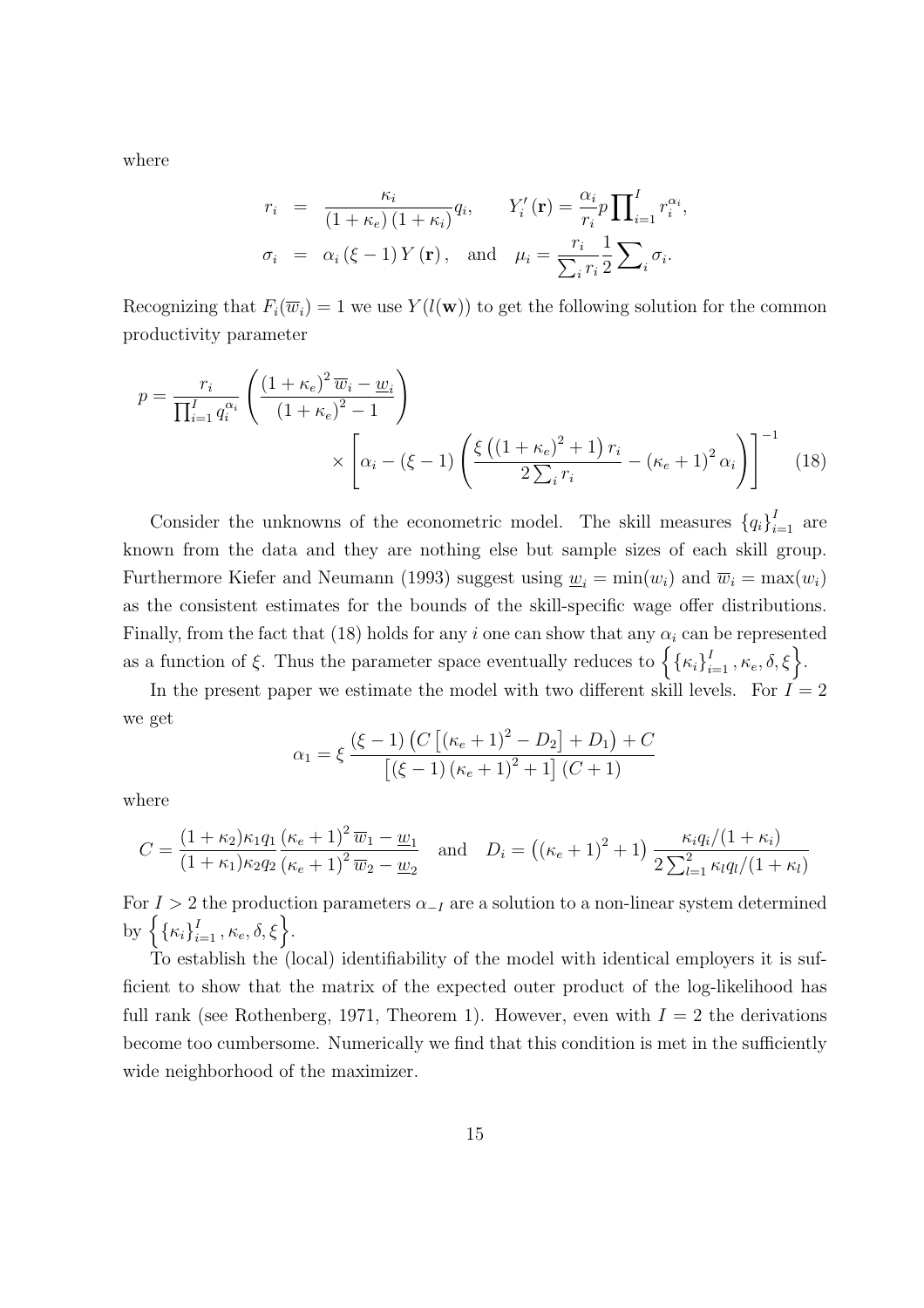Given  $\min(w_i)$  and  $\max(w_i)$  the model has a regular likelihood function which can be maximized using standard gradient-based methods.

#### 3.3 Heterogeneous Firms

For heterogeneous employers the production functions are given in (14). The relevant occupation-specific wage offer distribution  $F_i(w)$  is given in Proposition 5. Rewritten in  $\kappa_{i,e}$  terms it becomes

$$
F_i(w) = \frac{1 + \kappa_e}{\kappa_e} - \frac{1 + \kappa_e (1 - \gamma_{j-1})}{\kappa_e \sqrt{-\frac{\left(Y'_j(\mathbf{r}_j) - w_{ij}\right) r_{ij} - \sigma_{ij}}{2(\sigma_{ij} - \mu_{ij})} + \sqrt{\left(\frac{\left(Y'_j(\mathbf{r}_j) - w_{ij}\right) r_{ij} - \sigma_{ij}}{2(\sigma_{ij} - \mu_{ij})}\right)^2 + \frac{\left(Y'_j(\mathbf{r}_j) - w_{ij}\right) r_{ij} - \mu_{ij}}{(\sigma_{ij} - \mu_{ij})}}}
$$
(19)

where

$$
r_{ij} = \frac{\kappa_i/(1+\kappa_i)(1+\kappa_e)}{\left[1+\kappa_e(1-\gamma_{j-1})\right]^2}q_i, \quad Y'_j(\mathbf{r}_j) = \frac{\alpha_{ij}}{r_{ij}}p_j \prod_{i=1}^I r_{ij}^{\alpha_{ij}},
$$
  

$$
\sigma_{ij} = \alpha_{ij}(\xi_j - 1)Y_j(\mathbf{r}_j), \text{ and } \mu_{ij} = \frac{r_{ij}}{\sum_i r_{ij}}\frac{1}{2}\sum_i \sigma_{ij}
$$

for all  $w \in [\underline{w}_{ij}, \overline{w}_{ij}], i = 1, ..., I$  and  $j = 1, ..., J$ .

We also assume that for any i and j none of  $\alpha_{ij}$  need to equal each other. Remembering that  $\gamma_j = F_i(\overline{w}_{ij})$  we use this production function and the expression for the skill-specific wage offer distribution in (19) to derive the productivity level of the firm

$$
p_j = \frac{r_{ij}}{\prod_{i=1}^I r_{ij}^{\alpha_{ij}}} \left[ \alpha_{ij} - \frac{\xi_j - 1}{\eta_j} \left( \frac{\xi_j (1 + \eta_j) r_{ij}}{2 \sum_i r_{ij}} - \alpha_{ij} \right) \right]^{-1} \left( \frac{\overline{w}_{ij} - \eta_j \underline{w}_{ij}}{1 - \eta_j} \right)
$$
(20)

where  $\eta_j = [(1 + \kappa_e[1 - \gamma_j]) / (1 + \kappa_e[1 - \gamma_{j-1}])]^2$ .

Consider the unknowns of the econometric model with heterogeneous firms. As before, skill group size and group-specific bounds for the offer distributions are available from the data. At the same time there appears an additional set of unknown cutoff wages  ${\{\overline{w}_{ij}\}}_{i,j=1}^{I,J-1}$  $i,j=1$ for the firm-specific wage offer. Existence of unknown cutoff wages does not allow using (20) to write down  $\alpha_{ij}$  as a function of exclusively  $\xi_j$ . Though, the fact that  $\overline{w}_{ij} = \underline{w}_{ij-1}$ provides us with additional cross-restrictions on  $p_{j-1}$  and  $p_j$ . Along with (20) being the same for all  $i$  we use these cross-restrictions to express cutoff wages as a function of production parameters  $\{\alpha_{ij}\}_{i,j=1}^{I-1,J}$  and  $\xi$ . Conversely, one can express production parameters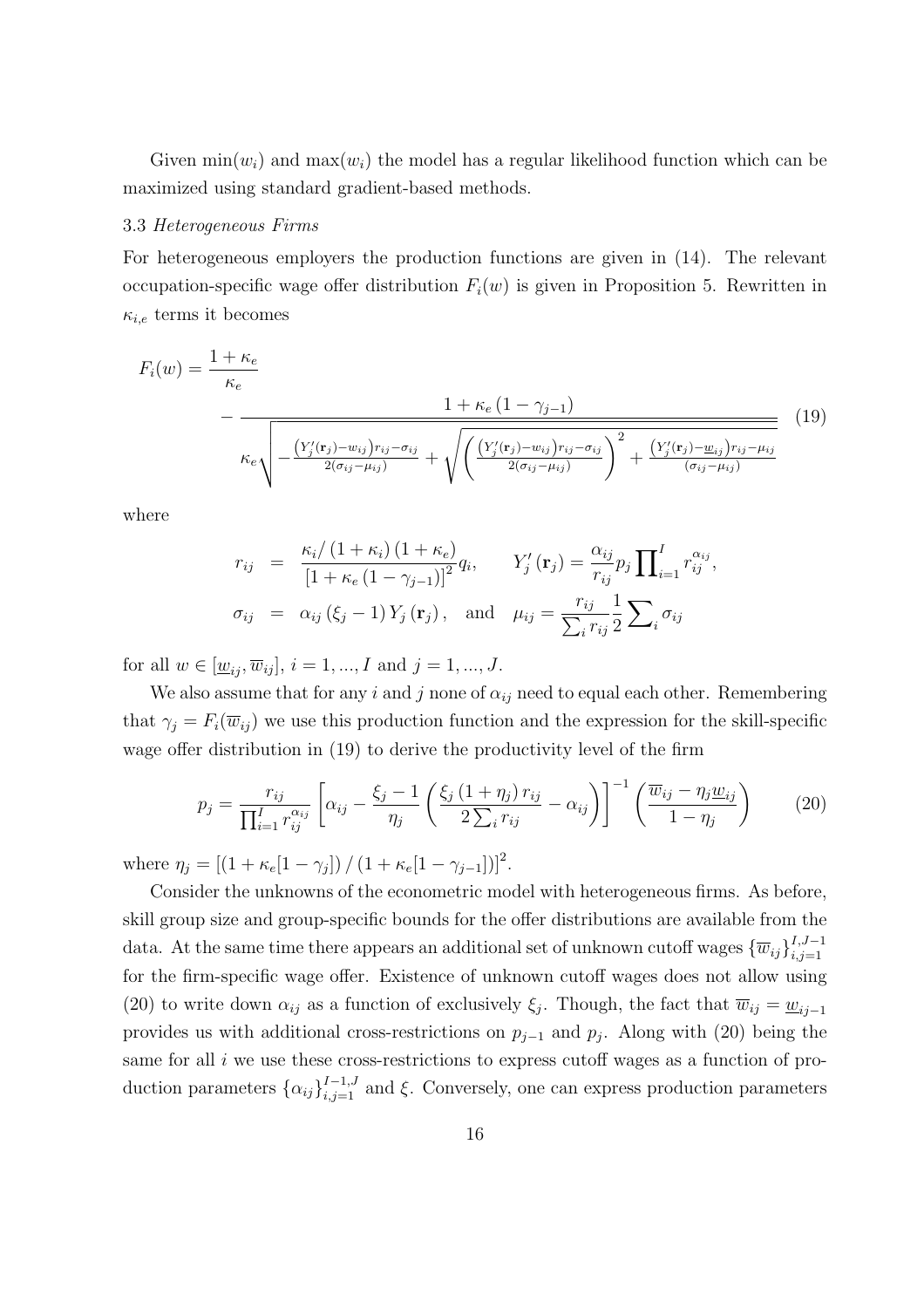as a function of  ${\lbrace \overline{w}_{ij} \rbrace}_{i,j=1}^{I,J-1}$  and  $\xi$ , but it turns out that for the estimation of the model with  $J \leq I$  the first option is more convenient. Thus, the parameter space of the model with  $J \leq I$  the first option is more<br>eventually reduces to  $\left\{\theta, {\{\gamma_j\}}_{i=1}^{J-1}\right\}$ more convenient. Thus, the parameter space of the  $J^{-1}$ , where  $\theta = \left\{ \{\kappa_i\}_{i=1}^I, \delta, \kappa_e, \{\alpha_{ij}\}_{i,j=1}^{J-1, J}, \{\xi_j\}_{j=1}^J \right\}$  $J_{j=1}$ . To demonstrate identifiability of the model we would need a theory similar to that of Rothenberg (1971), but generalized for nonregular models.

Since in the present application we estimate the symmetric case of  $I = J = 2$  the cutoff wages become

$$
\begin{bmatrix}\n\overline{w}_{11} \\
\overline{w}_{21}\n\end{bmatrix} = \begin{pmatrix}\n\frac{\kappa_1 q_1/(1+\kappa_1)}{\alpha_{11}(\eta_1 + \xi_1 - 1) - C_{11}} & -\frac{\kappa_2 q_2/(1+\kappa_2)}{(\xi_1 - \alpha_{11})(\eta_1 + \xi_1 - 1) - C_{21}} \\
-\frac{\eta_2 \kappa_1 q_1/(1+\kappa_1)}{\alpha_{12}(\eta_2 + \xi_2 - 1) - C_{12}} & \frac{\eta_2 \kappa_2 q_2/(1+\kappa_2)}{(\xi_2 - \alpha_{12})(\eta_2 + \xi_2 - 1) - C_{22}}\n\end{pmatrix} \times \frac{\frac{\eta_1 \kappa_1 q_1/(1+\kappa_1)}{(\xi_1 - \alpha_{11})(\eta_1 + \xi_1 - 1) - C_{11}} \underline{w}_{11}}{\frac{\eta_1 \kappa_1 q_1/(1+\kappa_1)}{(\xi_2 - \alpha_{12})(\eta_2 + \xi_2 - 1) - C_{21}} \underline{w}_{21}} \frac{\underline{w}_{21}}{(\xi_2 - \alpha_{12})(\eta_2 + \xi_2 - 1) - C_{22}} \overline{w}_{22} - \frac{\kappa_1 q_1/(1+\kappa_1)}{\alpha_{12}(\eta_2 + \xi_2 - 1) - C_{12}} \overline{w}_{12}\n\end{bmatrix}
$$
\nhere\n
$$
C = \kappa_i q_i \quad \xi_j \left(\xi_j - 1\right) \left(1 + \eta_j\right)
$$

w<sub>h</sub>

$$
C_{ij} = \frac{\kappa_i q_i}{1 + \kappa_i} \frac{\xi_j (\xi_j - 1) (1 + \eta_j)}{2 \sum_{l=1}^2 \kappa_l q_l / (1 + \kappa_l)}
$$

The fact that the theoretical structure of our extension allows expressing cutoff wages as a function of other parameters also brings about the changes into the estimation strategy of the model. To estimate an equilibrium search model with discrete productivity dispersion Bowlus et al. (1995) suggest a stepwise procedure. At the first step given the starting values for the structural parameters cutoff wages are estimated by simulated annealing. At the second step structural parameters are estimated using the previously obtained cutoff wages (and the second step is a "smooth" optimization). Afterwards the results of both steps are used to calculate new point mass values for the productivity distribution, which is done through the empirical distribution of earnings, and the cycle repeats again. Estimation of our extension is no longer stepwise, because the cutoff wages (conversely, production parameters) are known functions of the rest of the parameters of the model. This means that all the parameters are estimated in one shot. Having obtained the maximizer  $\theta$  we use it along with (4) and (8) to calculate the new point mass values  $\gamma_i$  by finding a zero of a function

$$
\gamma_j = 1 - \sum_{i=1}^I \frac{1 - \hat{G}_i(\overline{w}_{ij} | \theta, \gamma_j)}{1 + \kappa_e \hat{G}_i(\overline{w}_{ij} | \theta, \gamma_j)}
$$
(21)

where  $\hat{G}_i$  is a nonparametric estimate of the skill-specific earnings distribution evaluated at the cutoff wages implied by  $\theta$ . Given the new values of  $\{\gamma_j\}_{j=1}^{J-1}$  the cycle repeats again.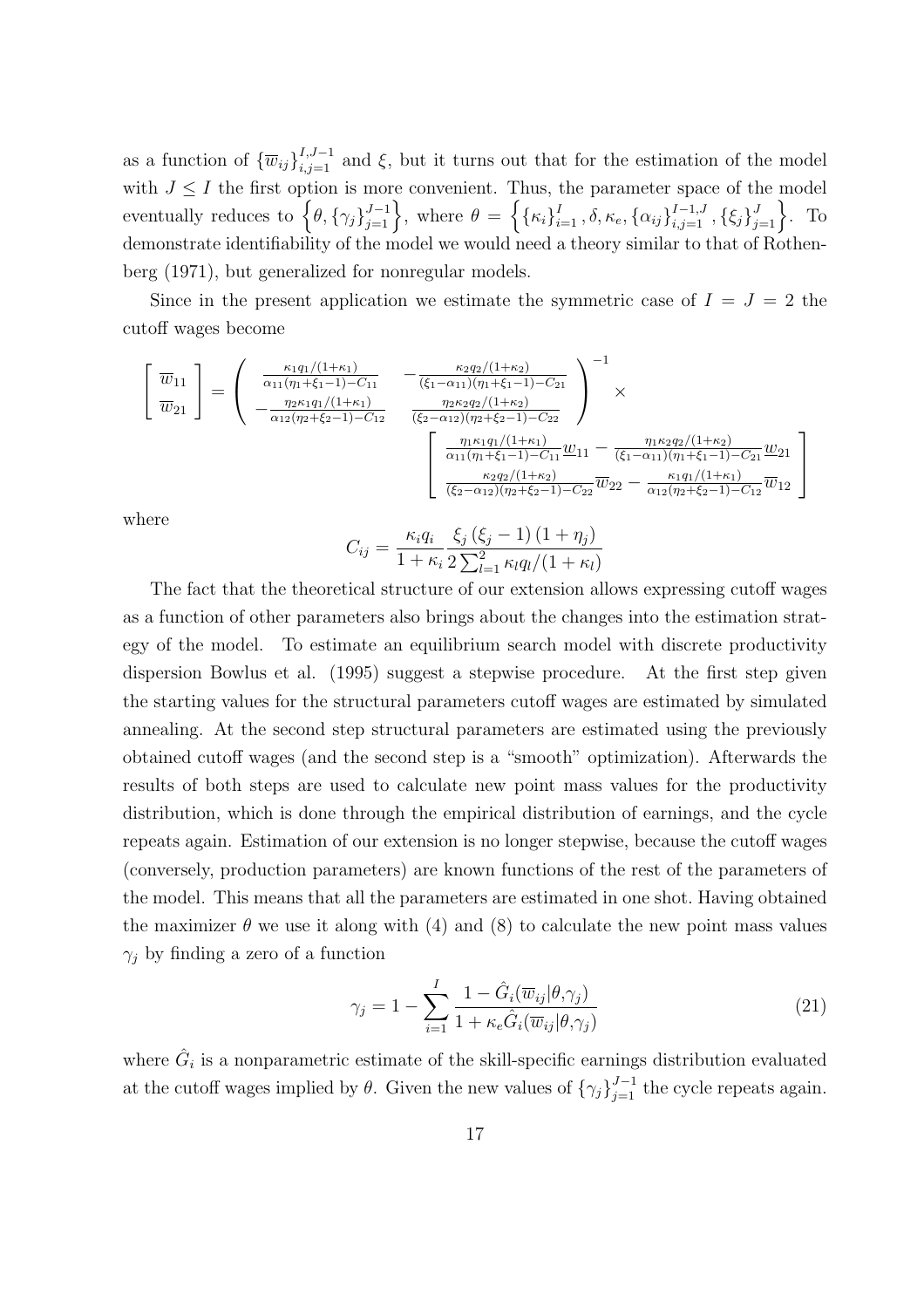To find  $\theta$  we apply a Nelder-Mead direct search method. To avoid a possible error due to a too early termination we repeatedly restart the algorithm at the claimed maximum until the function value does not improve any longer (see Press et al., 1995).

Finally we use bootstrap to find the confidence intervals for the estimated parameters (see Chernozhukov and Hong (2004) for the theoretical validation of bootstrap methods in nonregular models).

#### 3.4 Specification Check

We have derived the wage offer distribution (12) under the assumption that all skill specific wage offer distributions  $F_i(w)$  are continuous. As argued in Proposition 4 a mass point can only exist, if increasing the wage further would imply that the additional wage cost outweighs the additional output produced with the additionally recruited workers. Consider an arbitrary skill group  $h$ . Proposition 4 implies that the distribution function  $F_h(w)$  is continuous, if for a type j firm  $\lim_{\varepsilon\to 0} \pi_j(w_h + \varepsilon, w_{-h}) > \pi_j(w)$ , i.e.

$$
p_j\left(\frac{\kappa_h(1+\kappa_e)/(1+\kappa_h)}{\left[1+\kappa_e\overline{F}_h(w)\right]^2}q_h\right)^{\alpha_{hj}}\prod_{\substack{i=1\\i\neq h}}^I l_i(w)^{\alpha_{ij}}-\frac{\kappa_h(1+\kappa_e)/(1+\kappa_h)}{\left[1+\kappa_e\overline{F}_1(w)\right]^2}w_hq_h >\n\n&\left(\frac{\kappa_h(1+\kappa_e)/(1+\kappa_h)}{\left[1+\kappa_e\overline{F}_h(w)\right]\left[1+\kappa_e\overline{F}_h(w^{-})\right]}q_h\right)^{\alpha_{hj}}p_j\prod_{\substack{i=1\\i\neq h}}^I l_i(w)^{\alpha_{ij}}-\frac{\kappa_h(1+\kappa_e)/(1+\kappa_h)}{\left[1+\kappa_e\overline{F}_h(w)\right]\left[1+\kappa_e\overline{F}_h(w^{-})\right]}w_hq_h.
$$

First, note that this condition is satisfied for  $\alpha_{hj} \geq 1$ . For  $\alpha_{hj} < 1$  the concavity of the production function implies that if a mass point exists at  $w_h \in [\underline{w}_{hj}, \overline{w}_{hj}]$ , then increasing the wage by  $\varepsilon$  still implies that the additional wage cost outweighs the additional output produced. Thus, if a mass point exists, then it exists at the upper bound of the support of  $F_{hj}$ :  $supp(F_{hj}) = [\underline{w}_{hj}, \overline{w}_{hj}]$ . Together with the fact that  $F_h(\overline{w}_{hj}) = \gamma_j$  this implies that  $F_h(\overline{w}_{hj}) = \gamma_j - v_h(\overline{w}_{hj})$ . Substituting  $\overline{w}_{hj}$  for  $w_h$  in the equation above and rearranging gives the following inequality:

$$
\frac{1 - \left(\frac{1 + \kappa_e(1 - \gamma_j)}{1 + \kappa_e(1 - \gamma_j + \nu_1(\overline{w}_{hj}))}\right)^{\alpha_{hj}}}{1 - \frac{1 + \kappa_e(1 - \gamma_j)}{1 + \kappa_e(1 - \gamma_j + \nu_1(\overline{w}_{hj}))}} > \frac{\overline{w}_{hj}l_h(\overline{w}_{hj})^{1 - \alpha_{hj}}}{p_j \prod_{\substack{i=1 \ i \neq h}}^I l_i(w)^{\alpha_{ij}}}.
$$
\n
$$
(22)
$$

From (22) a necessary condition for continuity follows whenever  $\lim_{v_h(\overline{w}_{hj})\to 0} (lhs) > (rhs)$ . Taking limit of the *lhs* and applying (10) to the *rhs* we get

$$
a_{hj} > \frac{\overline{w}_{hj}l_h(\overline{w}_{hj})}{p_j \prod_{i=1}^I l_i(\overline{w}_{ij})^{\alpha_{ij}}}
$$
\n(23)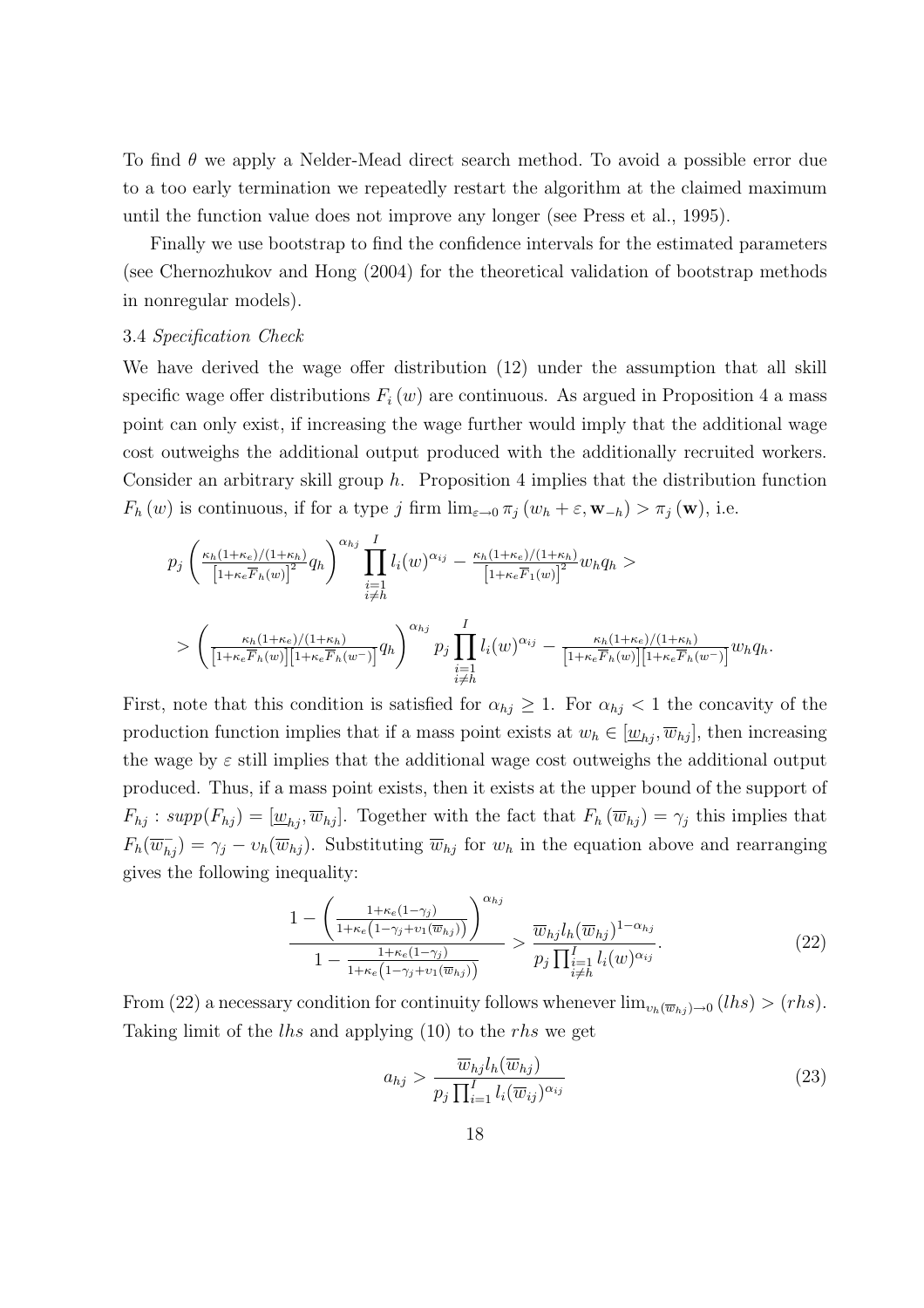The estimated parameters are consistent only when the model is properly specified, i.e. when (23) holds.

In the model with productivity dispersion another way to see whether  $(10)$  holds is to consider  $\hat{G}_i\left(\overline{w}_{ij}\vert \text{arg}\max\right)$  $\{\theta,\gamma_j\}$  $(\mathcal{L})$ . Both (10) and (4) imply that  $\hat{G}_i = \hat{G}_l \,\forall i,l \in [2, I].$ At the same time (21) does not restrict  $\hat{G}_i$  to be equal to each other. Thus, if  $\{\theta, \gamma_j\}$  $\forall j \in [2, J - 1]$  is a consistent estimate of the true parameters the values of the empirical earnings distribution at the skill-specific cutoff wages must not be significantly different from each other.

## 4. EMPIRICAL APPLICATION

#### 4.1 The Data

We use data from the German Socio-Economic Panel – a longitudinal survey of German households, which was started at 1984 and conducted on the annual basis ever since. Our sample contains information from the waves of 1984 to 2001. The analysis is restricted to working age population of native West Germans and major groups of foreigners living in West Germany.

According to the theoretical model we have only two states, namely "full time employment" and "unemployment". Since utility maximizing behavior of the representatives of the other groups, such as part-time employed, self-employed or non-participants can be different from behavior of the individuals considered by the model we exclude all the agents who are neither full time employed nor unemployed from the sample (see Koning et al., 1995, van den Berg and Ridder, 1998).

To estimate the model we need have information on both duration and wages. We get duration information by choosing a reference year and sampling all employed and unemployed individuals at this year. After doing so for each observation we track the individual history backwards and forwards to restore the elapsed and residual duration of his/her staying in the current state of the market. Both elapsed and residual spells can be incomplete due to overshooting the starting and terminal dates of the observation period while the spell is still in progress. To minimize the number of incomplete spells and at the same time provide the most recent information about the length of total unemployment or job duration we choose 1995 as a reference year. Whenever residual spell is complete we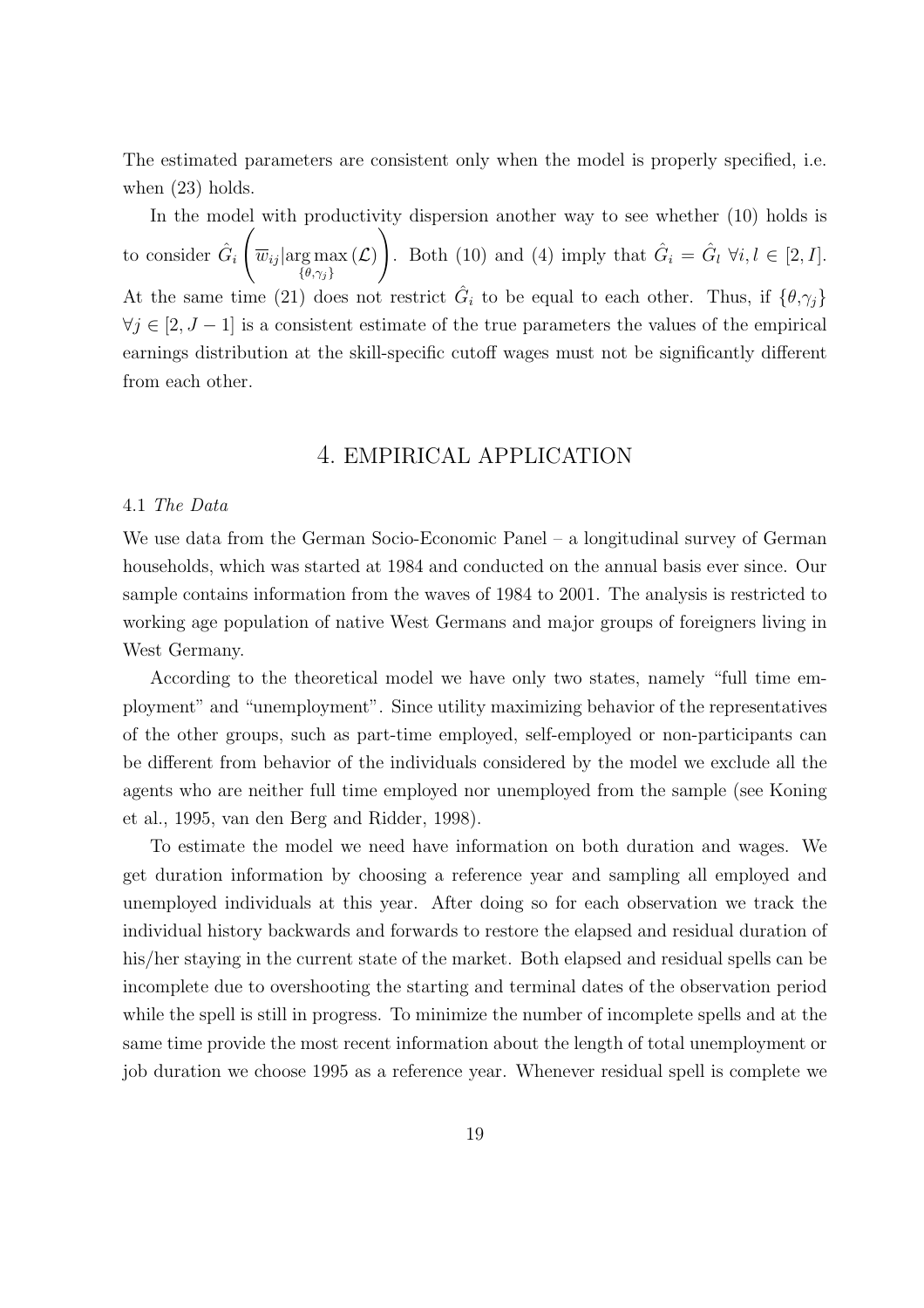also record information about the exit state (one should keep in mind that in the setting of the model, job-to-job changes are also considered as "change of state").

Unemployment duration is calculated from the retrospective labour force status calendarium of the GSOEP, in which respondents have to provide their labour force status for every month of the previous calendar year.

Retrieving job duration requires a bit more elaboration. First of all every currently employed individual provides information about the calendar month and year of the job start. Though for those who have undergone a job change we need to check additionally the date and the type of this job change. Apart from job changes to a new employers or within firm job changes with wage promotion, which classifies as change of state, this can also be company takeover, return to work etc. Thus only simultaneous application of both sources of information allows us to find the correct starting date. Similarly we find the endpoint of the job spell. The calendar end of job spells is set to the first reported job end in subsequent waves or to the first reported job start with new employer or within the same firm.

We also need to comment on incomplete spells. Those incomplete from the left can be seldom observed in the data. In our data set, the main reason for a spell being incomplete from the left is that it is not always possible to determine its exact calendar month (sometimes even year), because the respondent was simply not interviewed prior to the start of the spell. There are much more spells incomplete from the right. This happens because of the two reasons. First of all, the spell can still be in progress by the end of the available observation period. Secondly, spells that terminate by exit to non-participation are treated as right-censored.

The final bit of information necessary for the estimation of the model is earnings. We use the data on net wages provided by the GSOEP. Individuals who are employed at their interview provide the monthly net wage in the month prior to the interview. For the sample of job spells we use wage information provided by respondents at the year for which the sample is drawn. For the sample of unemployment spells we use the first reported wage after the end of unemployment, given that the transition to the job is observed. All wages are deflated by the West German consumer price index at prices of 1998.

In our application we estimate the model with two different productivity levels and two different skill groups. Skill stratification of the sample is performed on the basis of the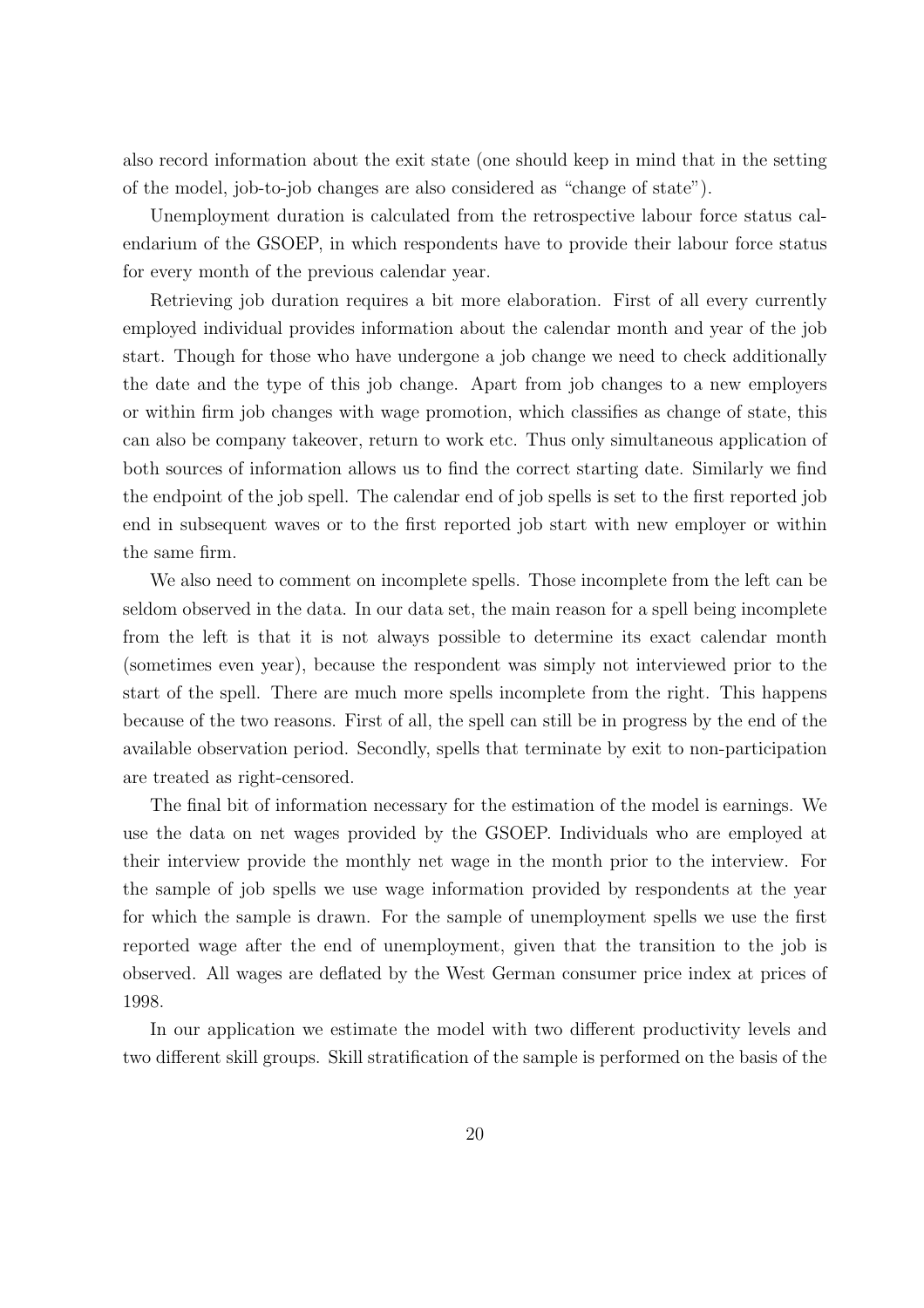|                                                                                           | Full Sample         | Low-Skilled         | High-Skilled        |
|-------------------------------------------------------------------------------------------|---------------------|---------------------|---------------------|
| Number of individuals:                                                                    | 3977                | 2903                | 1074                |
| Employed:<br>Unemployed:                                                                  | 3638<br>339         | 2602<br>301         | 1036<br>38          |
| <b>Employed Agents:</b>                                                                   |                     |                     |                     |
| Uncensored observations with:                                                             |                     |                     |                     |
| $job \rightarrow job$ transition:<br>$job \rightarrow$ unemployment transition:           | 420<br>275          | 240<br>234          | 180<br>41           |
| mean time spell between two states [job duration]:<br>(std. deviation):                   | 107.086<br>(101.28) | 115.464<br>(107.04) | 89.118<br>(85.16)   |
| Censored observations                                                                     |                     |                     |                     |
| a) left-censored durations only                                                           |                     |                     |                     |
| with job $\rightarrow$ job transition:<br>with job $\rightarrow$ unemployment transition: | 21<br>16            | 15<br>14            | 6<br>$\overline{2}$ |
| b) right-censored durations only:                                                         | 2822                | 2033                | 789                 |
| c) both left- and right-censored durations:                                               | 84                  | 66                  | 18                  |
| Mean time spell [both uncensored and censored]:<br>(std. deviation):                      | 155.518<br>(119.28) | 156.177<br>(118.84) | 153.864<br>(120.43) |
| <b>Unemployed Agents:</b>                                                                 |                     |                     |                     |
| Uncensored observations ( $u \rightarrow j$ transition):                                  | 104                 | 90                  | 14                  |
| mean time spell between two states [job duration]:                                        | 20.971              | 22.500              | 11.143              |
| (std. deviation):                                                                         | (23.00)             | (23.95)             | (11.96)             |
| Censored observations                                                                     |                     |                     |                     |
| a) left-censored durations ( $u \rightarrow j$ transition) only:                          | 3                   | 3                   |                     |
| b) right-censored durations only:                                                         | 219                 | 195                 | 24                  |
| c) both left- and right-censored durations:                                               | 13                  | 13                  |                     |
| Mean time spell [both uncensored and censored]:                                           | 35.490              | $36.924\,$          | 24.132              |
| (std. deviation):                                                                         | (33.67)             | (34.57)             | (22.77)             |
| <b>Earnings Information:</b>                                                              |                     |                     |                     |
| Sample Minimum:                                                                           | 603.                | 603.                | 952.                |
| Mean Wage:                                                                                | 3095 (1356)         | 2757 (1034)         | 3962 (1663)         |
| Sample Maximum:                                                                           | 11535.              | 9524.               | 11535.              |

Table 1: "Descriptive Statistics of Event History and Earnings Data \*"

<sup>∗</sup> Duration data in Months. Earnings in DM.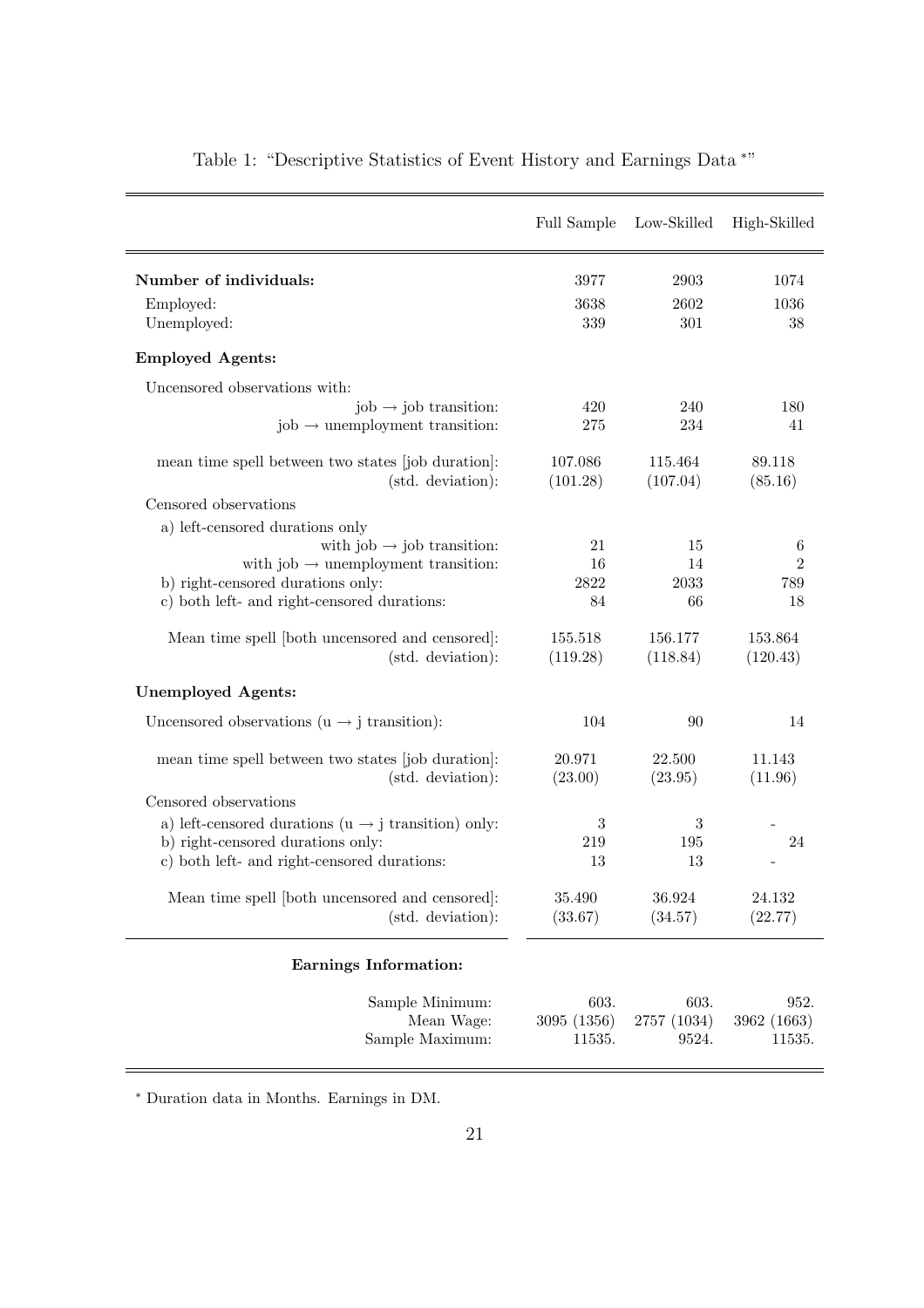"International Standard Classification of Education (ISCED)" code. We identify as "lowskilled" all individuals who have inadequate, general elementary or middle vocational training. As "high-skilled" we qualify all the rest, i.e. those with higher vocational training, university education etc.

Summary of duration and wage data is presented in Table 1. Apart from the information about the full sample we also present summary statistics for the two skill groups. The data on skills reflect such basic facts about less skilled in comparison to high-skilled as higher level of unemployment, higher rate of job loss and longer unemployment duration. Additionally wage data are summarized by the kernel density plot (see Figure A.1 in the Appendix). As expected, earnings density of low-skilled is more skewed to the right than that of the high-skilled. Also mean net wage of high-skilled workers amounts to DM 3962 which exceeds those of less skilled by more then 40%.

#### 4.2 Estimation Results: Overall Fit of the Model

Firstly, we estimate the model with identical employers (see Table A.1 in the Appendix). When doing so we also fit the original Burdett-Mortensen model with no productivity dispersion to compare it with the results provided by our extension. From Table A.1 one can see that the structural parameters estimated with both original and constant returns specifications do not significantly differ from each other (bootstrap confidence intervals in square brackets). Predicted theoretical offer and earnings densities (Figures A.2-A.3 respectively) have a jump at the reservation wage of the high-skilled and a spike at the maximum wage of the low-skilled, which generates a "falling" right tail of the aggregate density despite that skill-specific ones are strictly increasing. However, even with large  $I$  the model with constant returns has limited ability to fit the data. The results crucially change when we introduce increasing returns (the third column in Table A.1). The estimate of  $\kappa_1$  almost precisely matches the observed 10.37% unemployment rate of low-skilled predicting 10,19%. The model underestimates  $\kappa_2$  but at the same time provides much more realistic results for  $\kappa_e$  and  $\delta$ . Addressing Figures A.2-A.3 we see that the model with constant returns implies offer and earnings densities with strictly decreasing right tail even in absence of productivity dispersion. At the same time the predicted earnings density is too flat implying that the formulation with identical firms also has limited capacity of fitting the data. Furthermore, the initial unrestricted estimates of the model with increasing returns to scale did not meet the no-mass-point condition of Proposition 4, so in Table A.1 we present the estimates which are obtained by maximizing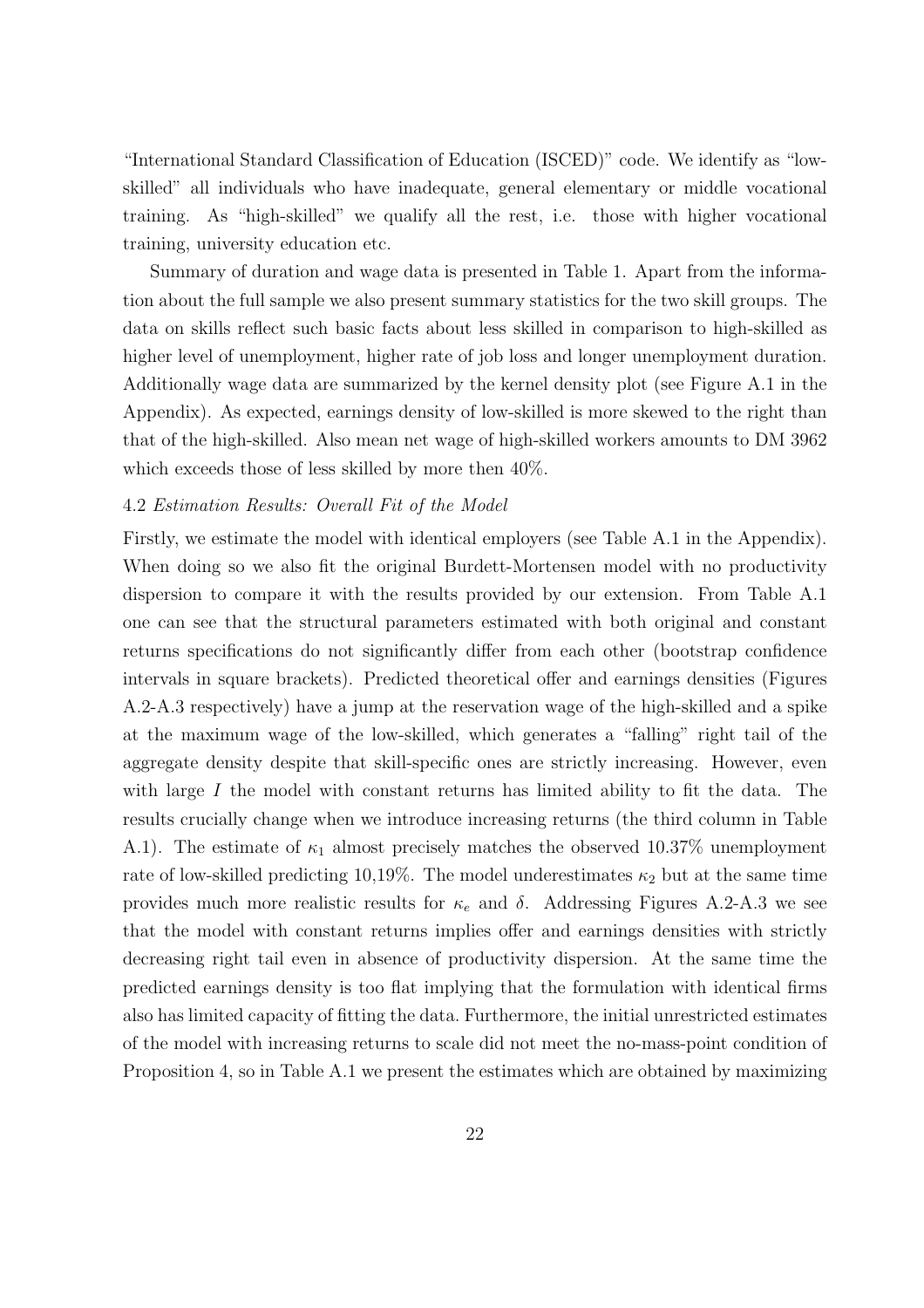the likelihood function subject to (23). Failure to meet the requirements of Proposition 4 implies that even despite a great improvement in comparison to the specifications with constant returns technology the assumption that firms are identical is too restrictive.

Next we estimate the model with two skill groups and two distinct productivity levels. As before, we also fit the original Burdett-Mortensen model with  $J = 2$ . The first remarkable result is that unconstrained estimates of both constant returns and increasing returns specifications meet the the no-mass-point condition. Again, the results of the original Burdett-Mortensen model and our extension with constant returns almost do not differ from each other. Even though two jumps at the left tail and two spikes at the right one improve the fit of the aggregate earnings density predicted by the constant returns specification (see Figure A.4) locally increasing right tail of individual-specific densities still makes this fit being far from satisfactory. Relaxing the assumption of constant returns again changes the picture completely (see Table A.2, column 3). First, the estimates of  $\kappa_{1,2}$  imply the unemployment rates of 10.07% for low-skilled and 3,67% for high-skilled, which is not significantly different from the sample measures of 10.37% and 3,54% respectively.<sup>4</sup> Secondly, the model provides quite satisfactory results for on-the-job search frictions  $\kappa_e$  and the separation rate  $\delta$ <sup>5</sup>. Finally the predicted aggregate earnings density has not only the decreasing right tail but also the sufficiently high right skew (see Figure A.4). Skill-specific earnings mean and standard deviation computed with the predicted theoretical densities make DM 2987.4 (1229.7) for the low-skilled and DM 4216.9 (2045.0) for the high-skilled workers thereby showing somewhat overestimated second moment (see Table 1 for the corresponding sample measures). The shape of the predicted wage offer density (Figure A.4) is also consistent with the density of observed wages.

Along with frictional parameters we also estimate the size of the returns to scale. We find that the degree of homogeneity in our model is 1.06 for the "low-productive" firms and 2.01 for the "high-productive" (see Table A.2) which implies the economy-wide returns to scale at the level of 1.07. Increasing returns to scale of the production technology is a well-established fact. Evidence of which can be found in Färe at al.  $(1985)$ , Kim  $(1992)$ 

<sup>&</sup>lt;sup>4</sup>Note that in this specification  $\kappa_{1,2}$  directly influence the shape of  $F(w)$  through the cutoff wages, which, unlike in the formulation of Bowlus et al. (2001), makes them sensible indicator of the fit of the model.

 $5$ Previous experience of the authors with the same data set and the model of Bowlus et al. (2001) with  $J \geq 10$ , which makes the predicted earnings distribution almost indiscernible from the observed one, shows that the estimates of  $\kappa_e$  and  $\delta$  lie around 4.5 and 0.004 respectively.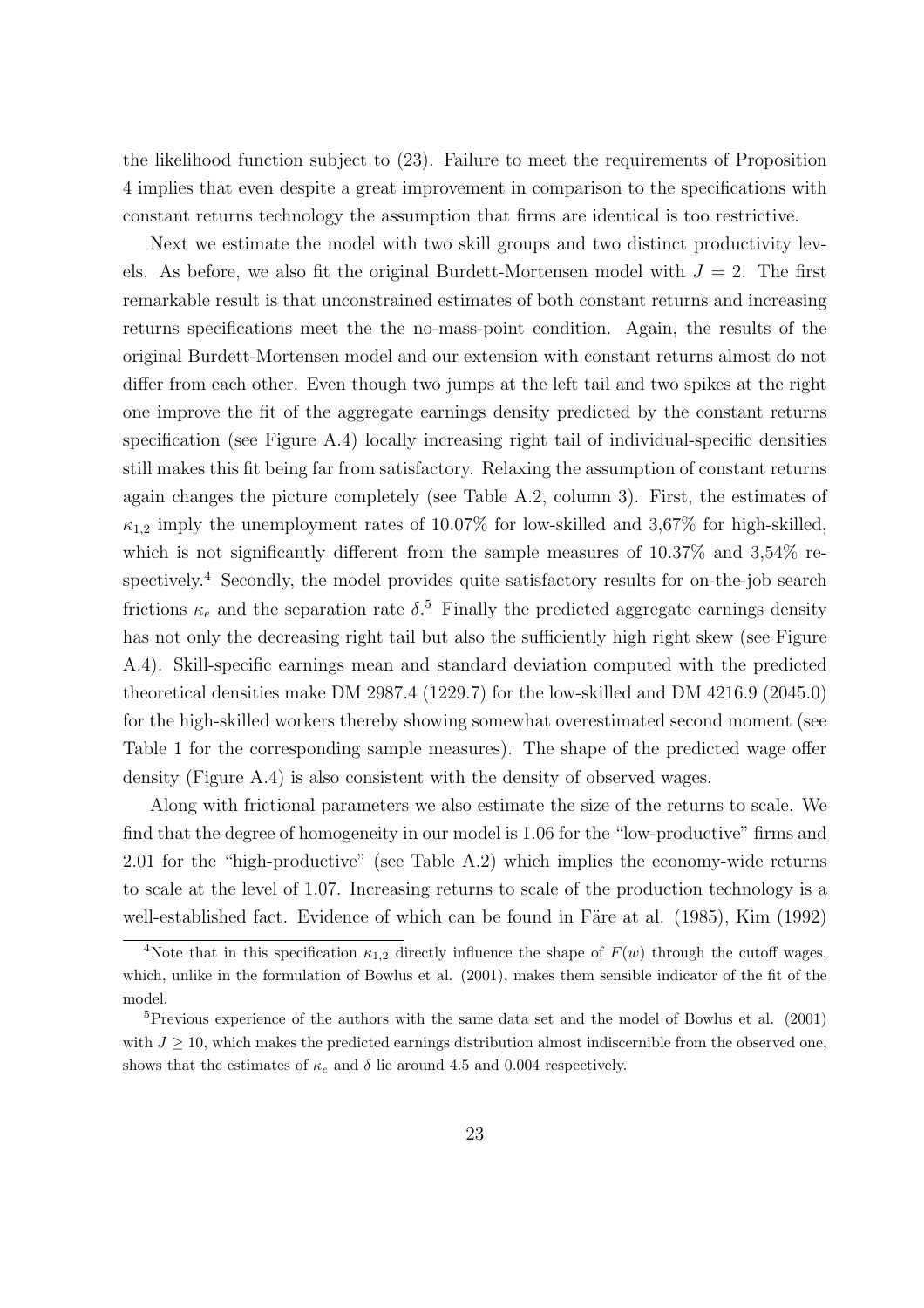or Zellner and Ryu (1998) among others. For all these authors estimates of the returns to scale range from about 1.1 to about 1.4. Biorn et al. (2002) find either "constant or moderately increasing" returns for different industries. Their typical point estimate of the degree of returns is of about our size, but in some cases the confidence intervals are big enough to encompass unity.

We also experiment with the model were one of the two technologies is assumed to have constant returns using both (11) and (12) to write down the skill-specific offer distribution. The hypothesis of one constant and one increasing returns technology is always rejected in favor of the two technologies with increasing returns.

#### 4.3 Estimation Results: Returns to Education

The individual rate of return to schooling is one of the most studied topics in empirical economics. With few exceptions the estimates are based on the Mincer earnings equation, where the years of schooling, working experience and other individual characteristics are regressed on wages.<sup>6</sup> The coefficient on years of schooling is then interpreted as the individual return to schooling. The coefficient on working experience is usually interpreted as the return to learning on-the-job. In an on-the-job search model wages increase with working experience because workers move from lower paid jobs to better paid jobs. The interpretation of the coefficient on working experience in an on-the-job search model would be one of returns to on-the-job search.<sup>7</sup> The return to educating a worker from low-skill one to high-skill one measured in wages should, therefore, be the sum of the Mincer estimates of returns to schooling and to experience.

The fact that estimates are based on wages rather when life-time income neglects the effect that the difference in unemployment risk between low and high skilled workers has on their expected life-time earnings. We try to explicitly account for unemployment risk by using the frictional parameters estimated for the different skill groups. Let  $i = 1$ stand for the low-skilled and  $i = 2$  for the high-skilled. By assuming that workers start their working career as unemployed we can measure the return to becoming a high skilled worker by

$$
R\left(U_i\right) = \frac{U_2 - U_1}{U_1},
$$

<sup>6</sup>Heckman et al. (2003) present and estimate a more general model and show under which conditions the Mincer coefficients estimate the individual returns to schooling correctly.

<sup>7</sup>Since we classify a promotion at one employer as a job-to-job move, any learning on-the-job that takes place is captured by the returns to on-the-job search.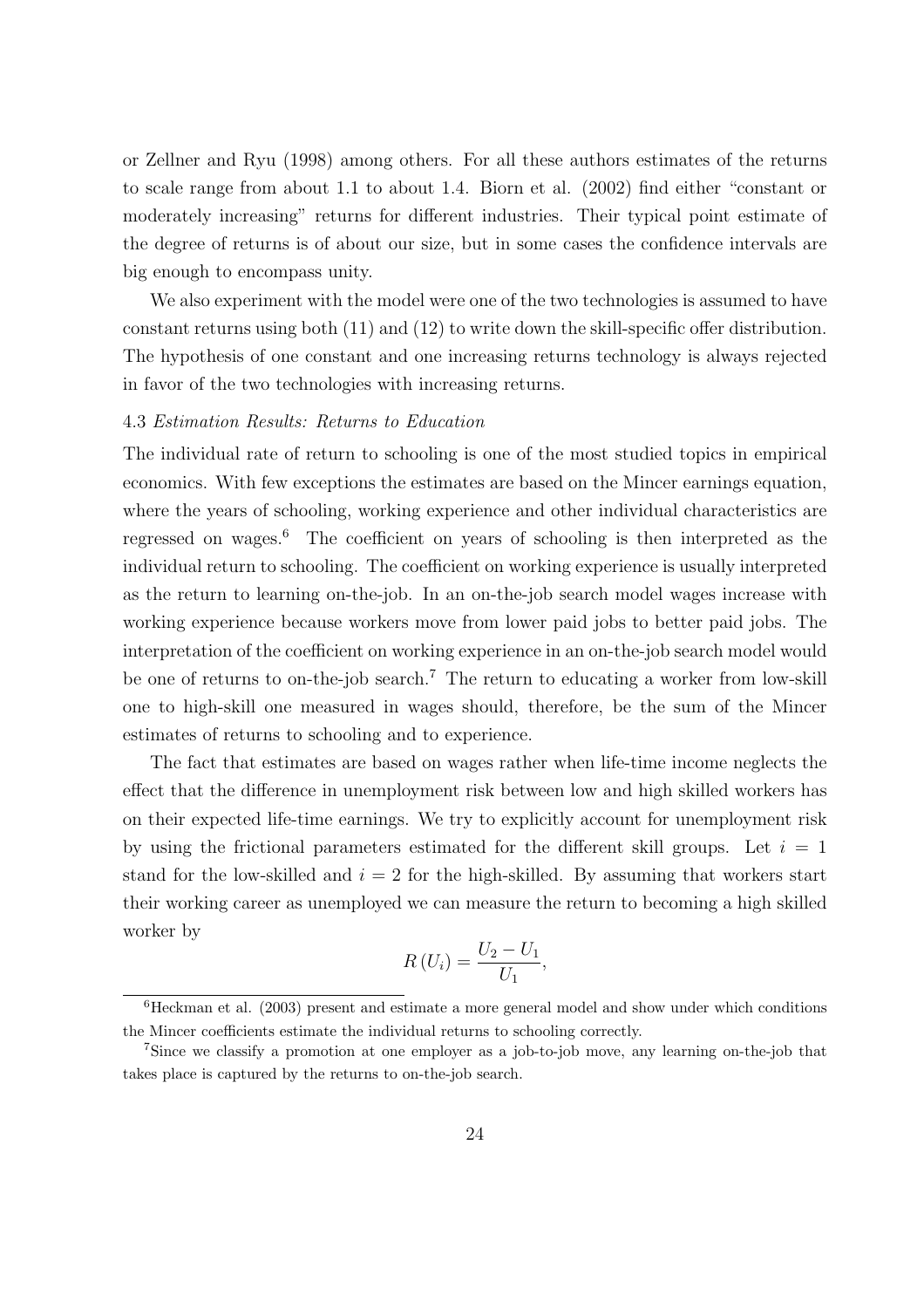where the value of unemployment  $U_i$  is given by

$$
U_i = \frac{\kappa_i}{r} \int_{w_i^r}^{\bar{w}_i} \frac{1 - F_i(w)}{1 + \kappa_e (1 - F_i(w))} dw.
$$

The total return to becoming a high skilled worker taking into account the lower unemployment risk for high skilled workers is according to our estimated parameters 37, 0%.

In addition our framework enables us to analyze whether there is a pecuniary human capital externality namely that social returns to education are higher than the individual returns to education. Increasing education in our model is reflected by a shift of the skill structure towards a larger fraction of skilled labour. Positive pecuniary externality to the subsidy will arise if such shift would imply that the increase in total output is big enough to overcompensate both the increase of the total labour cost due to the change of the skill structure and the education cost, without reducing the equilibrium profit of the firm. To learn if this is the case with our data consider the comparative statics induced by an education subsidy.

Suppose the cost  $\Delta c = c_2 - c_1$  of becoming high skilled is distributed according to some continuous function among individuals. Then, in the steady state all workers with cost below the difference in the value of being unemployed  $U_2 - U_1$  should become high skilled workers, the rest remains low skilled. The marginal worker is exactly indifferent between the two skill groups, i.e.

$$
\Delta c = U_2 - U_1
$$
\n
$$
= \frac{\kappa_2}{r} \int_{w_2^r}^{\bar{w}_2} \frac{1 - F_2(w)}{1 + \kappa_e (1 - F_2(w))} dw - \frac{\kappa_1}{r} \int_{w_1^r}^{\bar{w}_1} \frac{1 - F_1(w)}{1 + \kappa_e (1 - F_1(w))} dw.
$$
\n(24)

Subsidizing education by one cent induces the marginal low skilled worker to educate. The cost the marginal worker has to incur to become high skilled equals the difference in the value of being unemployed between the two skill groups given in equation (24). The cost to the marginal worker using our estimated parameters is DM 749. In addition to the individual cost of education comes the cost to the government, which already subsidies higher education. According to OECD statistics the expenditures for educating one low skilled worker to a high skilled worker by 1998 were DM 164 per month.<sup>8</sup>

<sup>8</sup>Following the International Standard Classification of Education (ISCED) of the OECD 1998 there where about 2.5 million (full-time equivalent) individuals enrolled in post secondary or tertiary education. The total expenditure for these education levels amounted to around 25 million DM per year. Given an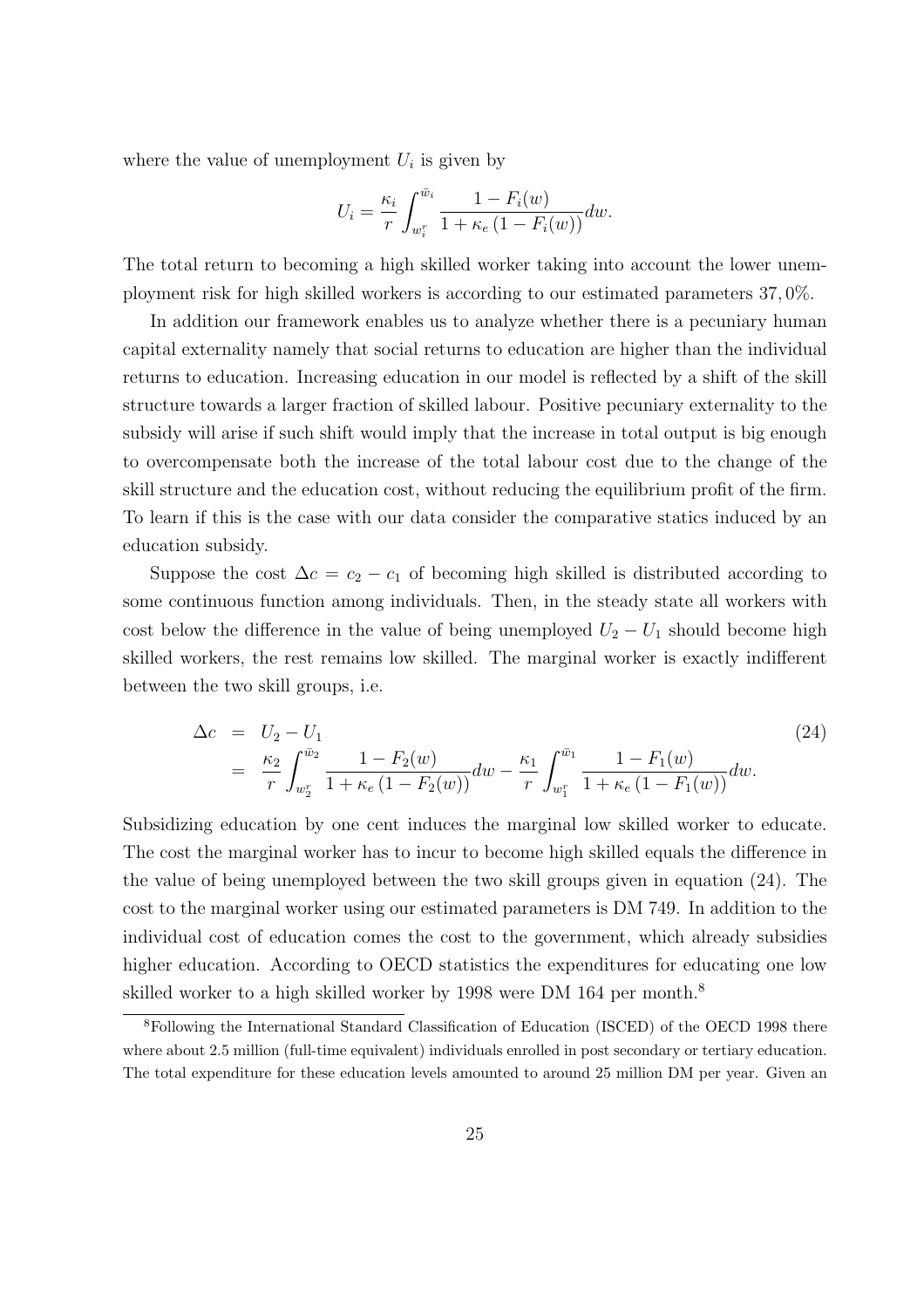In order to have social returns to education the change in the skill structure of the labor force has to increase profits by more than the joint cost to the individual and the government. So consider the change in the expected profit

$$
\frac{\partial}{\partial q_2} \left[ \int \pi(w) dF(w) \right] \quad \text{s.t. } q_1 + q_2 = m.
$$

Notice that q also takes part in the determination of the cutoff wages, and, since the wage offer densities are discontinuous at the cutoff wages, we have evaluate the derivative holding cutoff wages constant.

Evaluating the effect on profits, it turns out that not only the marginal increase in the fraction of the high-skilled workers increases the expected total output, but also the resulting marginal change in output is big enough to pay off all the costs and generate a positive excess value of about DM 88700. The resulting pecuniary human capital externality creates a scope for increasing the expected earnings of the whole population without making the firms worse off. The second derivative of the expected profit with respect to  $q_2$  is negative (amounting to DM 253), which implies decreasing returns of a welfare improving education subsidy.

Predictions of our model related to the optimal skill structure are broadly consistent with the evidence of an overall shift of the demand towards skilled labour (see, for instance, Kugler et al., 1989 and Falk and Koebel, 1999). Moreover, the results above appear to be in line with those of Falk and Koebel (1999) who show that output is a positive and increasing function of skills and output effect dominates in explaining the shift away from unskilled labour in Germany.

Considering the literature on the increasing social returns to education one may also notice that the present paper introduces an additional dimension into estimation of human capital externalities. Up to now the major part of empirical work in this area has been performed using a Mincer regression approach. Acemoglu and Angrist (2000) estimate a reduced-form "Mincerian" equation that is consistent with the model of Acemoglu (1996). Applying an instrumental variable technique they find almost no support for social increasing returns. Moretti (2004) provides additional elaboration on the method of Acemoglu and Angrist (2000) and develops own version of the appropriate econometric

average enrolment duration of 4.9 years to complete a tertiary education we estimate that the government spends around 49,000 DM for the education of an individual enrolled in tertiary education. Assuming the annual interest rate of 4% the flow value of the government expenditure on a monthly basis is given by DM 164 per month.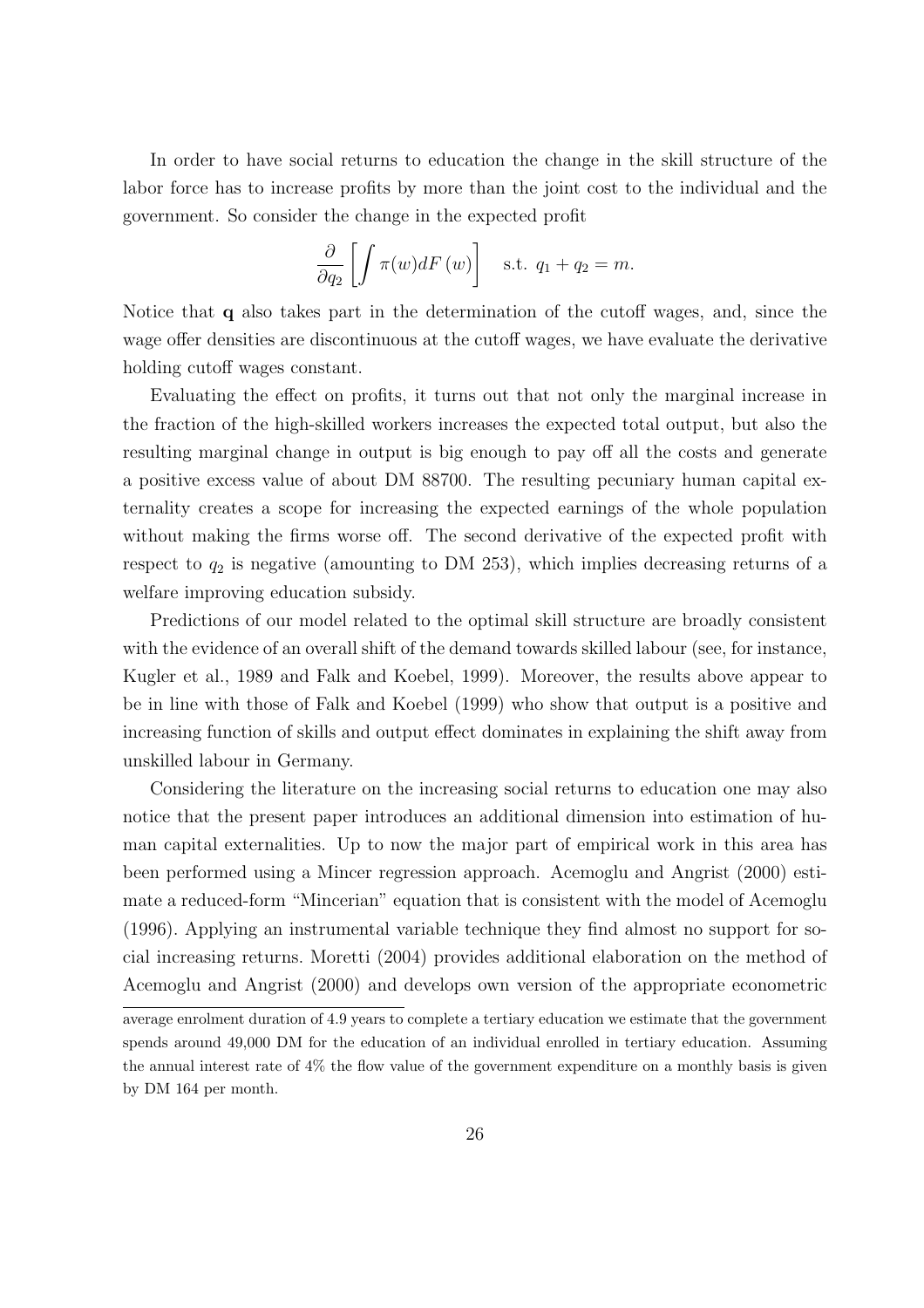model. Considering in detail the issues of omitted variable bias and endogeneity Moretti (2004) backs the existence of positive externality using the same data as Acemoglu and Angrist (2000). Finally, within the same framework Dalmazzo and de Blasio (2003) consider locally disaggregated markets rather then one aggregate labour market and find significant positive effect of human capital externalities.

The "Mincerian" approach has, however two main drawbacks that can possibly lead to the ambiguity found in the empirical studies mentioned above. First of all, its' performance depends of the availability of appropriate instrumental variables and on the identifying assumptions concerning the time-varying nature of endogenous dependence between pecuniary human capital externality and unobserved individual abilities (see Moretti, 2004). Secondly, Ciccone and Peri (2002) theoretically demonstrate that even with the constant returns to scale technology the "Mincerian" estimates are biased whenever workers of different skill groups are imperfect substitutes. Empirical investigation of Ciccone and Peri (2002) backs their finding. Furthermore, the latter authors develop a "constant-composition" approach which assumes that human capital accumulation does not change the skill structure of the workforce so that positive externality can appear only due to the increasing average level of human capital in the society. Implementing this approach empirically Ciccone and Peri (2002) do not find support to this hypothesis. Contrary to them we address the shift in skill composition and find that accumulation of higher skills can indeed create a positive pecuniary externality.

## 5. CONCLUSION

This paper extends the on-the-job search equilibrium model by Burdett and Mortensen (1998) by introducing different skill groups and linking them via a production function which permits constant and increasing returns to scale.

The main theoretical contribution of this paper is that allowing production function to exhibit increasing returns to scale we generate a decreasing wage offer density. Subsequent introduction of employer heterogeneity leads to further improvement of the shape of wage offer and earnings distributions predicted by the model. Another important result of the extended model is that local monopsony power of firms and complementarity of skills in the production function imply that firms occupy the same position in the wage offer distribution for each skill group. This fact makes our theory consistent with the empirical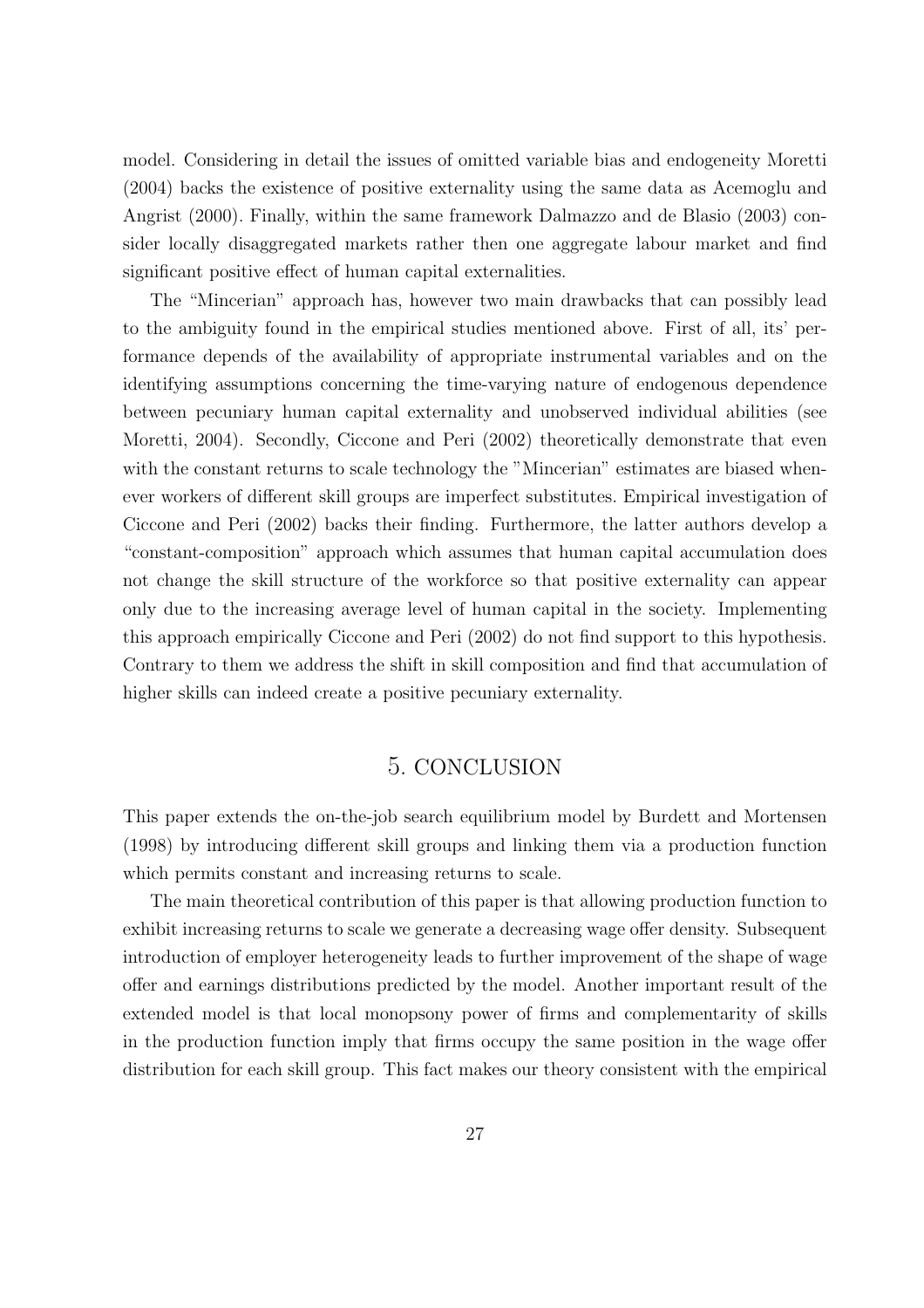findings that wages of workers of different skill groups employed at the same firm are positively correlated.

Theoretical solution of our extension suggests a structural econometric model that allows estimating not only search frictions inherent to the labor market but also the parameters of the production function. Richness of the theoretical model enables us to estimate all parameters of interest using wage and duration data only, which requires no additional information on the output.

We apply our model to learn whether on the aggregate level there exists an externality from investing into human capital. Our results suggest that education subsidy aimed at shifting the skill composition of the workforce towards the higher share of skilled workers is able to generate a positive human capital externality and social increasing returns. We also demonstrate that the second order effect of the marginal change in skill composition on output is negative. In view of the existing literature that shows no support to the externality that arises from the overall increase of human capital given constant skill composition our results imply that financing education should target the accumulation of high rather low skills.

### REFERENCES

- Acemoglu, D., "A Microfoundation for Social Increasing Returns to Human Capital Accumulation", *Quarterly Journal of Economics* 111 (1996).
- ACEMOGLU, D., AND J., ANGRIST "How Large are Human Capital Externalities? Evidence from Compulsory Schooling Laws", NBER Macroannual (2000), 9-59 .
- Barth, E., and H., Dale Olsen, "Skill-Group Size and Wages", New Zealand Economic Papers 36 (2002), 83-84.
- Barth, E., and H., Dale Olsen, "Assortative Matching in the Labor Market", mimeo, Institute for Social Research, Norway (2003).
- Bils, M., and P., Klenow, "Does Schooling Cause Growth?", American Economic Review 90 (2000), 1160-1183.
- BIØRN, E., LINDQUIST, K.-G., AND T., SKJERPEN, "Heterogeneity in Returns to Scale: A Random Coefficient Analysis with Unbalanced Panel Data", Journal of Productivity Analysis 18 (2002), 39-57.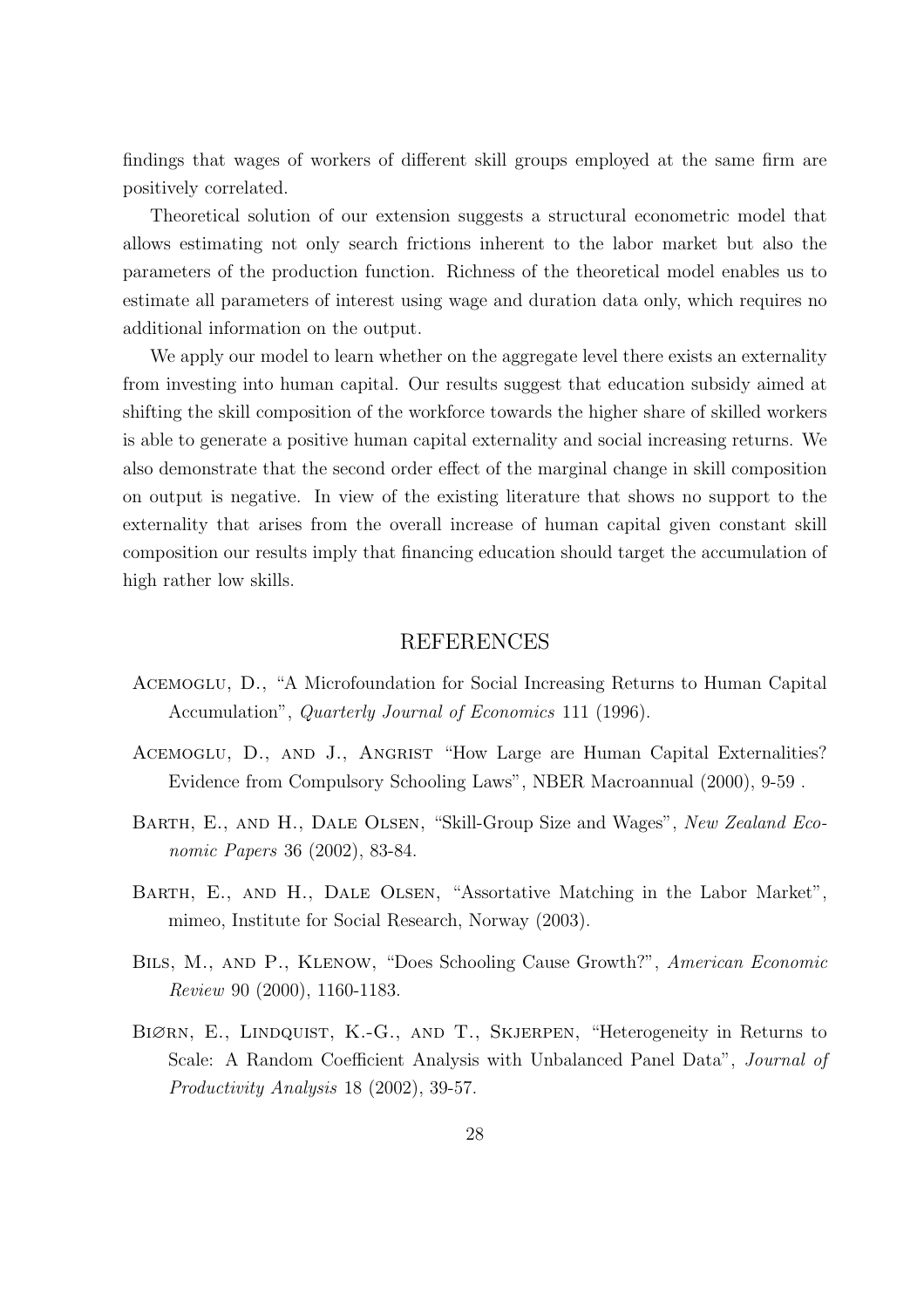- Bontemps, C., J.-M., Robin, and G.J., van den Berg, "Equilibrium Search with Productivity Dispersion: Theory and Estimation", International Economic Review 41 (2000), 305-358.
- Bowlus, A., Kiefer, N., and G., Neumann, "Estimation of Equilibrium Wage Distributions with Heterogeneity", Journal of Applied Econometrics 10 (1995), S119- S131.
- Bowlus, A., Kiefer, N., and G., Neumann, "Equilibrium Search Models and the Transition from School to Work", International Economic Review 42 (2001), 317- 343.
- BURDETT, K., AND D.T., MORTENSEN, "Wage Differentials, Employer Size and Unemployment", International Economic Review 39 (1998), 257-273.
- Chernozhukov, V., and H., Hong, "Likelihood Estimation and Inference in a Class of Nonregular Econometric Models", Econometrica 72 (2004), 1445-1480.
- Ciccone, A., and G., Peri, "Identifying Human Capital Externalities: Theory with Application to US Cities", IZA Discussion Paper No. 488 (2002).
- DIAMOND, P., "A Model of Price Adjustment", Journal of Economic Theory 3 (1971), 156-168.
- DALMAZZO, A., AND G., DE BLASIO, "Social Returns to Education: Evidence from Italian Local Labor Market Areas", IMF Working Paper WP/03/165 (2003).
- FALK, M., AND B., KOEBEL, "Curvature Conditions and Substitution Pattern among Capital, Energy, Materials and Heterogeneous Labour", ZEW Discussion Paper No. 99-06 (1999).
- FÄRE, R., JANSSON, L., AND K., LOVELL "Modelling Scale Economies with Ray-Homothetic Production Functions", Review of Economics and Statistics 67 (1985), 624-629.
- HECKMAN, J.J., LOCHNER L.J., AND P.E., TODD, "Fifty Years of Mincer Earnings Regressions", IZA Discussion Paper No. 775 (2003).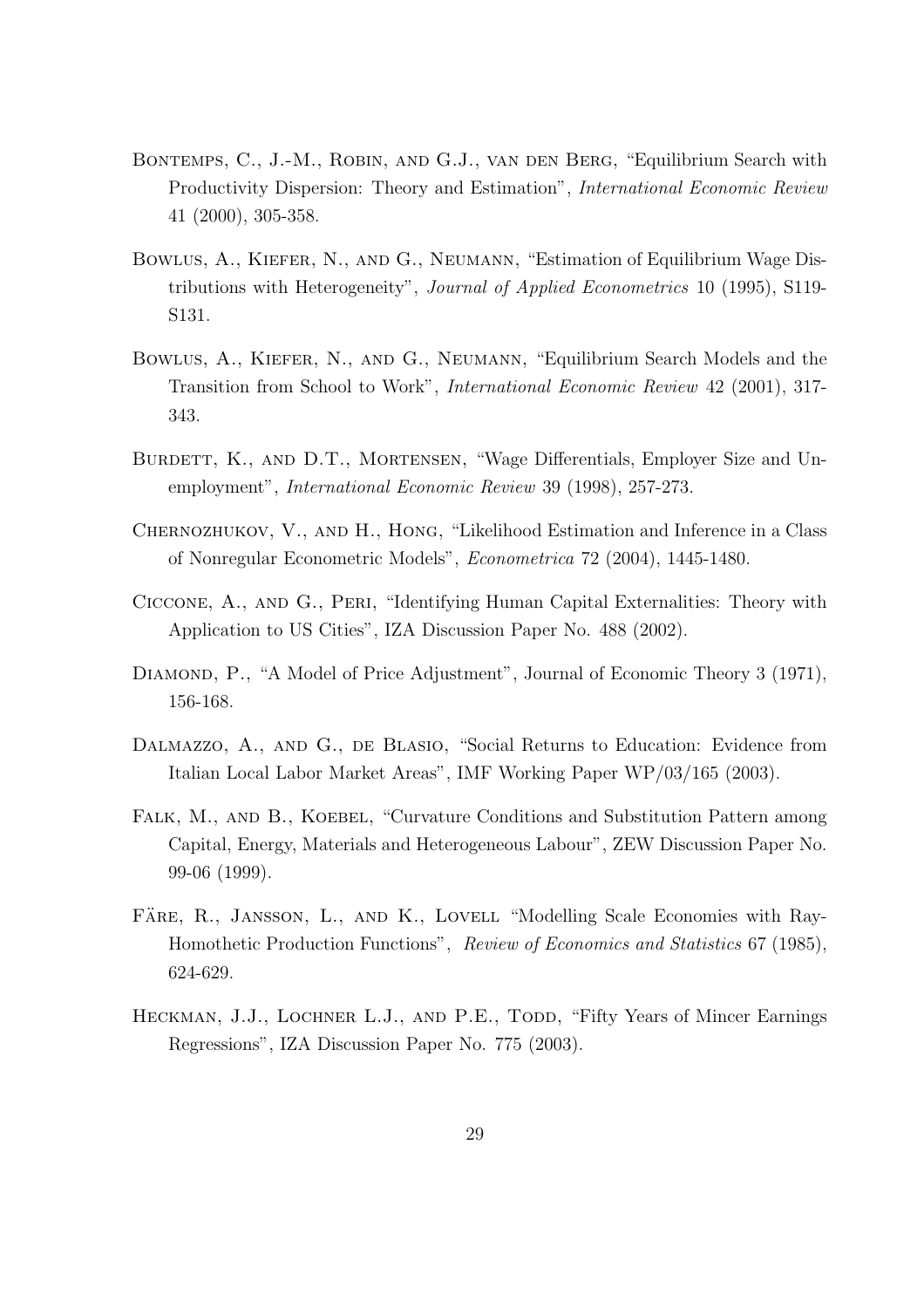- KATZ, L., AND L., SUMMERS, "Industry Rents: Evidence and Implications," Brookings Papers on Economic Activity: Microeconomics (1989), 209-275.
- Kiefer, N.M., and G.R., Neumann, "Wage Dispersion with Homogeneity: The Empirical Equilibrium Search Model", in H. Bunzel et al., eds., Panel Data and labor market analysis, (Amsterdam: North Holland, 1993).
- Kim, Y., "Translog Production Functions and Variable Returns to Scale", Review of Economics and Statistics 74 (1992), 546-552.
- KONING, P., G., RIDDER, AND G.J., VAN DEN BERG, "Structural and Frictional Unemployment in an Equilibrium Search Model with Heterogeneous Agents", *Journal* of Applied Econometrics 10 (1995), 133-151.
- Kremer, M., "The O-ring Theory of Economic Development", Quarterly Journal of Economics 108 (August 1993), 551-575.
- Kugler, P., Muller, U., and G., Sheldon "Non-Neutral Technical Change, Capital, White-Collar and Blue-Collar Labour. Some Empirical Results", Economics Letters 31 (1989), 91-94.
- Lucas, R., "On the Mechanics of Economic Development", Journal of Monetary Economics 22 (1988), 3-42.
- Manning, A., "Monopsony in Motion", (Princeton University Press, 2003).
- MORETTI, E., "Estimating the Social Return to Higher Education: Evidence from Longitudinal and Repeated Cross-Sectional Data", Journal of Econometrics 121 (2004), 175-212.
- Mortensen, D.T., "Equilibrium Wage Distribution: a Synthesis", in J. Hartog et al., eds. Panel Data and Labor Market Studies , (Amsterdam: North Holland 1990).
- Mortensen, D.T., "Modelling Matched Job-Worker Flows", mimeo (1999).
- Mortensen, D.T., "Equilibrium Unemployment with Wage Posting: Burdett-Mortensen Meet Pissarides", in H. Bunzel, B.J. Christensen, P. Jensen, N.M. Kiefer, and D.T. Mortensen, eds., Panel Data and Structural Labour Market Models (Amsterdam: Elsevier, 2000).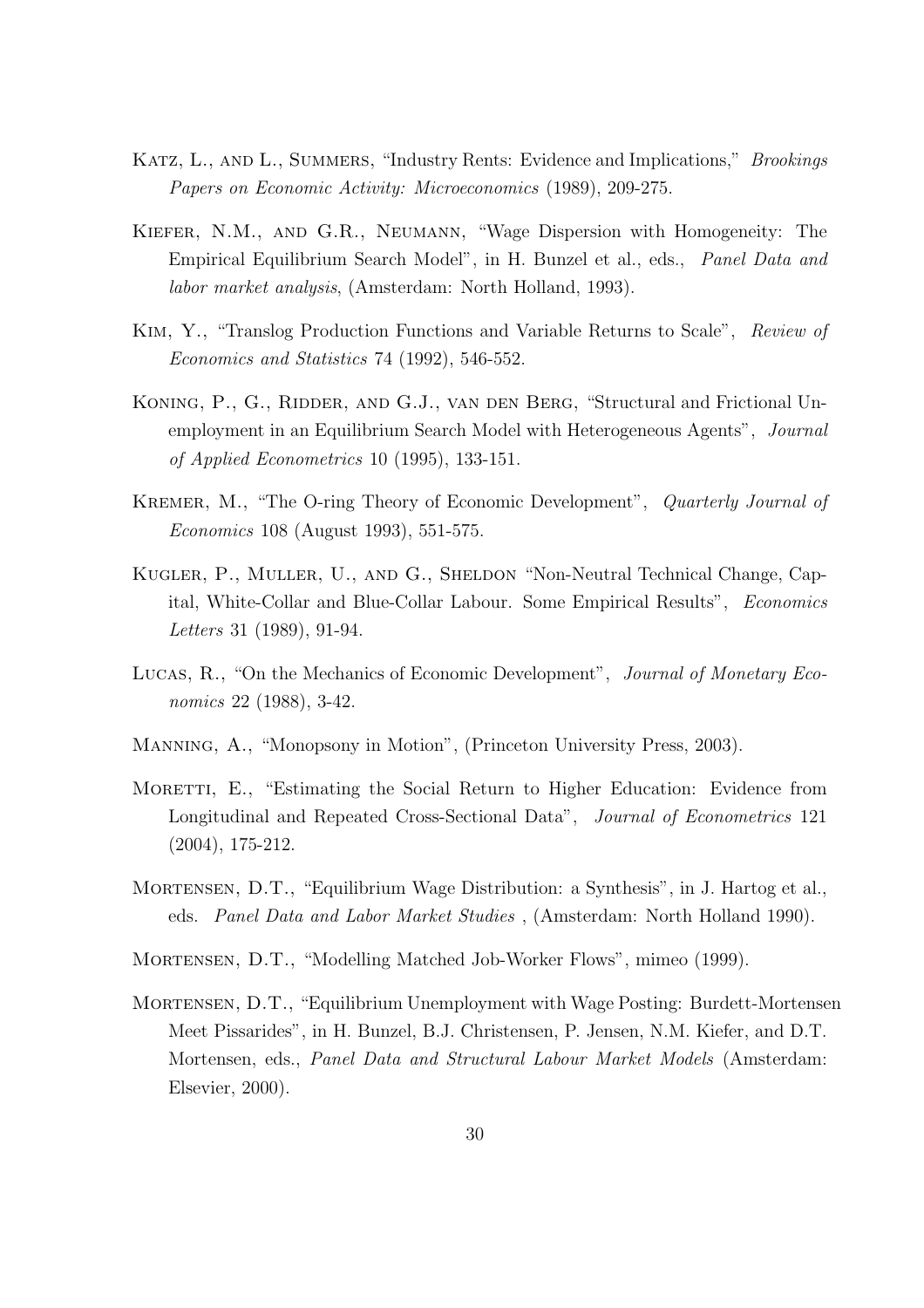- Mortensen, D.T., and G.R., Neuman, "Estimating Structural Models of Unemployment and Job Duration", in W.A., Barnett et al., eds., Dynamic Econometric Modelling, Proceedings of the Third International Symposium in Economic Theory and Econometrics (Cambridge: Cambridge University Press, 1988).
- POSTEL-VINAY, F., AND J.-M., ROBIN, "Equilibrium Wage Dispersion with Worker and Employer Heterogeneity", Econometrica 70 (2002), 2295-2350.
- PRESS, W., TEUKOLSKY, S., VETTERLING, S., AND B., FLANNERY, "Numerical Recipes in C: The Art of Scientific Computing", (Cambridge University Press, 1995).
- ROTHENBERG, T., "Identification in Parametric Models", Econometrica 39 (1971), 577-591.
- van den Berg, G.J., and G., Ridder, "An Empirical Equilibrium Search Model of the Labor Market", Econometrica 66 (1998), 1183-1221.
- Zellner, A., and H., Ryu, "Alternative Functional Forms for Production, Cost and Returns to Scale Functions", Journal of Applied Econometrics 13 (1998), 101-127.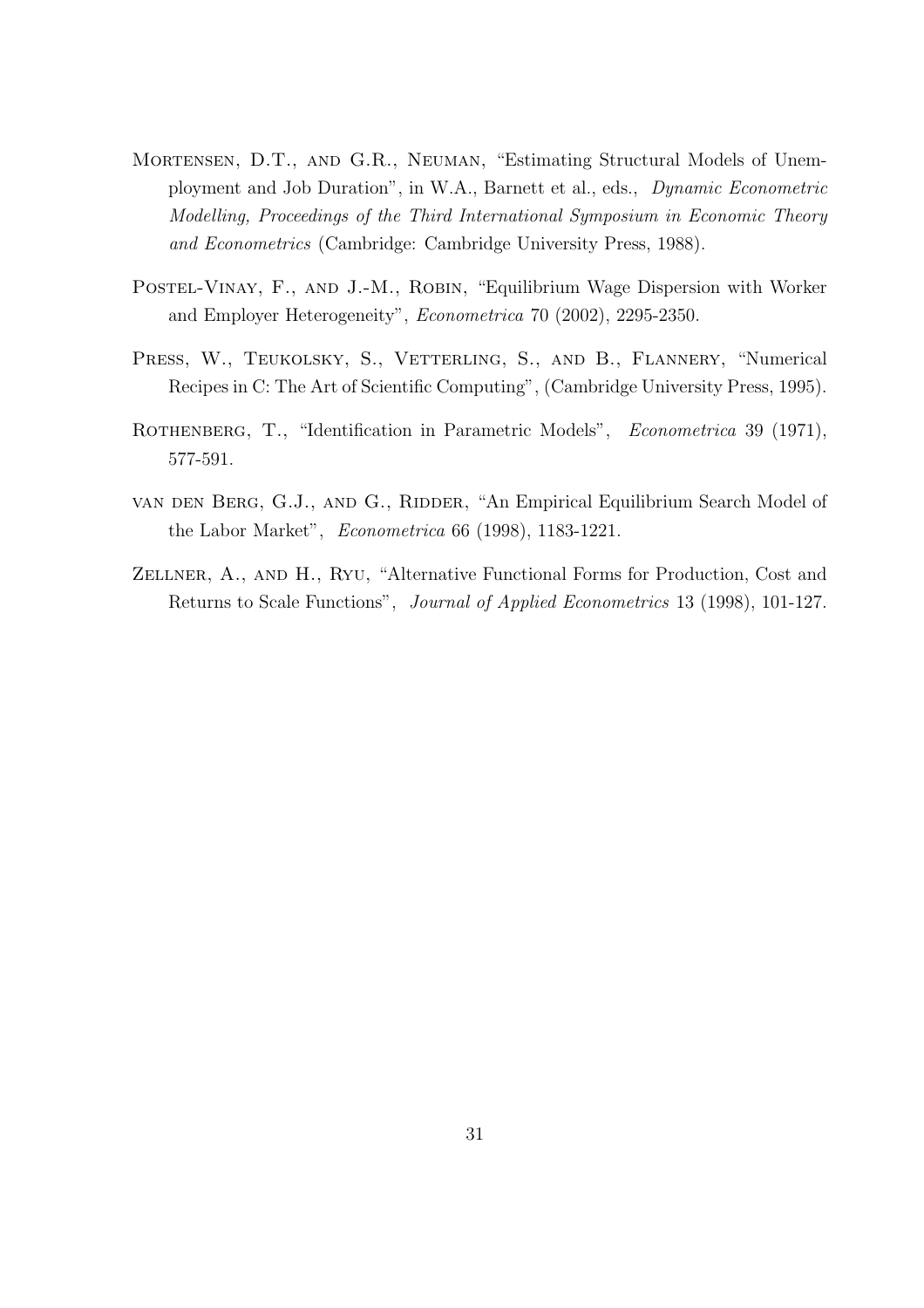## APPENDIX



Figure A.1: "Kernel Estimates of Earnings Densities"

Table A.1: "Estimation Results: Homogeneous Firms"

| <b>Standard BM</b> |                           |            | Extension                 |                                |                                                       |  |
|--------------------|---------------------------|------------|---------------------------|--------------------------------|-------------------------------------------------------|--|
|                    |                           |            | Constant Returns          | Increasing Returns             |                                                       |  |
| $\kappa_u$         | 7.2490 [6.6976, 7.8623]   | $\kappa_u$ | 7.2658 [6.7077, 7.8635]   | $\kappa_{u1}$<br>$\kappa_{u2}$ | 8.8110 [8.0227, 9.6474]<br>19.2835 [15.5806, 24.3741] |  |
| $\kappa_e$         | $0.1370$ [0.1280, 0.1534] | $\kappa_e$ | $0.1484$ [0.1370, 0.1651] | $\kappa_e$                     | 2.9167 [2.7861, 2.9422]                               |  |
| $\delta$           | $0.0066$ [0.0064, 0.0068] | $\delta$   | $0.0065$ [0.0064, 0.0067] | $\delta$                       | $0.0038$ [0.0037, 0.0039]                             |  |
|                    |                           |            |                           | ξ                              | $1.6213$ [1.5969, 1.6240]                             |  |
|                    |                           | $\alpha_1$ | 0.7260                    | $\alpha_1$                     | 1.1314                                                |  |
| $log(L)$ :         | $-64412.17$               |            | $-66132.87$               |                                | $-64277.48$                                           |  |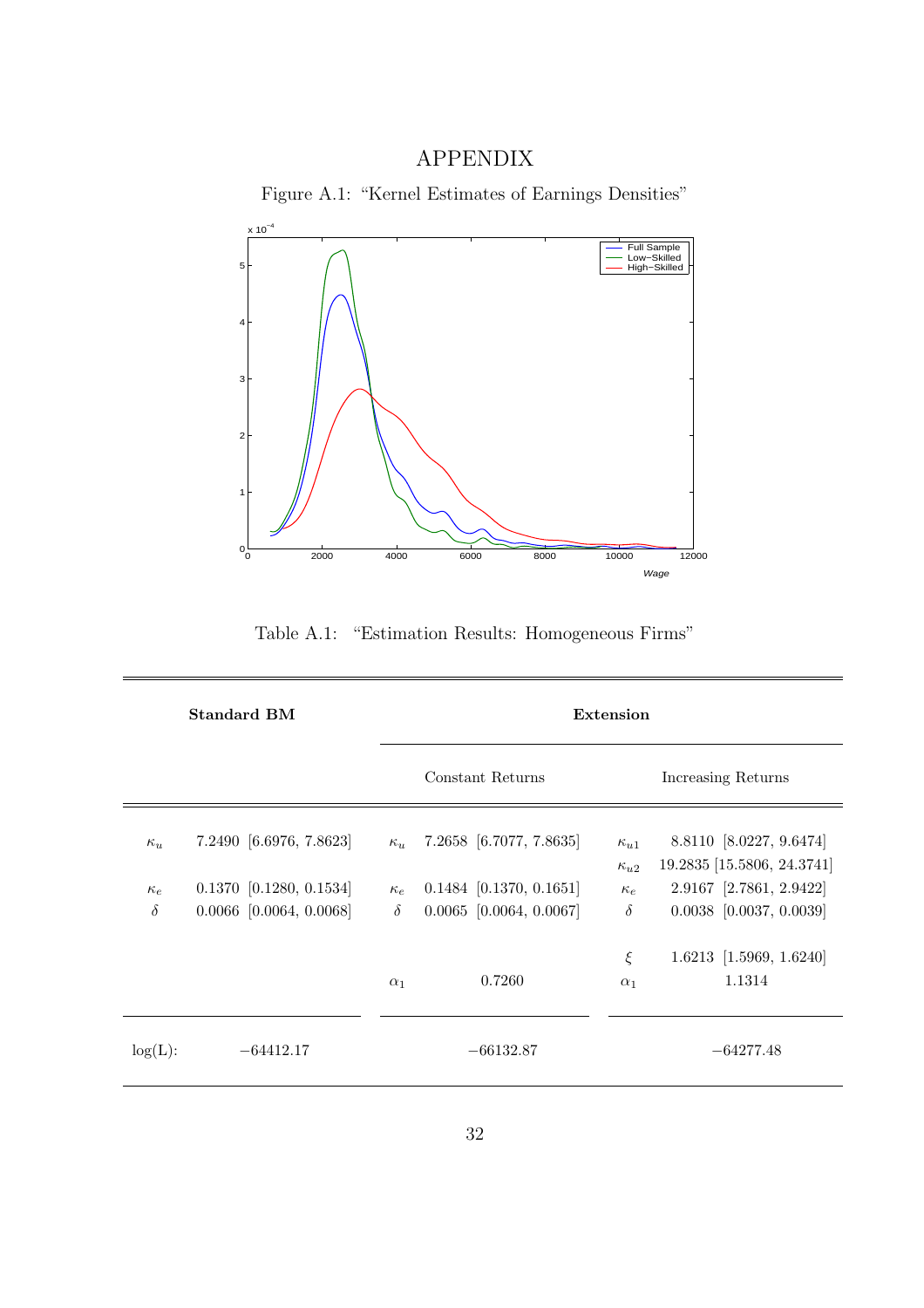Figure A.2: "Theoretical Earnings Densities Predicted by the Model: Homogeneous Firms"



Figure A.3: "Aggregate Wage Offer Densities: Homogeneous Firms"

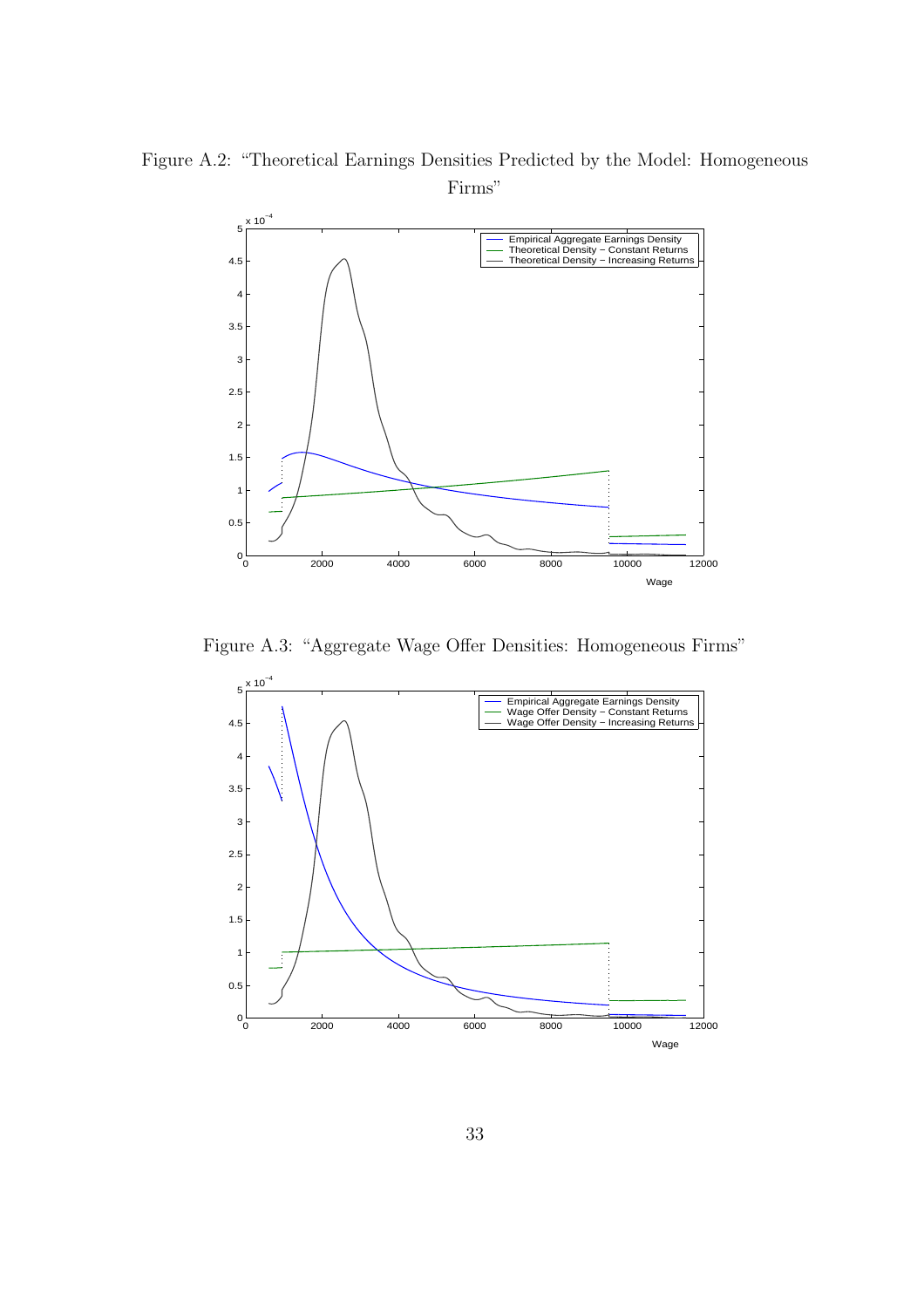| <b>Standard BM</b> |                           |                     | Extension                                         |                                                    |                                                    |                          |  |  |
|--------------------|---------------------------|---------------------|---------------------------------------------------|----------------------------------------------------|----------------------------------------------------|--------------------------|--|--|
|                    |                           |                     | Constant Returns                                  | Increasing Returns*                                |                                                    |                          |  |  |
| $\kappa_u$         | 8.1544 [7.4125, 8.8117]   | $\kappa_u$          | 7.9816 [7.3937, 8.8740]                           | $\kappa_{u1}$                                      | $8.9304$ [                                         | $\overline{\phantom{a}}$ |  |  |
|                    |                           |                     |                                                   | $\kappa_{u2}$                                      | 26.2769 [                                          | $\ddot{\phantom{1}}$     |  |  |
| $\kappa_e$         | $0.9956$ [0.7773, 1.0608] | $\kappa_e$          | $0.7863$ [0.7037, 1.0274]                         | $\kappa_e$                                         | $5.6861$ [                                         | $\ddot{\phantom{0}}$     |  |  |
| $\delta$           | $0.0054$ [0.0052, 0.0055] | $\delta$            | $0.0056$ [0.0053, 0.0058]                         | $\delta$                                           | $0.0037$ [                                         |                          |  |  |
|                    |                           |                     |                                                   | $\xi_1$                                            | $1.0597$ [                                         | $\overline{ }$ ,         |  |  |
|                    |                           | $\alpha_{11}$       | $0.6324$ [0.5717, 0.6502]                         | $\alpha_{11}$                                      | $0.6984$ [                                         | $\ddot{\phantom{0}}$     |  |  |
|                    |                           |                     |                                                   | $\xi_2$                                            | 2.0135                                             | $\ddot{\phantom{0}}$     |  |  |
|                    |                           | $\alpha_{12}$       | $0.7260$ [0.7099, 0.7781]                         | $\alpha_{12}$                                      | 1.4366                                             |                          |  |  |
| $\overline{w}_1$   | 3704.                     | $\overline{w}_{11}$ | 3704.                                             | $\overline{w}_{11}$                                | 4233.                                              |                          |  |  |
|                    |                           | $\overline{w}_{21}$ | 5821.                                             | $\overline{w}_{21}$                                | 6351.                                              |                          |  |  |
|                    |                           |                     | $\langle G_1(\overline{w}_{11}):\ 0.8709\rangle$  |                                                    | $\langle G_1(\overline{w}_{11}) : 0.92684 \rangle$ |                          |  |  |
|                    |                           |                     | $\langle G_2(\overline{w}_{21}) : 0.8756 \rangle$ | $\langle G_2(\overline{w}_{21}) : 0.91630 \rangle$ |                                                    |                          |  |  |
| $\gamma_1$         | 0.8685                    | $\gamma_1$          | 0.9242                                            | 0.9878<br>$\gamma_1$                               |                                                    |                          |  |  |
| $log(L)$ :         | $-61539.42$               |                     | $-63279.61$                                       |                                                    | $-62564.01$                                        |                          |  |  |

Table A.2: "Estimation Results: 2-Point Employer Heterogeneity"

<sup>∗</sup> Bootstrapping the model with increasing returns is still in progress

———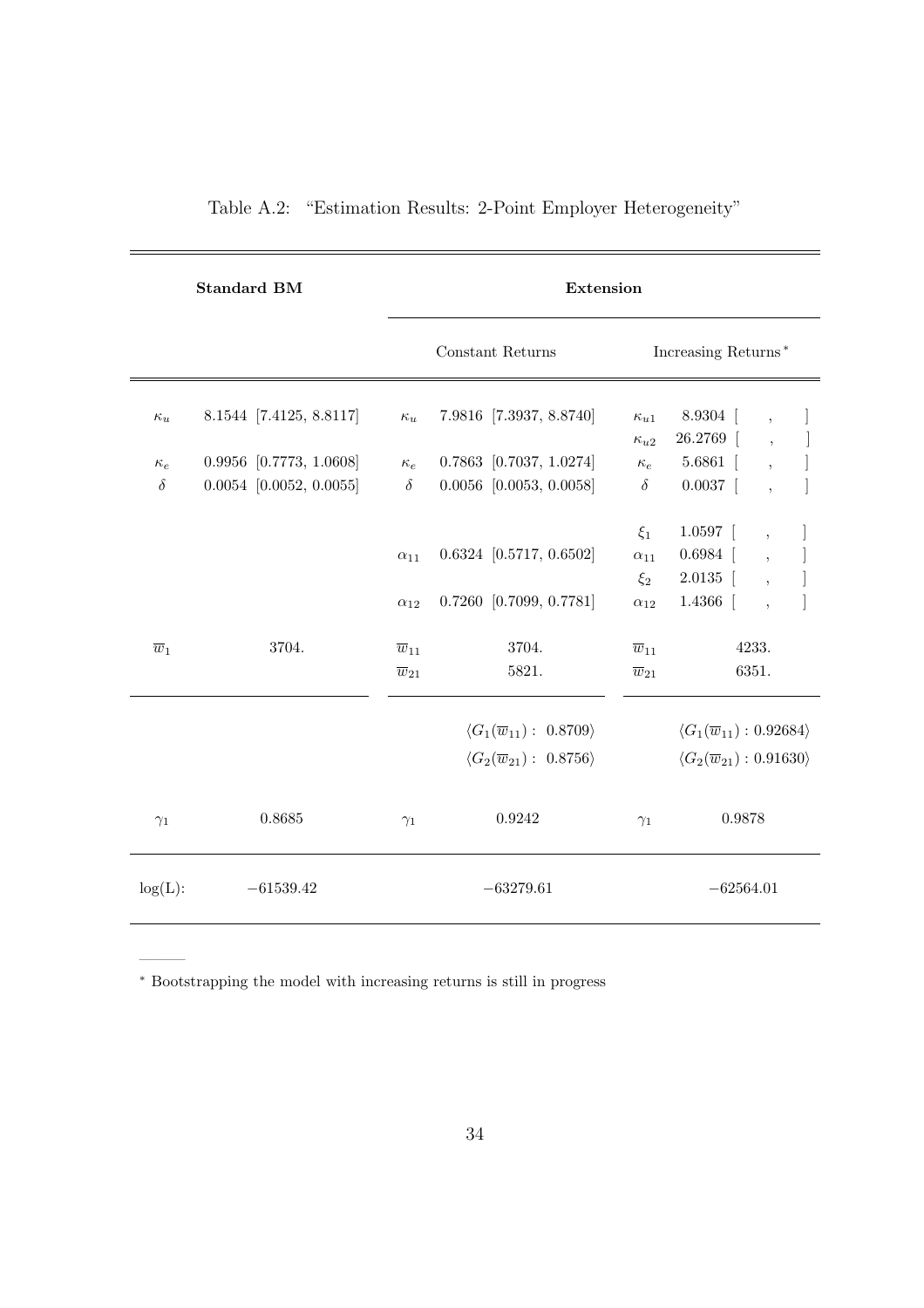



Figure A.5: "Aggregate Wage Offer Densities: 2-Point Employer Heterogeneity"

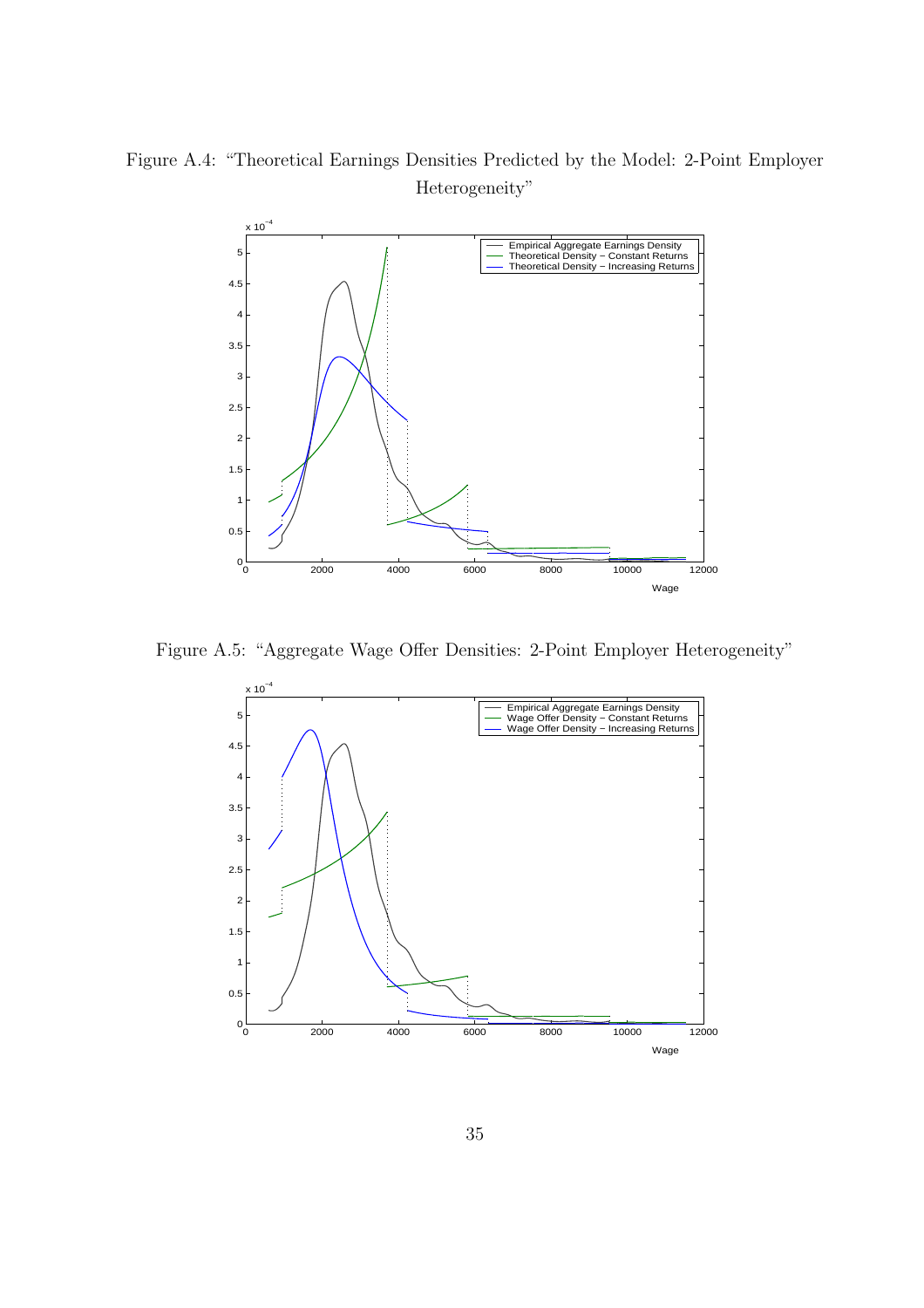#### Proof of Proposition 5.

Define

$$
h_j(w) = \frac{\left[\delta + \lambda_e (1 - \gamma_{j-1})\right]^2}{\left[\delta + \lambda_e \overline{F}_j(w)\right]^2}, r_{ij} = \frac{\delta \lambda_i (\delta + \lambda_e)}{(\delta + \lambda_i) \left[\delta + \lambda_e (1 - \gamma_{j-1})\right]^2} q_i
$$
  

$$
Y'_j(\mathbf{r}_j) = \frac{\partial Y_j(\mathbf{r}_j)}{\partial l_i}, \text{ and } \sigma_{ij} = \sum_l \frac{\partial^2 Y_j(\mathbf{r}_j)}{\partial l_i \partial l_l} r_{lj} r_{ij}.
$$

The second order Taylor-Expansion of the production function around  $r_j$  is given by

$$
Y_j(\mathbf{1}(\mathbf{w}_j)) = Y_j(\mathbf{r}_j) + \sum_i Y'_j(\mathbf{r}_j) [r_{ij}h_j(w) - r_{ij}] + \frac{1}{2} \sum_i \sigma_{ij} [h_j(w) - 1]^2.
$$

Note, that  $h_j(w)$  is independent of the skill group *i*, because of equation (10). Using the equal profit condition for the equilibrium, i.e.  $\pi_j(\mathbf{w}_j) = \pi_j(\underline{\mathbf{w}}_j)$ , and substituting gives

$$
D = \sum_{i} (Y'_{j}(\mathbf{r}_{j}) - w_{ij}) r_{ij} h_{j}(w) + \frac{1}{2} \sum_{i} \sigma_{ij} (h_{j}(w) - 1)^{2}
$$
  
-  $\sum_{i} (Y'_{j}(\mathbf{r}_{j}) - \underline{w}_{ij}) r_{ij} = 0$  (A.1)

The first order condition for wage  $w_{ij}$  satisfies,

$$
\left(\frac{\partial Y_j\left(\mathbf{1}\left(\mathbf{w}\right)\right)}{\partial l_i\left(w_{ij}\right)} - w_{ij}\right)l_i\left(w_{ij}\right) = l_i\left(w_{ij}\right)^2 \left[\frac{dl_i\left(w_{ij}\right)}{dw_{ij}}\right]^{-1},\tag{A.2}
$$

where rhs can be written as

$$
l_i (w_{ij})^2 \left[ \frac{d l_i (w_{ij})}{d w_{ij}} \right]^{-1} = [r_{ij} h_j (w)]^2 \left[ r_{ij} \frac{d h_j (w)}{d w_{ij}} \right]^{-1}
$$

According to the result that all firms occupy the same position in all wage offer distribution, changing the wage for one skill group implies a change of all other wages in the same direction, i.e. according to equation (A.1)

$$
[r_{ij}h_j(w)]^2 \left[ r_{ij} \frac{dh_j(w)}{dw_{ij}} \right]^{-1} = r_{ij}h_j(w)^2 \left( \frac{-\partial D/\partial h_j(w)}{-\sum_i \partial D/\partial w_{ij}} \right)
$$
  
= 
$$
\frac{r_{ij}}{\sum_i r_{ij}} \left( \sum_i (Y'_j(\mathbf{r}_j) - w_{ij}) r_{ij}h_j(w) + \sum_i \sigma_{ij} (h_j(w)^2 - h_j(w)) \right).
$$

Using a Taylor-Expansion for the first derivative of the production function and substituting  $l_l(w_{lj})$  out gives

$$
Y'_{j}(\mathbf{1}(\mathbf{w})) = Y'_{j}(\mathbf{r}_{j}) + \sum_{l} \frac{\partial^{2} Y_{j}(\mathbf{r}_{j})}{\partial l_{i} \partial l_{l}} (r_{lj} h_{j}(w) - r_{lj}).
$$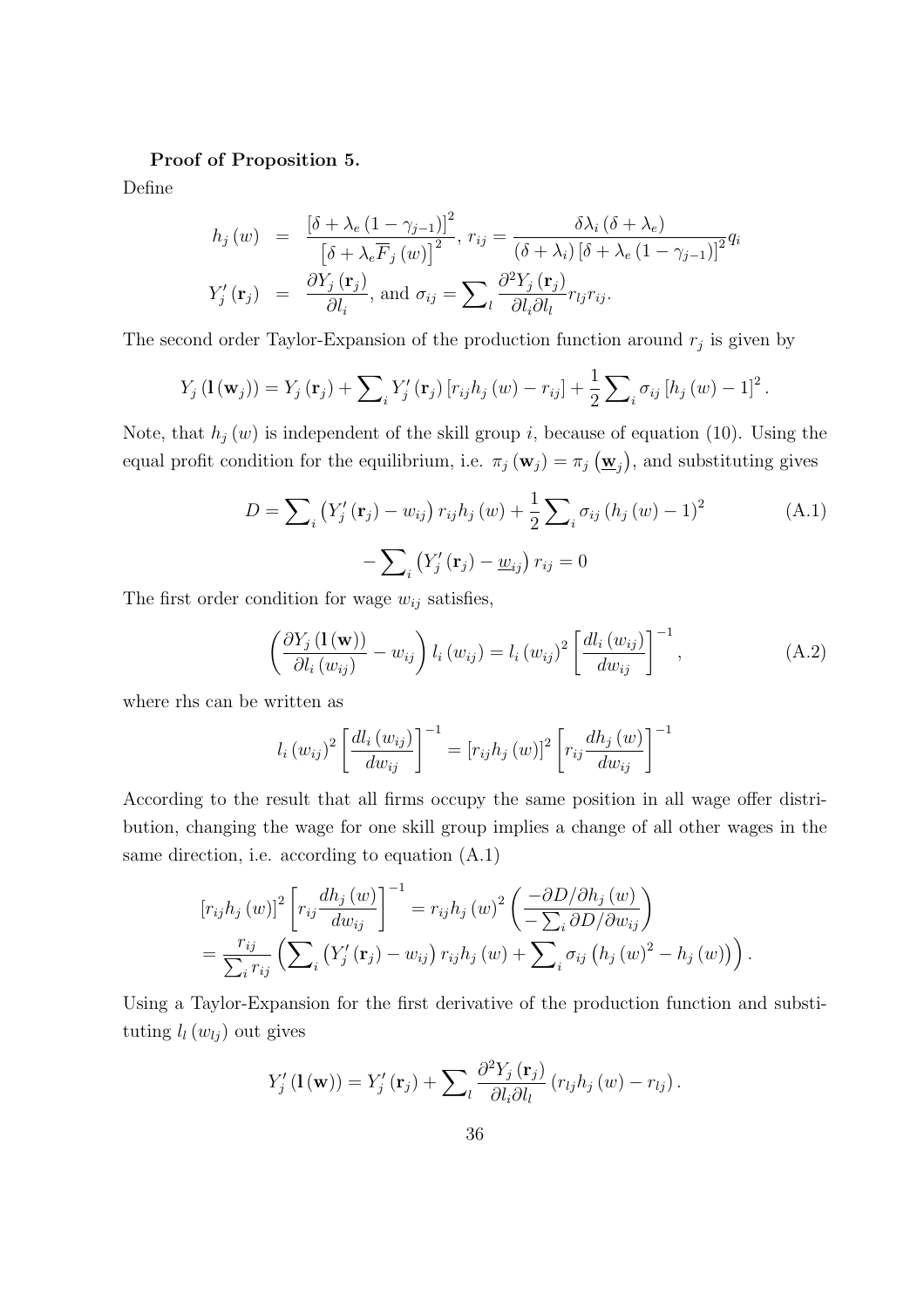The first order condition can therefore be written as

$$
\left(Y'_{j}(\mathbf{r}_{j})-w_{ij}\right) r_{ij}h_{j}(w)+\sigma_{ij}\left(h_{j}(w)^{2}-h_{j}(w)\right) = \frac{r_{ij}}{\sum_{i} r_{ij}} \left(\sum_{i} \left(Y'_{j}(\mathbf{r}_{j})-w_{ij}\right) r_{ij}h_{j}(w)+\sum_{i} \sigma_{ij}\left(h_{j}(w)^{2}-h_{j}(w)\right)\right).
$$

Substituting  $\sum_i$  $Y'_{j}(\mathbf{r}_{j}) - w_{ij}$   $r_{ij}h_{j}(w)$  from equation (A.1) gives

$$
(Y'_{j}(\mathbf{r}_{j}) - w_{ij}) r_{ij} h_{j}(w) + \sigma_{ij} (h_{j}(w)^{2} - h_{j}(w))
$$
  
= 
$$
\frac{r_{ij}}{\sum_{i} r_{ij}} \sum_{i} (Y'_{j}(\mathbf{r}_{j}) - \underline{w}_{ij}) r_{ij} + \frac{r_{ij}}{\sum_{i} r_{ij}} \frac{1}{2} \sum_{i} \sigma_{ij} [h_{j}(w)^{2} - 1]
$$

.

.

.

Evaluating this equation at  $\underline{w}_{ij}$  and substituting  $\frac{r_{ij}}{\sum_i r_{ij}}$  $\overline{ }$ i ¡  $Y'_{j}(\mathbf{r}_{j}) - \underline{w}_{ij}$ )  $r_{ij}$  gives

$$
(Y'_{j}(\mathbf{r}_{j}) - w_{ij}) r_{ij} h_{j}(w) + \sigma_{ij} (h_{j}(w)^{2} - h_{j}(w))
$$
  
=  $(Y'_{j}(\mathbf{r}_{j}) - \underline{w}_{ij}) r_{ij} + \frac{r_{ij}}{\sum_{i} r_{ij}} \frac{1}{2} \sum_{i} \sigma_{ij} [h_{j}(w)^{2} - 1]$ 

Rearranging gives

$$
(\sigma_{ij} - \mu_{ij}) h_j(w)^2 + ((Y'_j(\mathbf{r}_j) - w) r_{ij} - \sigma_{ij}) h_j(w) = (Y'_j(\mathbf{r}_j) - \underline{w}_{ij}) r_{ij} - \mu_{ij}, \quad (A.3)
$$

where  $\mu_{ij} = \frac{r_{ij}}{\sum_i r_{ij}}$ 1 2  $\overline{ }$  $i \sigma_{ij}$ .

For a production function with homogeneity of degree one  $\sigma_{ij} = 0$  for all  $i$  we get

$$
F_{ij}(w) = \frac{\delta + \lambda_e}{\lambda_e} - \frac{\delta + \lambda_e (1 - \gamma_{j-1})}{\lambda_e} \sqrt{\frac{Y'_j(\mathbf{r}_j) - w}{Y'_j(\mathbf{r}_j) - \underline{w}_{ij}}}.
$$

Apart from this a special cases appear if  $(Y'_j(\mathbf{r}_j) - \underline{w}_{ij}) r_{ij} - \mu_{ij} = 0$ . In this case we get

$$
F_{ij}(w) = \frac{\delta + \lambda_e}{\lambda_e} - \frac{\delta + \lambda_e (1 - \gamma_{j-1})}{\lambda_e} \sqrt{\frac{\left(Y'_j(\mathbf{r}_j) - \underline{w}_{ij}\right) r_{ij} - \sigma_{ij}}{\left(Y'_j(\mathbf{r}_j) - \underline{w}\right) r_{ij} - \sigma_{ij}}}
$$

Otherwise, we get the following solution for the quadratic function, i.e.

$$
h_j(w) = -\frac{(Y'_j(\mathbf{r}_j) - w_{ij}) r_{ij} - \sigma_{ij}}{2(\sigma_{ij} - \mu_{ij})} + \frac{\sqrt{((Y'_j(\mathbf{r}_j) - w_{ij}) r_{ij} - \sigma_{ij})^2 + 4(\sigma_{ij} - \mu_{ij}) ((Y'_j(\mathbf{r}_j) - w_{ij}) r_{ij} - \mu_{ij})}}{2(\sigma_{ij} - \mu_{ij})}.
$$
 (A.4)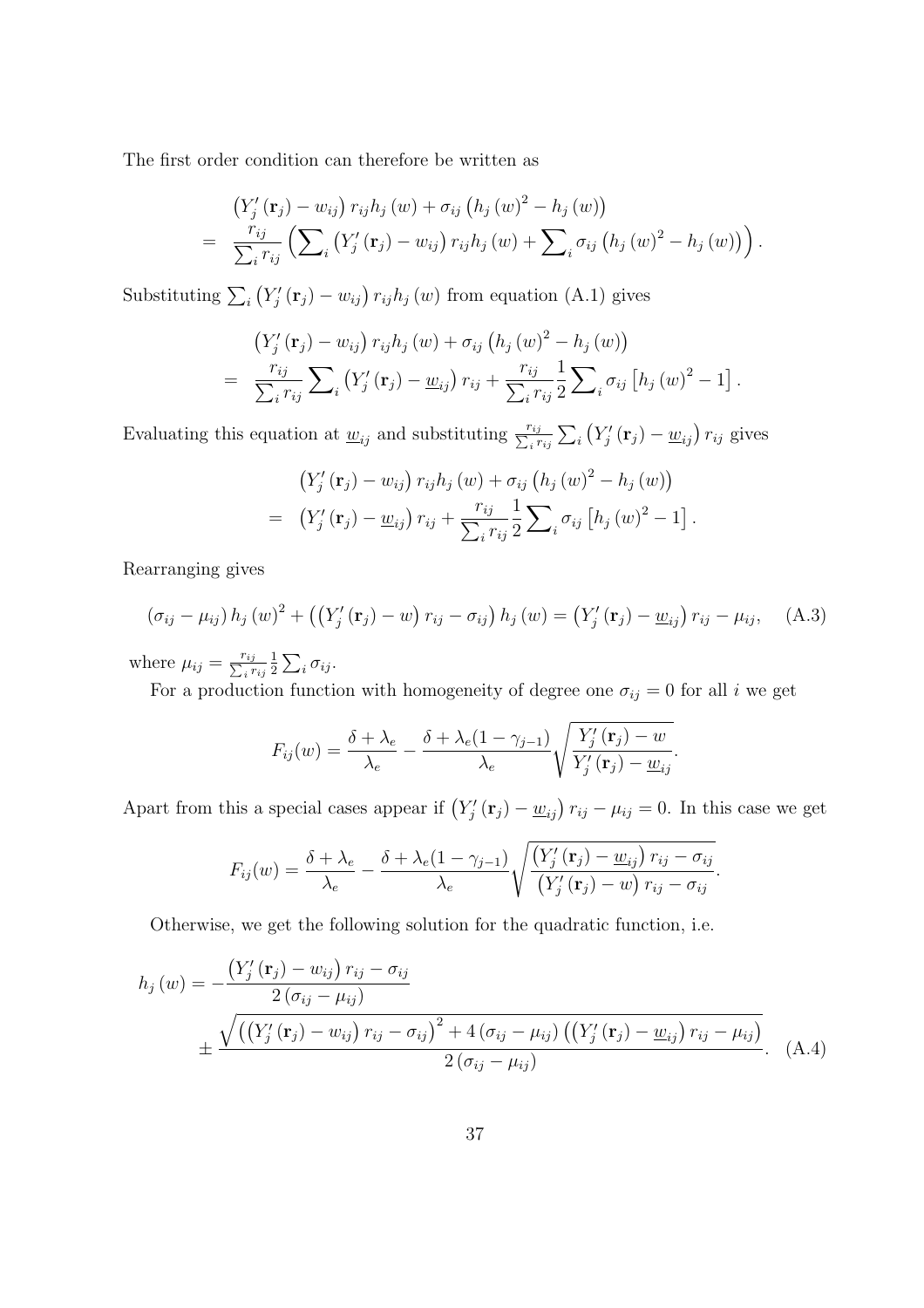The wage offer density implied by the quadratic function (A.3) has to be positive, i.e.

$$
\frac{dF_{ij}(w)}{dw} = -\frac{-r_{ij}h_j(w)}{\left(2\left(\sigma_{ij}-\mu_{ij}\right)h_j(w)+\left(\left(Y'_j\left(\mathbf{r}_j\right)-w\right)r_{ij}-\sigma_{ij}\right)\right)\frac{\partial h_j(w)}{\partial F_{ij}(w)}} > 0
$$

Since  $\frac{\partial h_j(w)}{\partial F_{ij}(w)} > 0$ , it follows that  $2(\sigma_{ij} - \mu_{ij}) h_j(w) + ((Y - \mu_{ij}) \sigma_{ij}(w))$  $\zeta_j'(\mathbf{r}_j) - w$  $(r_{ij} - \sigma_{ij})$  has to be greater than zero. Rewriting equation (A.4) implies that only the positive solution is valid, i.e.

+
$$
\sqrt{\left(\left(Y'_{j}(\mathbf{r}_{j})-w_{ij}\right)r_{ij}-\sigma_{ij}\right)^{2}+4\left(\sigma_{ij}-\mu_{ij}\right)\left(\left(Y'_{j}(\mathbf{r}_{j})-\underline{w}_{ij}\right)r_{ij}-\mu_{ij}\right)}
$$
  
=2 $(\sigma_{ij}-\mu_{ij})h_{j}(w)+\left(Y'_{j}(\mathbf{r}_{j})-w_{ij}\right)r_{ij}-\sigma_{ij}>0.$  (A.5)

Notice firstly that  $h_j(w) \geq 1$  implies

$$
\sqrt{\left(\left(Y'_{j}(\mathbf{r}_{j})-w_{ij}\right)r_{ij}-\sigma_{ij}\right)^{2}+4\left(\sigma_{ij}-\mu_{ij}\right)\left(\left(Y'_{j}(\mathbf{r}_{j})-\underline{w}_{ij}\right)r_{ij}-\mu_{ij}\right)}\geq 2\left(\sigma_{ij}-\mu_{ij}\right)+\left(Y'_{j}(\mathbf{r}_{j})-\underline{w}_{ij}\right)r_{ij}-\sigma_{ij}>0,
$$
\n(A.6)

and secondly that the following inequality

$$
\begin{aligned}\n &\left( \left( Y_j' \left( \mathbf{r}_j \right) - w_{ij} \right) r_{ij} - \sigma_{ij} \right)^2 + 4 \left( \sigma_{ij} - \mu_{ij} \right) \left( \left( Y_j' \left( \mathbf{r}_j \right) - \underline{w}_{ij} \right) r_{ij} - \mu_{ij} \right) \\
 &= \left( \left( Y_j' \left( \mathbf{r}_j \right) - w_{ij} \right) r_{ij} - \sigma_{ij} \right)^2 + 4 \left( \sigma_{ij} - \mu_{ij} \right) \left( \left( Y_j' \left( \mathbf{r}_j \right) - \underline{w}_{ij} \right) r_{ij} - \sigma_{ij} \right) + 4 \left( \sigma_{ij} - \mu_{ij} \right)^2 \\
 &\geq \left( \left( Y_j' \left( \mathbf{r}_j \right) - w_{ij} \right) r_{ij} - \sigma_{ij} \right)^2 + 4 \left( \sigma_{ij} - \mu_{ij} \right) \left( \left( Y_j' \left( \mathbf{r}_j \right) - w_{ij} \right) r_{ij} - \sigma_{ij} \right) + 4 \left( \sigma_{ij} - \mu_{ij} \right)^2 \\
 &= \left( \left( Y_j' \left( \mathbf{r}_j \right) - w_{ij} \right) r_{ij} - \sigma_{ij} + 2 \left( \sigma_{ij} - \mu_{ij} \right) \right)^2\n \end{aligned}
$$

with an equality at  $w_{ij} = \underline{w}_{ij}$  holds only for  $(\sigma_{ij} - \mu_{ij}) > 0$ . Hence the cumulative wage offer distribution is given by

$$
F_{ij}(w) = \frac{\delta + \lambda_e}{\lambda_e} - \frac{\delta + \lambda_e (1 - \gamma_{j-1})}{\lambda_e \sqrt{\frac{\left(Y'_j(\mathbf{r}_j) - w\right) r_{ij} - \sigma_{ij}}{2(\sigma_{ij} - \mu_{ij})} + \sqrt{\left(\frac{\left(Y'_j(\mathbf{r}_j) - w\right) r_{ij} - \sigma_{ij}}{2(\sigma_{ij} - \mu_{ij})}\right)^2 + \frac{\left(Y'_j(\mathbf{r}_j) - \underline{w}_{ij}\right) r_{ij} - \mu_{ij}}{(\sigma_{ij} - \mu_{ij})}}}.
$$

The restriction  $(\sigma_{ij} - \mu_{ij}) > 0$  provides a lower bound on the degree of homogeneity of the production function for which the wage offer distribution of skill group  $i$  is defined. Substituting gives

$$
\sum_{l} \frac{\partial^2 Y_j(\mathbf{r}_j)}{\partial l_i \partial l_l} r_{lj} r_{ij} > \frac{r_{ij}}{\sum_i r_{ij}} \frac{1}{2} \sum_i \sum_{l} \frac{\partial^2 Y_j(\mathbf{r}_j)}{\partial l_i \partial l_l} r_{lj} r_{ij}.
$$